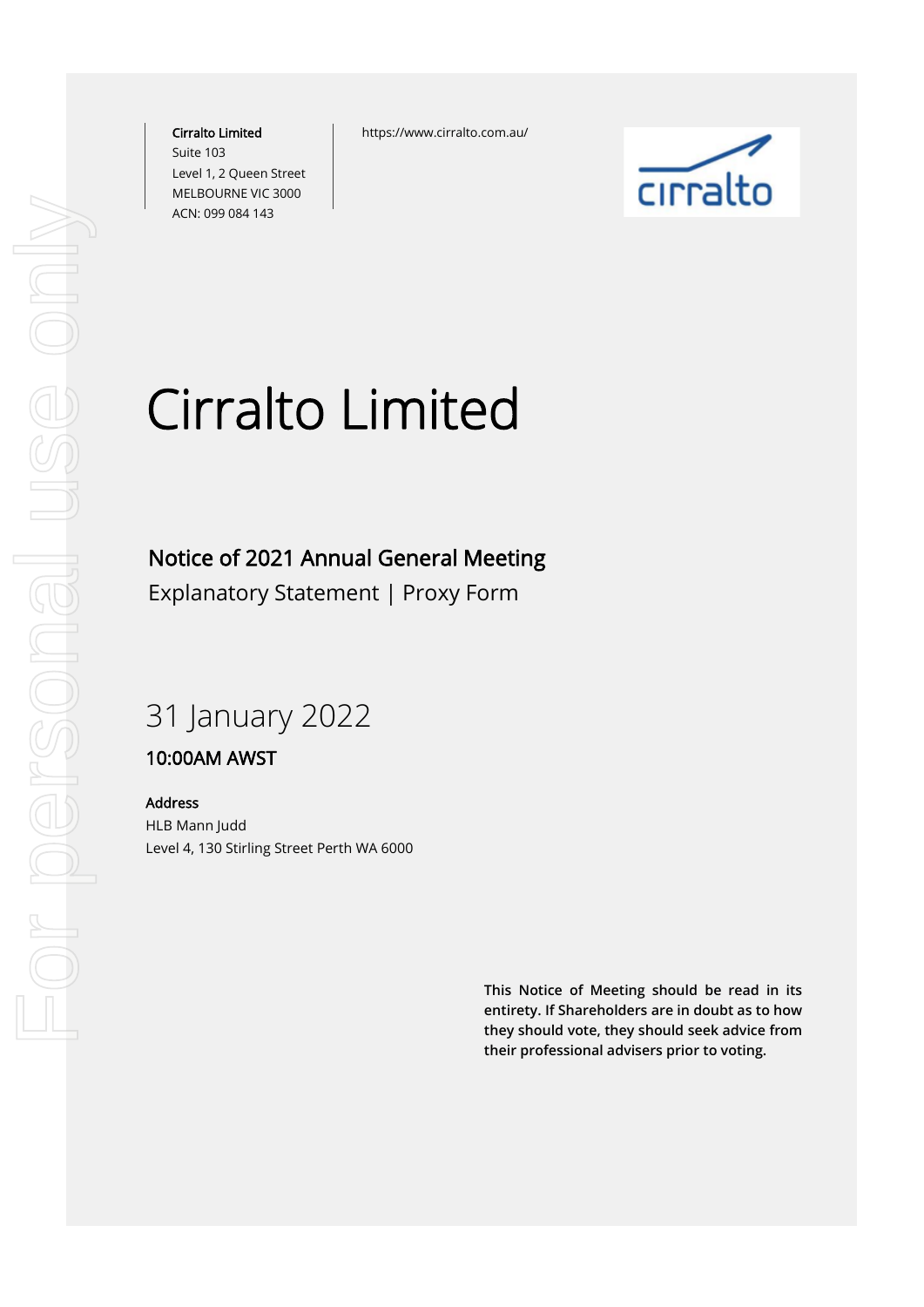## **Contents**

| Venue and Voting Information                              | 2        |
|-----------------------------------------------------------|----------|
| Notice of Annual General Meeting - Agenda and Resolutions | 4        |
| Notice of Annual General Meeting - Explanatory Statement  | 18       |
| Glossary                                                  | 45       |
| Proxy Form                                                | Attached |

#### Important Information for Shareholders about the Company's 2021 AGM

Given the uncertainty surrounding the COVID-19 pandemic, by the time this Notice is received by Shareholders, circumstances may have changed, however, this Notice is given based on circumstances as at 21 December 2021.

Accordingly, should circumstances change, the Company will make an announcement on the ASX market announcements platform and on the Company's website at [https://www.cirralto.com.au/.](https://www.cirralto.com.au/)

Shareholders are urged to monitor the ASX announcements platform and the Company's website.

## Venue and Voting Information

The Annual General Meeting of the Shareholders to which this Notice of Meeting relates will be held at 10:00am AWST on Monday, 31 January 2022 at HLB Mann Judd Level 4, 130 Stirling Street Perth WA 6000.

## Your vote is important

The business of the Annual General Meeting affects your shareholding and your vote is important.

## Voting in person

To vote in person, attend the Annual General Meeting on the date and at the place set out above.

## Voting by proxy

To vote by proxy, please use one of the following methods:

| Online  | Lodge the Proxy Form online at https://investor.automic.com.au/#/loginsah by<br>following the instructions: Login to the Automic website using the holding details as<br>shown on the Proxy Form. Click on 'View Meetings' - 'Vote'. To use the online<br>lodgement facility, Shareholders will need their holder number (Securityholder<br>Reference Number (SRN) or Holder Identification Number (HIN)) as shown on the<br>front of the Proxy Form. |
|---------|-------------------------------------------------------------------------------------------------------------------------------------------------------------------------------------------------------------------------------------------------------------------------------------------------------------------------------------------------------------------------------------------------------------------------------------------------------|
|         | For further information on the online proxy lodgment process please see the Online<br>Proxy Lodgment Guide at https://www.automicgroup.com.au/virtual-agms/                                                                                                                                                                                                                                                                                           |
| By post | Automic, GPO Box 5193, Sydney NSW 2001                                                                                                                                                                                                                                                                                                                                                                                                                |
| By hand | Automic, Level 5, 126 Phillip Street, Sydney NSW 2000                                                                                                                                                                                                                                                                                                                                                                                                 |

Your Proxy instruction must be received not later than 48 hours before the commencement of the Meeting. Proxy Forms received later than this time will be invalid.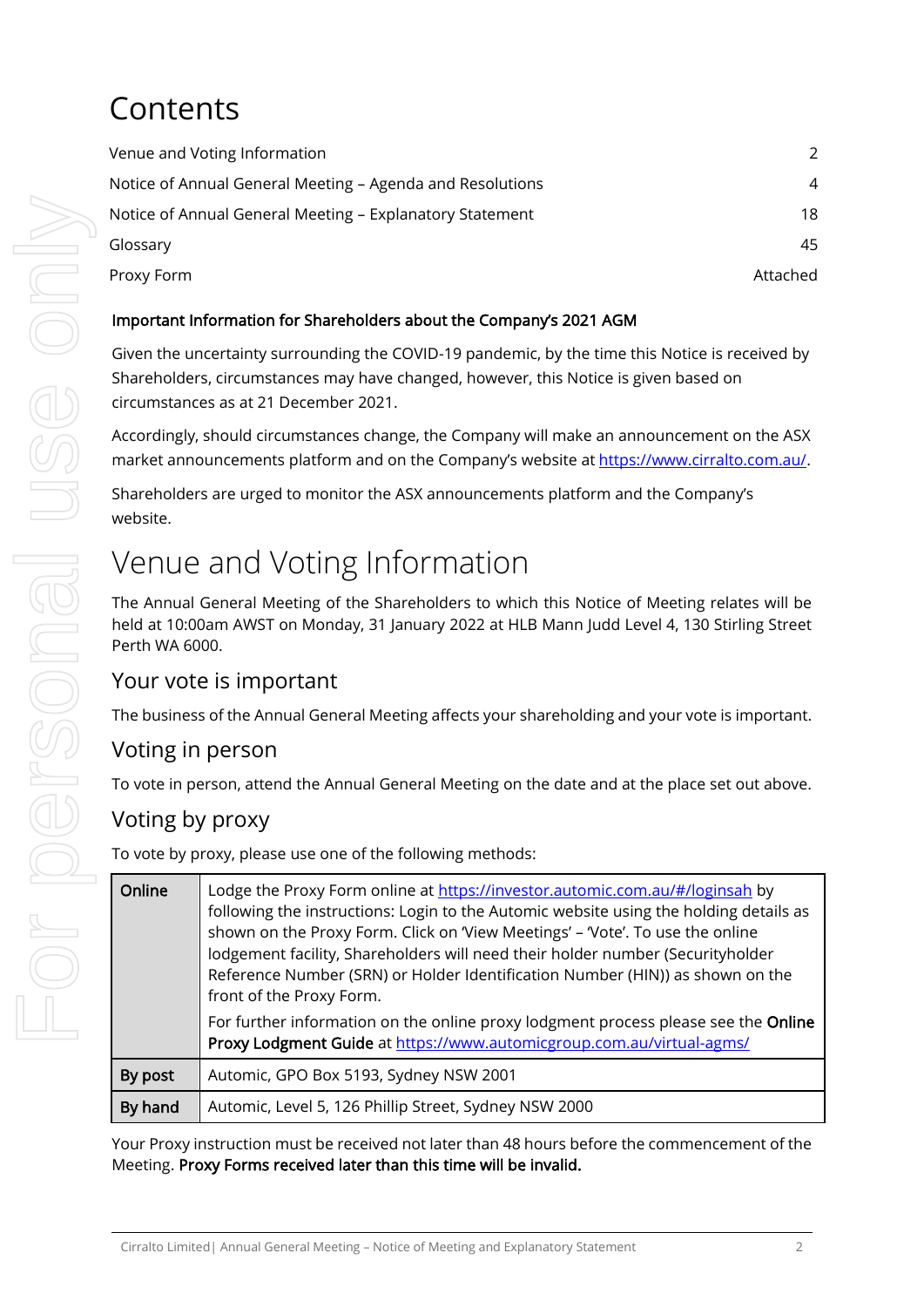## Power of Attorney

If the proxy form is signed under a power of attorney on behalf of a shareholder, then the attorney must make sure that either the original power of attorney or a certified copy is sent with the proxy form, unless the power of attorney has already provided it to the Share Registry.

### Corporate Representatives

If a representative of a corporate shareholder or a corporate proxy will be attending the Meeting, the representative should provide the Share Registry with adequate evidence of their appointment, unless this has previously been provided to the Share Registry.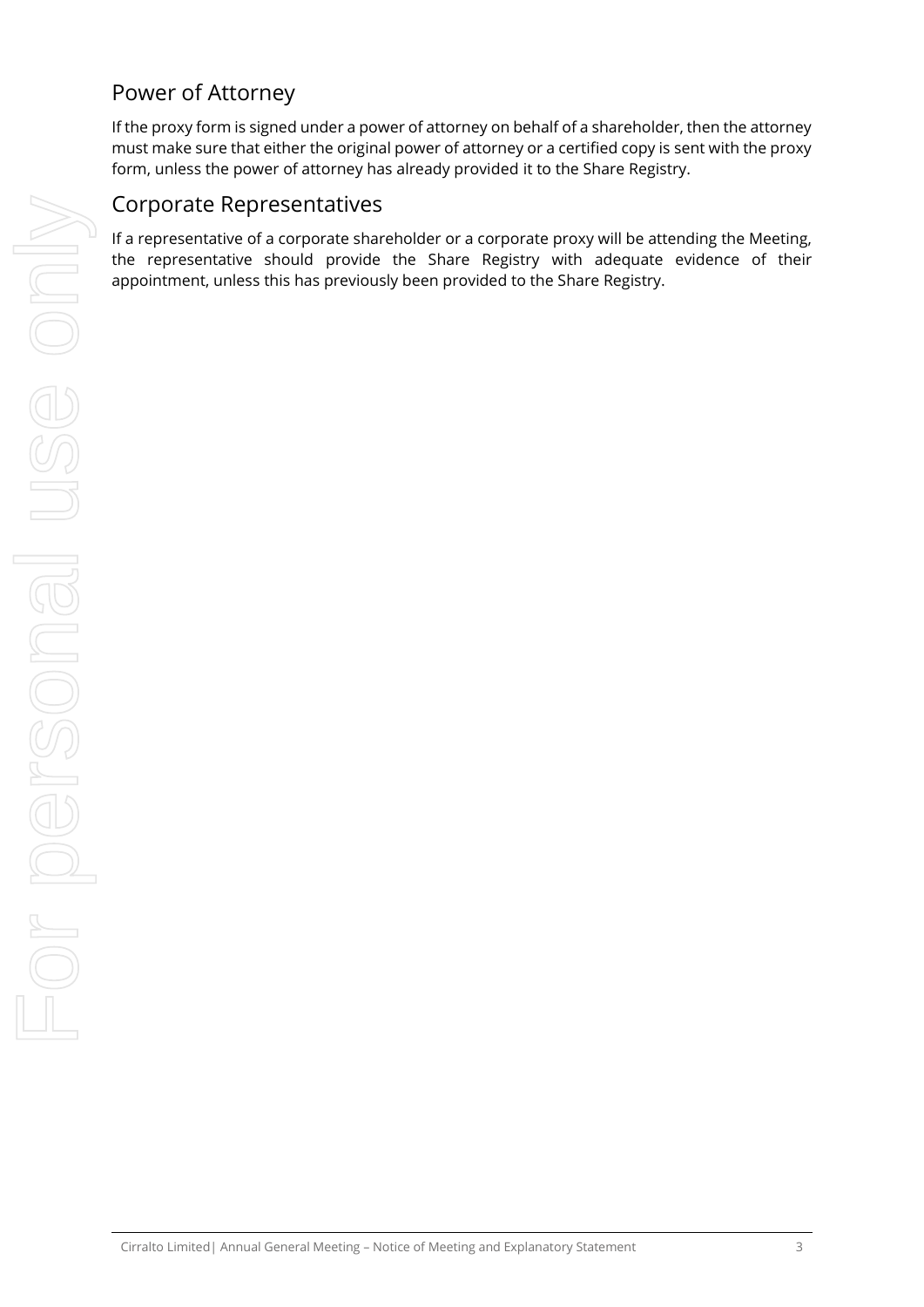## Notice of Annual General Meeting

Notice is hereby given that an Annual General Meeting of Shareholders of Cirralto Limited ACN 099 084 143 will be held at 10:00 am AWST on Monday, 31 January 2022 at HLB Mann Judd Level 4, 130 Stirling Street Perth WA 6000 (Meeting).

The Explanatory Statement to this Notice of Meeting provides additional information on matters to be considered at the Annual General Meeting. The Explanatory Statement and the Proxy Form forms part of this Notice of Meeting.

The Directors have determined pursuant to Regulation 7.11.37 of the Corporations Regulations 2001 (Cth) that the persons eligible to vote at the Annual General Meeting are those who are registered Shareholders at 10:00am AWST on 29 January 2022.

Terms and abbreviations used in this Notice of Meeting and Explanatory Statement are defined in the Glossary.

## Agenda

## Ordinary business

### Financial statements and reports

"To receive and to consider the Annual Financial Report of the Company for the financial year ended 30 June 2021 together with the declaration of the Directors, the Directors' Report, the Remuneration Report and the Auditor's Report for that financial year."

Note: This item of ordinary business is for discussion only and is not a resolution.

Pursuant to the Corporations Act, Shareholders will be given a reasonable opportunity at the Meeting to ask questions about, or make comments in relation to, each of the aforementioned reports during consideration of these items.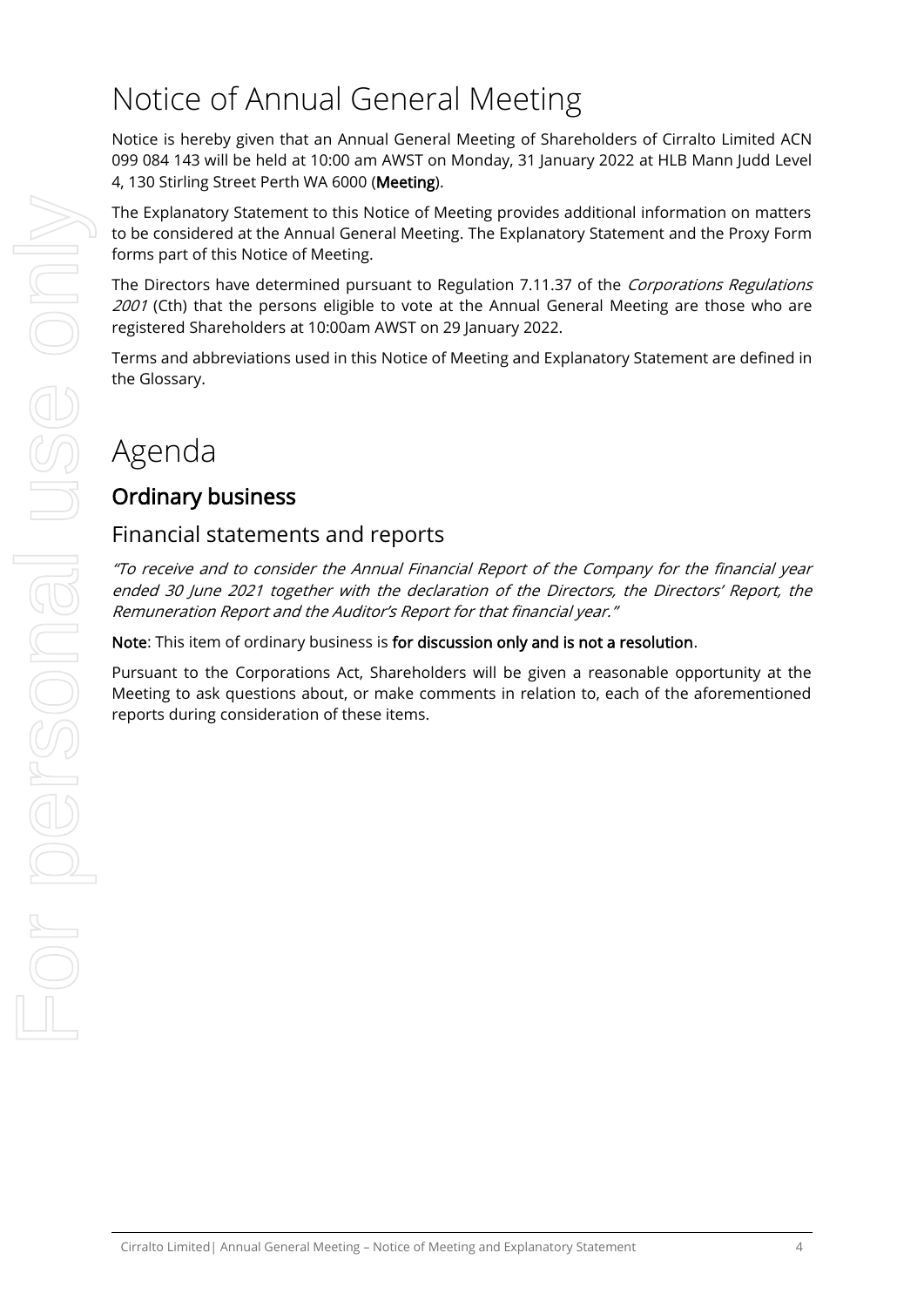## Resolutions

## Remuneration Report

## <span id="page-4-0"></span>1. Resolution [1](#page-4-0) – Adoption of Remuneration Report

To consider and, if thought fit, to pass the following resolution as an Ordinary Resolution:

"That, for the purpose of Section 250R(2) of the Corporations Act and for all other purposes, approval is given for the adoption of the Remuneration Report as contained in the Company's Annual Financial Report for the financial year ended 30 June 2021."

Note: The vote on this Resolution is advisory only and does not bind the Directors or the Company.

Voting Exclusion Statement: In accordance with the Corporations Act, the Company will disregard any votes cast on Resolution [1](#page-4-0) by or on behalf of a member of the Company's key management personnel (including the Directors), whose remuneration details are included in the Remuneration Report (KMP), or any of that person's Closely Related Parties (such as close family members and any controlled companies of those persons) (collectively referred to as Restricted Voter). However, the Company need not disregard a vote if:

- (a) it is cast by a person as a proxy appointed in writing that specifies how the proxy is to vote on Resolution [1;](#page-4-0) and
- (b) it is not cast on behalf of a Restricted Voter.

If you appoint the person chairing the Meeting (Chair) and you are not a Restricted Voter, by submitting the Proxy Form you authorise the person chairing the Meeting to exercise the proxy even though Resolution [1](#page-4-0) is connected directly or indirectly with the remuneration of a KMP, and you will be taken to have directed the Chair to vote in accordance with his or her stated intention to vote in favour of Resolution [1.](#page-4-0) If you do not want your vote exercised in favour of Resolution [1,](#page-4-0) you should direct the person chairing the Meeting to vote "against", or to abstain from voting on, this Resolution.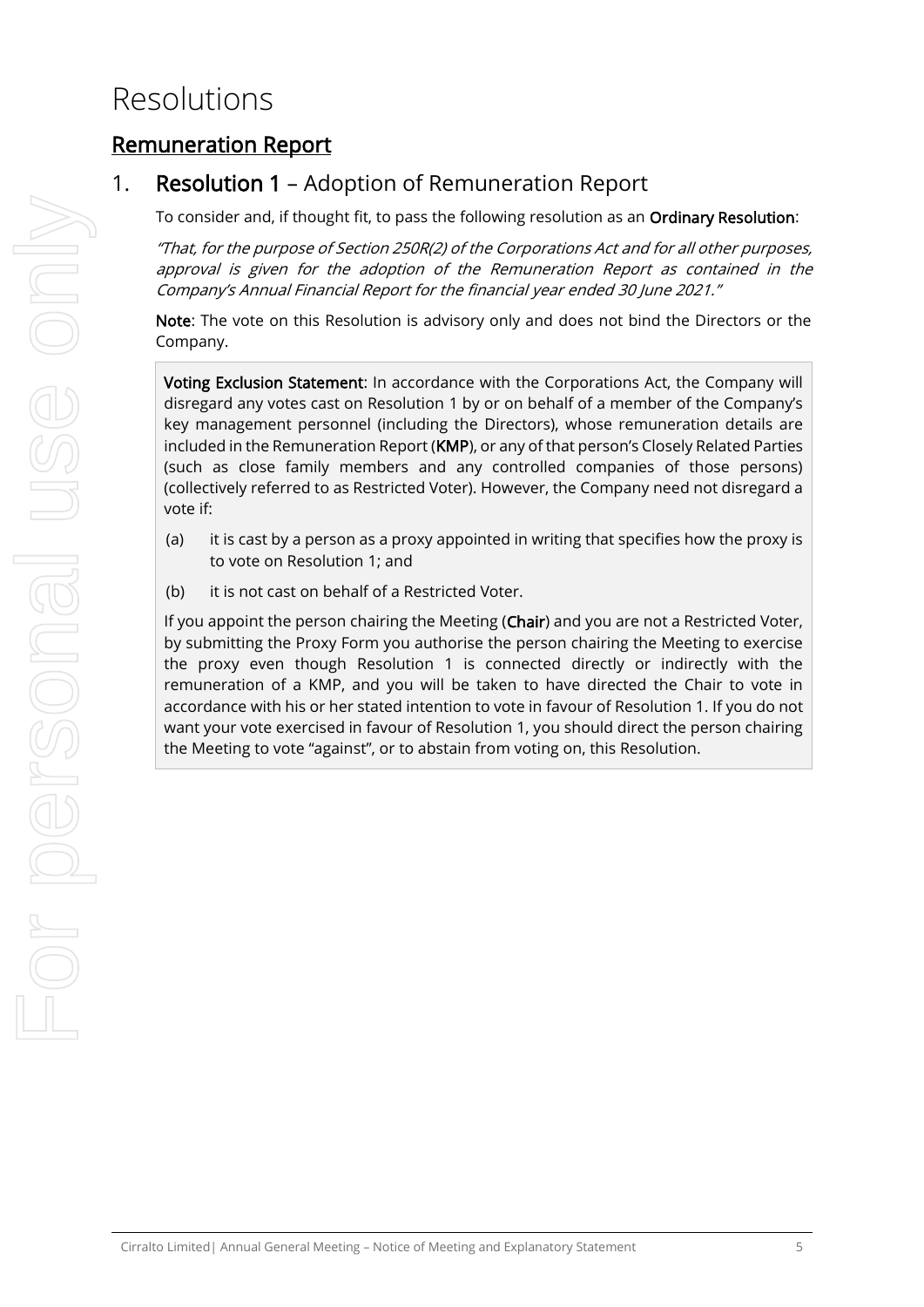## Re-election of Directors

## 2. Resolution 2 – Re-election of Mr Howard Digby as Director

To consider and, if thought fit, to pass the following resolution as an Ordinary Resolution:

"That Mr Howard Digby, a Director who retires by rotation in accordance with the Company's Constitution and ASX Listing Rule 14.5, and being eligible offers himself for re-election as a Director of the Company, effective immediately."

## ASX Listing Rule 7.1A (Additional 10% Capacity)

## 3. Resolution 3 – ASX Listing Rule 7.1A Approval of Future Issue of **Securities**

To consider and, if thought fit, to pass the following resolution as a Special Resolution:

"That, for the purposes of ASX Listing Rule 7.1A and for all other purposes, the Shareholders approve the issue of equity securities up to 10% of the issued capital of the Company (at the time of issue) calculated in accordance with the formula prescribed in ASX Listing Rule 7.1A.2 and otherwise on the terms and conditions set out in the Explanatory Statement which accompanies and forms part of this Notice of Meeting."

Voting Exclusion Statement: The Company will disregard any votes cast in favour of Resolution 3 by or on behalf of:

- (a) a person who is expected to participate in, or who will obtain a material benefit as a result of, the proposed issue (except a benefit solely by reason of being a holder of ordinary securities in the Company); or
- (b) an Associate of that person or those persons.

However, this does not apply to a vote cast in favour of Resolution 3 by:

- (i) a person as proxy or attorney for a person who is entitled to vote on the Resolution, in accordance with directions given to the proxy or attorney to vote on the Resolution in that way; or
- (ii) the Chair as proxy or attorney for a person who is entitled to vote on the Resolution, in accordance with a direction given to the Chair to vote on the Resolution as the Chair decides; or
- (iii) a holder acting solely in a nominee, trustee, custodial or other fiduciary capacity on behalf of a beneficiary provided the following conditions are met:
	- the beneficiary provides written confirmation to the holder that the beneficiary is not excluded from voting, and is not an associate of a person excluded from voting, on the Resolution; and
	- the holder votes on the Resolution in accordance with directions given by the beneficiary to the holder to vote in that way.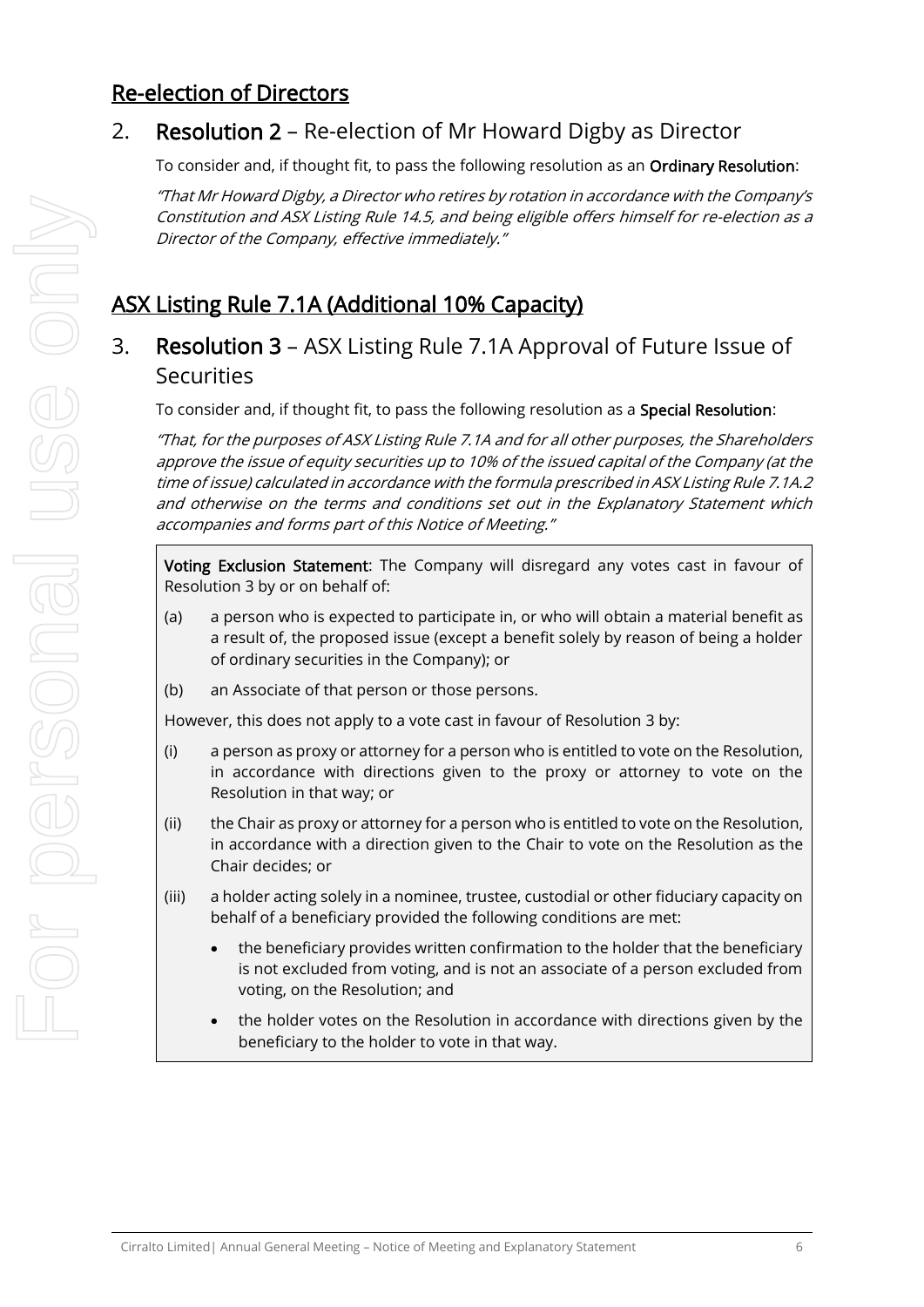## Ratification of Prior Issue of Shares

## 4. Resolution 4 – Ratification of Prior Issue of Shares

To consider and, if thought fit, to pass the following resolution as an Ordinary Resolution:

"That, for the purposes of ASX Listing Rule 7.4 and for all other purposes, the Shareholders ratify the allotment and prior issue of 132,951,740 Shares issued on 23 July 2021 and otherwise on the terms and conditions set out in the Explanatory Statement which accompanies and forms part of this Notice of Meeting."

Voting Exclusion Statement: The Company will disregard any votes cast in favour of Resolution 4 by or on behalf of:

- (a) a person who participated in the issue or is a counterparty to the agreement being approved (being any Invigo Vendor); or
- (b) an Associate of that person or those persons.

However, this does not apply to a vote cast in favour of Resolution 4 by:

- (i) a person as proxy or attorney for a person who is entitled to vote on the Resolution, in accordance with directions given to the proxy or attorney to vote on the Resolution in that way; or
- (ii) the Chair as proxy or attorney for a person who is entitled to vote on the Resolution, in accordance with a direction given to the Chair to vote on the Resolution as the Chair decides; or
- (iii) a holder acting solely in a nominee, trustee, custodial or other fiduciary capacity on behalf of a beneficiary provided the following conditions are met:
	- the beneficiary provides written confirmation to the holder that the beneficiary is not excluded from voting, and is not an associate of a person excluded from voting, on the Resolution; and
	- the holder votes on the Resolution in accordance with directions given by the beneficiary to the holder to vote in that way.

## 5. Resolution 5 – Ratification of Prior Issue of Shares

To consider and, if thought fit, to pass the following resolution as an Ordinary Resolution:

"That, for the purposes of ASX Listing Rule 7.4 and for all other purposes, the Shareholders ratify the allotment and prior issue of 24,193,548 Shares issued on 3 November 2021 and otherwise on the terms and conditions set out in the Explanatory Statement which accompanies and forms part of this Notice of Meeting."

Voting Exclusion Statement: The Company will disregard any votes cast in favour of Resolution 5 by or on behalf of:

- (a) a person who participated in the issue or is a counterparty to the agreement being approved (being any Greenshoots Vendor); or
- (b) an Associate of that person or those persons.

However, this does not apply to a vote cast in favour of Resolution 5 by: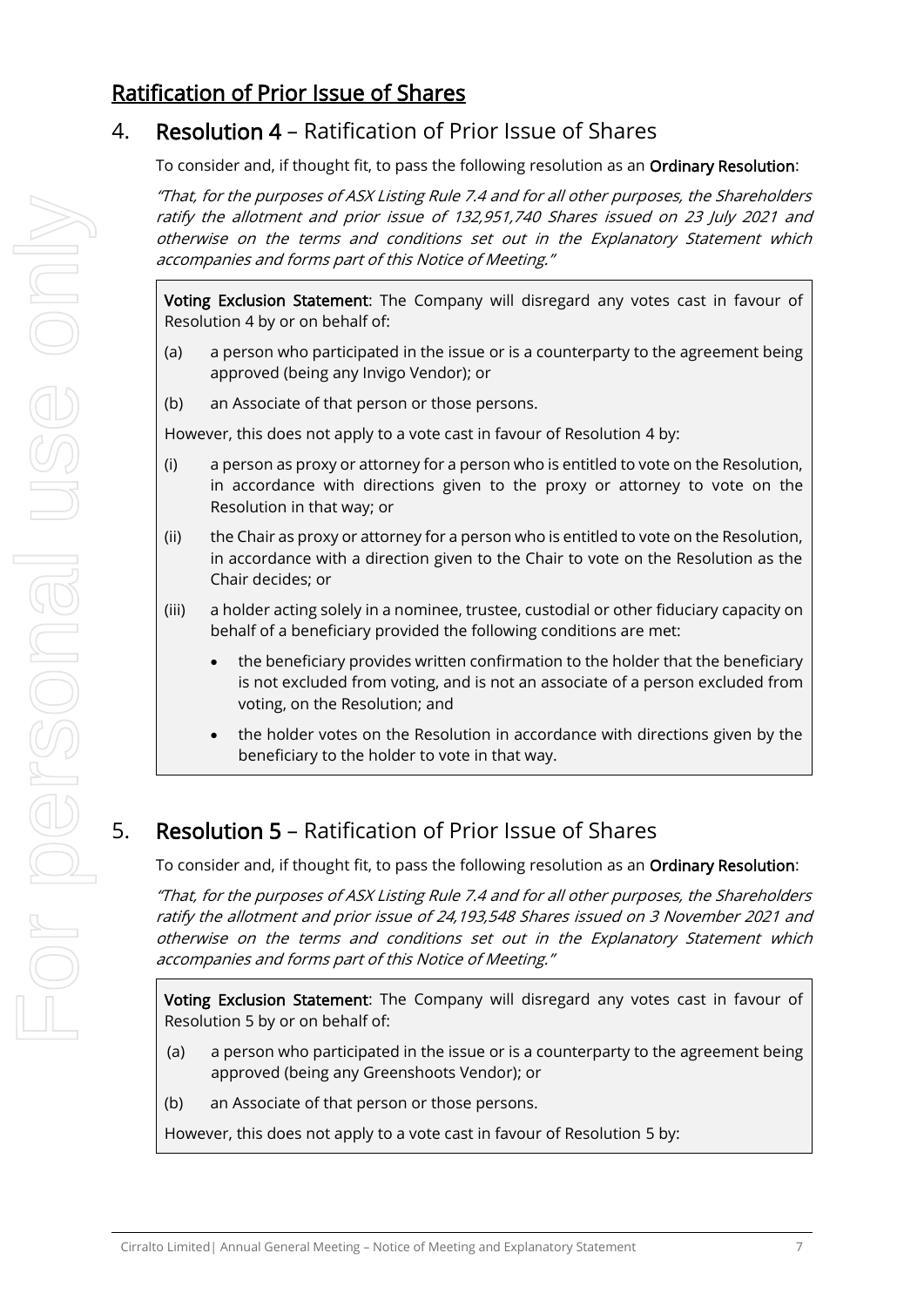- (i) a person as proxy or attorney for a person who is entitled to vote on the Resolution, in accordance with directions given to the proxy or attorney to vote on the Resolution in that way; or
- (ii) the Chair as proxy or attorney for a person who is entitled to vote on the Resolution, in accordance with a direction given to the Chair to vote on the Resolution as the Chair decides; or
- (iii) a holder acting solely in a nominee, trustee, custodial or other fiduciary capacity on behalf of a beneficiary provided the following conditions are met:
	- the beneficiary provides written confirmation to the holder that the beneficiary is not excluded from voting, and is not an associate of a person excluded from voting, on the Resolution; and
	- the holder votes on the Resolution in accordance with directions given by the beneficiary to the holder to vote in that way.

## Maximum Aggregate Amount of Non-Executive Directors' Fees

## 6. Resolution 6 – Approval to Increase the Maximum Aggregate Amount of Non-Executive Directors' Fees

To consider and if thought fit, to pass the following resolution as an Ordinary Resolution:

"That, for the purposes of ASX Listing Rule 10.17 and for all other purposes, the maximum aggregate amount of remuneration that may be paid to the Company's non-executive Directors in any financial year is increased by \$250,000, from \$250,000 to \$500,000, effective immediately."

Voting Exclusion Statement: The Company will disregard any votes cast in favour of Resolution 6 by or on behalf of:

- (a) any Director of the Company; or
- (b) an Associate of that person or those persons.

However, this does not apply to a vote cast in favour of Resolution 6 by:

- (i) a person as proxy or attorney for a person who is entitled to vote on the Resolution, in accordance with directions given to the proxy or attorney to vote on the Resolution in that way; or
- (ii) the Chair of the meeting as proxy or attorney for a person who is entitled to vote on the Resolution, in accordance with a direction given to the Chair to vote on the Resolution as the Chair decides; or
- (iii) a holder acting solely in a nominee, trustee, custodial or other fiduciary capacity on behalf of a beneficiary provided the following conditions are met:
	- the beneficiary provides written confirmation to the holder that the beneficiary is not excluded from voting, and is not an associate of a person excluded from voting, on the Resolution; and
	- the holder votes on the Resolution in accordance with directions given by the beneficiary to the holder to vote in that way.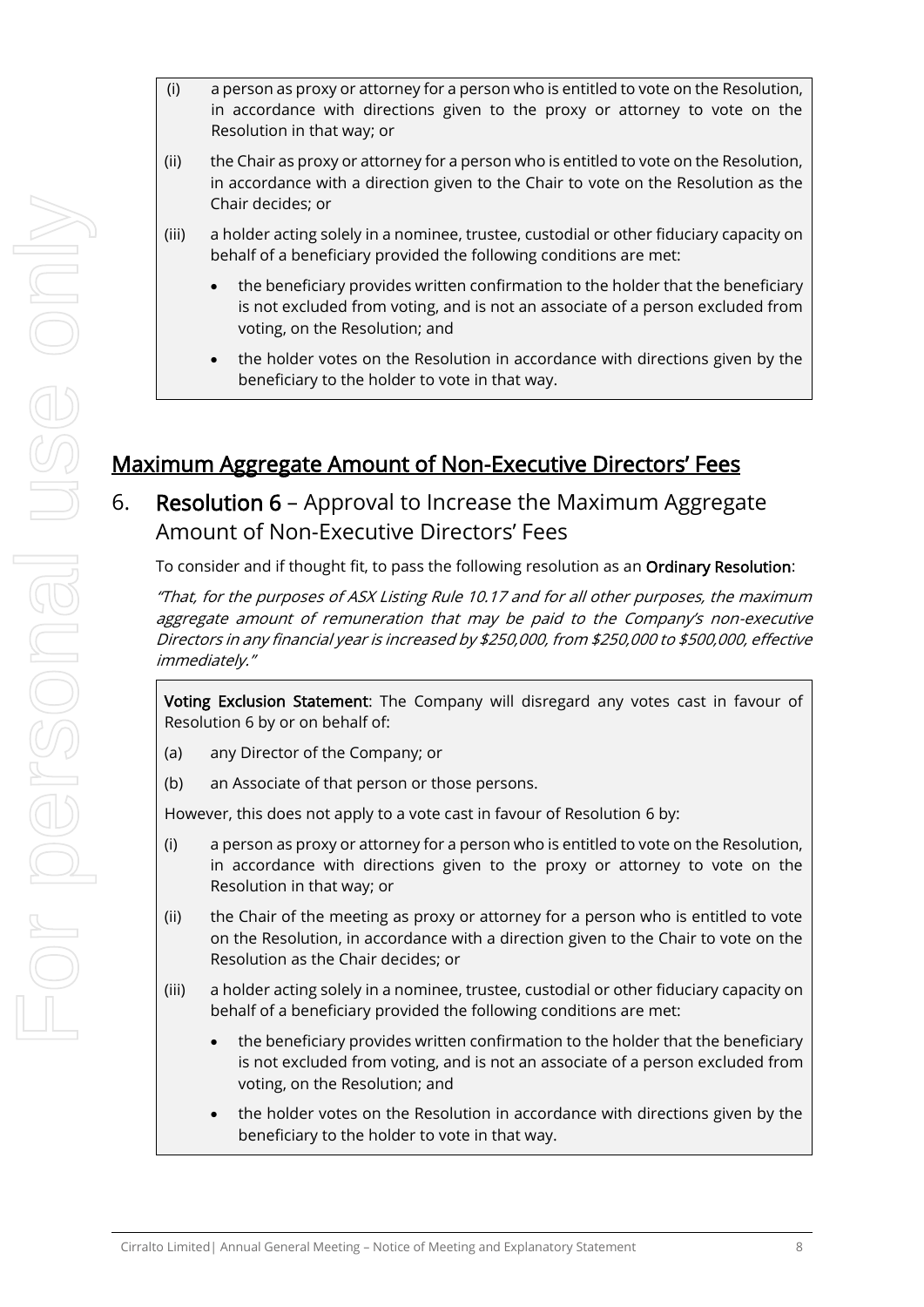Voting Prohibition Statement: In accordance with section 250BD of the Corporations Act, a person appointed as a proxy must not vote, on the basis of that appointment, on Resolution 6 if:

- (a) the proxy is either:
	- (i) a member of the Company's Key Management Personnel; or
	- (ii) a closely related party of a member of the Company's Key Management Personnel; and
- (b) the appointment does not specify the way the proxy is to vote on the resolution.

However, the above prohibition does not apply if:

- (a) the proxy is the Chair of the Meeting; and
- (b) the appointment expressly authorises the Chair to exercise the proxy even if the Resolution is connected directly or indirectly with remuneration of a member of the Company's Key Management Personnel.

## 7. Resolution 7 – Approval of Issue of CROO Options to Adrian Floate, Director of the Company

To consider and, if thought fit, to pass the following resolution as an Ordinary Resolution:

"That, for the purposes of ASX Listing Rule 10.11 and for all other purposes, Shareholders of approve the issue and allotment of 13,500,000 Listed CROO Options to Adrian Floate, <sup>a</sup> Director (or his nominee) and otherwise on the terms and conditions set out in the Explanatory Statement which accompanies and forms part of this Notice of Meeting."

Voting Exclusion Statement: The Company will disregard any votes cast in favour of Resolution 7 by or on behalf of:

- (a) a person who is expected to receive the securities as a result of the proposed issue (namely Adrian Floate and/or his nominee);
- (b) a person who will obtain a material benefit as a result of the issue of the securities (except a benefit solely by reason of being a holder of ordinary securities in the Company); or
- (c) an Associate of that person or those persons described in (a) or (b).

However, this does not apply to a vote cast in favour of Resolution 7 by:

- (i) a person as proxy or attorney for a person who is entitled to vote on the Resolution, in accordance with direction given to the proxy or attorney to vote on the Resolution in that way; or
- (ii) the Chair as proxy or attorney for a person who is entitled to vote on the Resolution, in accordance with a direction given to the Chair to vote on the Resolution as the Chair decides; or
- (iii) a holder acting solely in a nominee, trustee, custodial or other fiduciary capacity on behalf of a beneficiary provided the following conditions are met:
	- the beneficiary provides written confirmation to the holder that the beneficiary is not excluded from voting, and is not an associate of a person excluded from voting, on the Resolution; and
	- the holder vote on the Resolution in accordance with directions given by the beneficiary to the holder to vote in that way.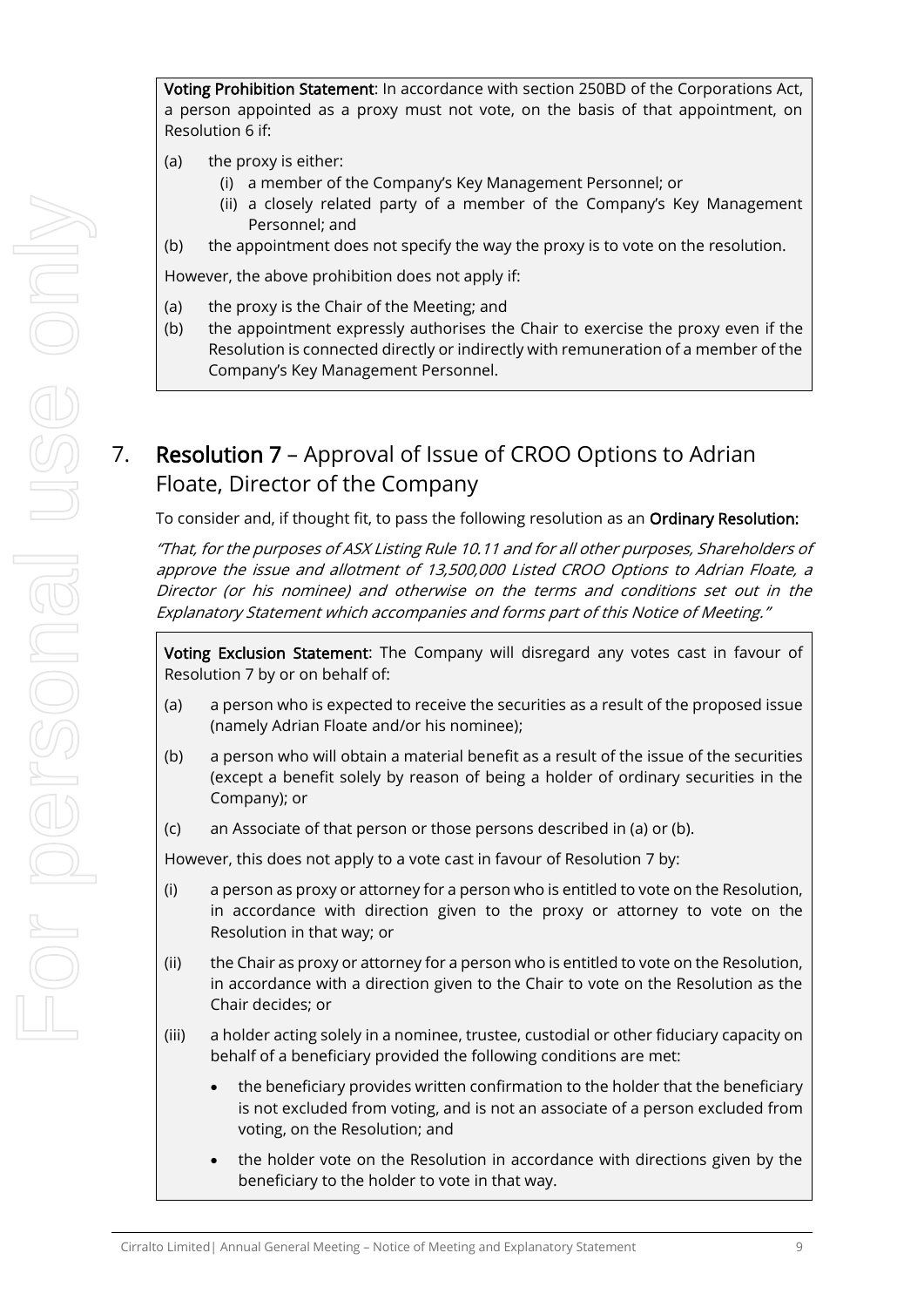Voting Prohibition Statement: In accordance with section 250BD of the Corporations Act, a person appointed as a proxy must not vote, on the basis of that appointment, on Resolution 7 if:

- (a) the proxy is either:
	- (i) a member of the Company's Key Management Personnel; or
	- (ii) a closely related party of a member of the Company's Key Management Personnel; and
- (b) the appointment does not specify the way the proxy is to vote on the resolution.

However, the above prohibition does not apply if:

- (a) the proxy is the Chair; and
- (b) the appointment expressly authorises the Chair to exercise the proxy even if the Resolution is connected directly or indirectly with remuneration of a member of the Company's Key Management Personnel.

## 8. Resolution 8 – Approval of Issue of Director Options to Peter Richards, Director of the Company

To consider and, if thought fit, to pass the following resolution as an Ordinary Resolution:

"That, for the purposes of ASX Listing Rule 10.11 and for all other purposes, Shareholders approve the issue and allotment of 40,000,000 Director Options to Peter Richards, a Director (or his nominee) and otherwise on the terms and conditions set out in the Explanatory Statement which accompanies and forms part of this Notice of Meeting."

Voting Exclusion Statement: The Company will disregard any votes cast in favour of Resolution 8 by or on behalf of:

- (a) a person who is expected to receive the securities as a result of the proposed issue (namely Peter Richards and/or his nominee);
- (b) a person who will obtain a material benefit as a result of the issue of the securities (except a benefit solely by reason of being a holder of ordinary securities in the Company); or
- (c) an Associate of that person or those persons described in (a) or (b).

However, this does not apply to a vote cast in favour of Resolution 8 by:

- (i) a person as proxy or attorney for a person who is entitled to vote on the Resolution, in accordance with direction given to the proxy or attorney to vote on the Resolution in that way; or
- (ii) the Chair as proxy or attorney for a person who is entitled to vote on the Resolution, in accordance with a direction given to the Chair to vote on the Resolution as the Chair decides; or
- (iii) a holder acting solely in a nominee, trustee, custodial or other fiduciary capacity on behalf of a beneficiary provided the following conditions are met:
	- the beneficiary provides written confirmation to the holder that the beneficiary is not excluded from voting, and is not an associate of a person excluded from voting, on the Resolution; and
	- the holder vote on the Resolution in accordance with directions given by the beneficiary to the holder to vote in that way.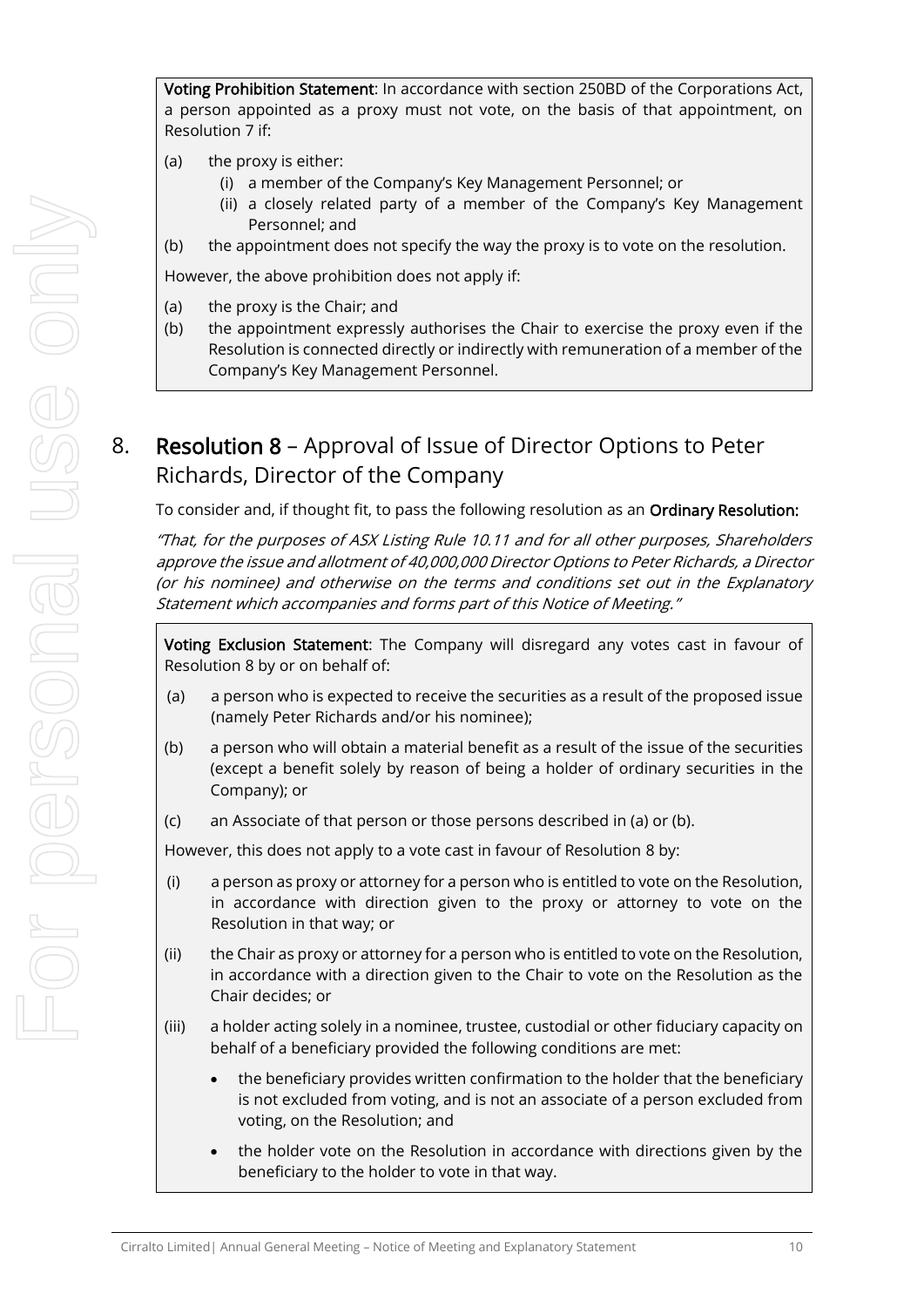Voting Prohibition Statement: In accordance with section 250BD of the Corporations Act, a person appointed as a proxy must not vote, on the basis of that appointment, on Resolution 8 if:

- (a) the proxy is either:
	- (i) a member of the Company's Key Management Personnel; or
	- (ii) a closely related party of a member of the Company's Key Management Personnel; and
- (b) the appointment does not specify the way the proxy is to vote on the resolution.

However, the above prohibition does not apply if:

- (a) the proxy is the Chair; and
- (b) the appointment expressly authorises the Chair to exercise the proxy even if the Resolution is connected directly or indirectly with remuneration of a member of the Company's Key Management Personnel.

## 9. Resolution 9 – Approval of Issue of Director Options to Stephen Dale, Director of the Company

To consider and, if thought fit, to pass the following resolution as an Ordinary Resolution:

"That, for the purposes of ASX Listing Rule 10.11 and for all other purposes, Shareholders approve the issue and allotment of 10,000,000 Director Options to Stephen Dale, a Director (or his nominee) and otherwise on the terms and conditions set out in the Explanatory Statement which accompanies and forms part of this Notice of Meeting."

Voting Exclusion Statement: The Company will disregard any votes cast in favour of Resolution 9 by or on behalf of:

- (a) a person who is expected to receive the securities as a result of the proposed issue (namely Stephen Dale and/or his nominee);
- (b) a person who will obtain a material benefit as a result of the issue of the securities (except a benefit solely by reason of being a holder of ordinary securities in the Company); or
- (c) an Associate of that person or those persons described in (a) or (b).

However, this does not apply to a vote cast in favour of Resolution 9 by:

- (i) a person as proxy or attorney for a person who is entitled to vote on the Resolution, in accordance with direction given to the proxy or attorney to vote on the Resolution in that way; or
- (ii) the Chair as proxy or attorney for a person who is entitled to vote on the Resolution, in accordance with a direction given to the Chair to vote on the Resolution as the Chair decides; or
- (iii) a holder acting solely in a nominee, trustee, custodial or other fiduciary capacity on behalf of a beneficiary provided the following conditions are met:
	- the beneficiary provides written confirmation to the holder that the beneficiary is not excluded from voting, and is not an associate of a person excluded from voting, on the Resolution; and
	- the holder vote on the Resolution in accordance with directions given by the beneficiary to the holder to vote in that way.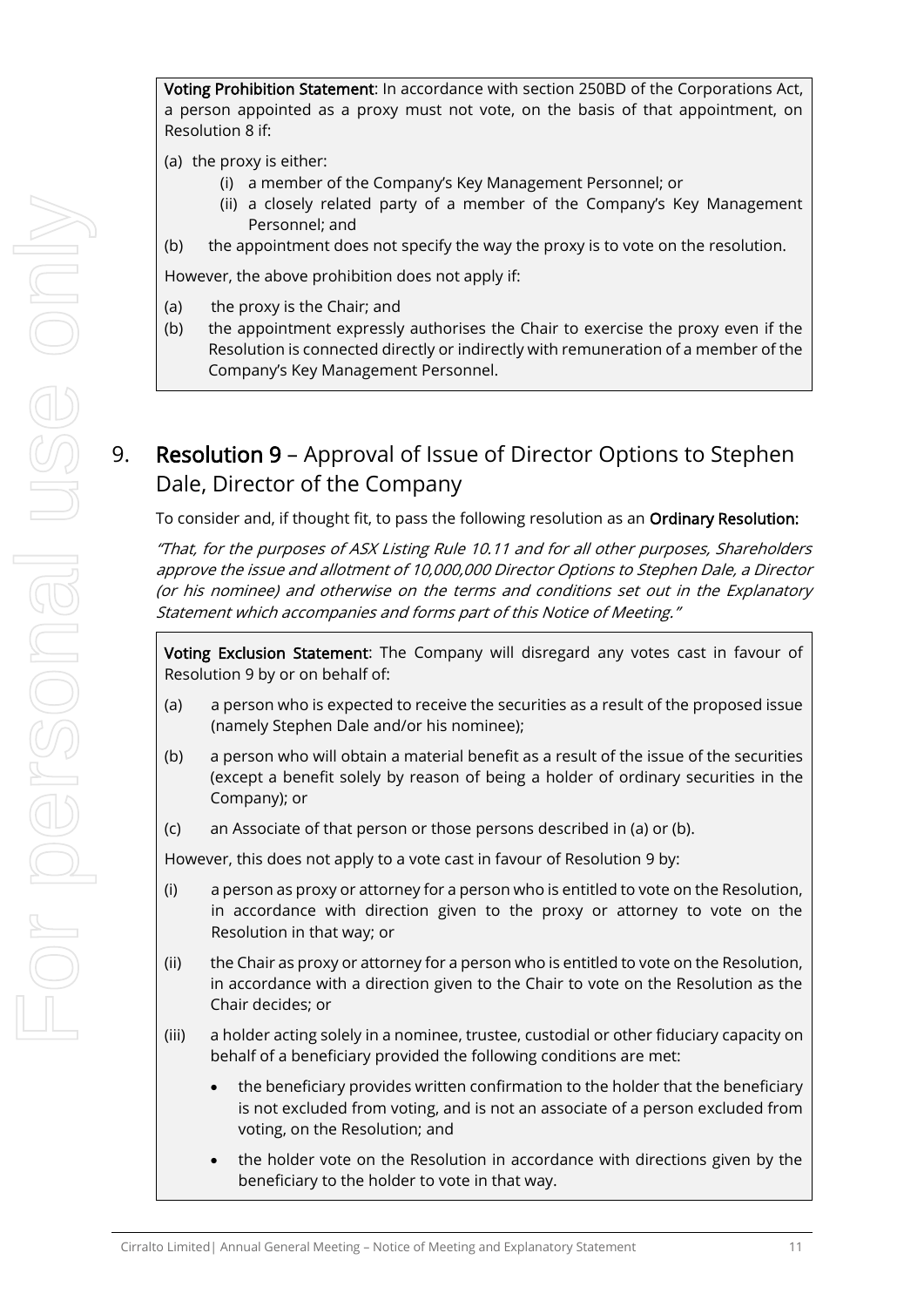Voting Prohibition Statement: In accordance with section 250BD of the Corporations Act, a person appointed as a proxy must not vote, on the basis of that appointment, on Resolution 9 if:

- (a) the proxy is either:
	- (i) a member of the Company's Key Management Personnel; or
	- (ii) a closely related party of a member of the Company's Key Management Personnel; and
- (b) the appointment does not specify the way the proxy is to vote on the resolution.

However, the above prohibition does not apply if:

- (a) the proxy is the Chair; and
- (b) the appointment expressly authorises the Chair to exercise the proxy even if the Resolution is connected directly or indirectly with remuneration of a member of the Company's Key Management Personnel.

## 10. Resolution 10 – Approval of Issue of Director Options to Howard Digby, Director of the Company

To consider and, if thought fit, to pass the following resolution as an Ordinary Resolution:

"That, for the purposes of ASX Listing Rule 10.11 and for all other purposes, the Shareholders of the Company approve the issue and allotment of 10,000,000 Director Options to Howard Digby, a Director (or his nominee) and otherwise on the terms and conditions set out in the Explanatory Statement which accompanies and forms part of this Notice of Meeting."

Voting Exclusion Statement: The Company will disregard any votes cast in favour of Resolution 10 by or on behalf of:

- (a) a person who is expected to receive the securities as a result of the proposed issue (namely Howard Digby and/or his nominee);
- (b) a person who will obtain a material benefit as a result of the issue of the securities (except a benefit solely by reason of being a holder of ordinary securities in the Company); or
- (c) an Associate of that person or those persons described in (a) or (b).

However, this does not apply to a vote cast in favour of Resolution 10 by:

- (i) a person as proxy or attorney for a person who is entitled to vote on the Resolution, in accordance with direction given to the proxy or attorney to vote on the Resolution in that way; or
- (ii) the Chair as proxy or attorney for a person who is entitled to vote on the Resolution, in accordance with a direction given to the Chair to vote on the Resolution as the Chair decides; or
- (iii) a holder acting solely in a nominee, trustee, custodial or other fiduciary capacity on behalf of a beneficiary provided the following conditions are met:
	- the beneficiary provides written confirmation to the holder that the beneficiary is not excluded from voting, and is not an associate of a person excluded from voting, on the Resolution; and
	- the holder vote on the Resolution in accordance with directions given by the beneficiary to the holder to vote in that way.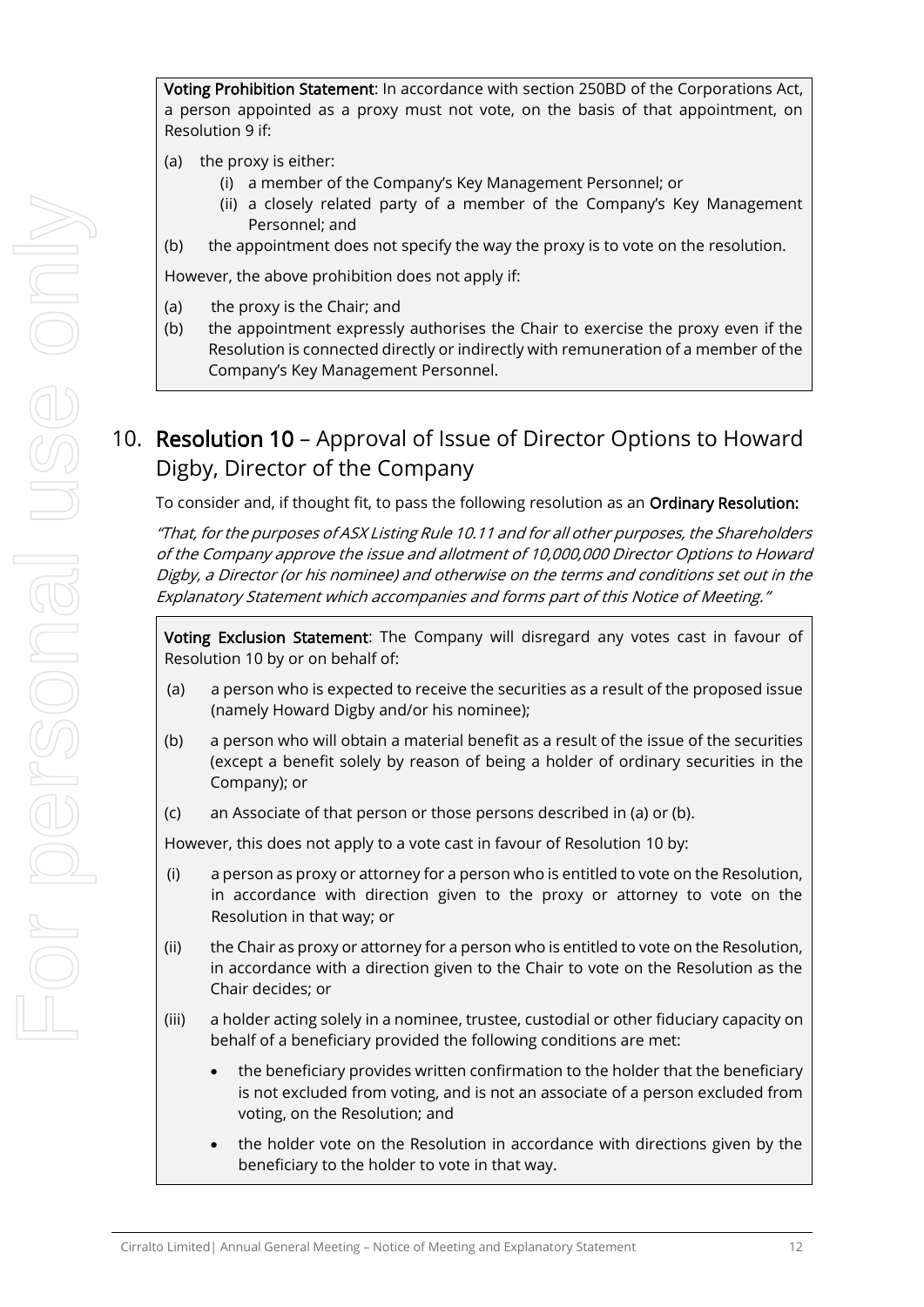Voting Prohibition Statement: In accordance with section 250BD of the Corporations Act, a person appointed as a proxy must not vote, on the basis of that appointment, on Resolution 10 if:

- (a) the proxy is either:
	- (i) a member of the Company's Key Management Personnel; or
	- (ii) a closely related party of a member of the Company's Key Management Personnel; and
- (b) the appointment does not specify the way the proxy is to vote on the resolution.

However, the above prohibition does not apply if:

- (a) the proxy is the Chair; and
- (b) the appointment expressly authorises the Chair to exercise the proxy even if the Resolution is connected directly or indirectly with remuneration of a member of the Company's Key Management Personnel.

## 11. Resolution 11 – Issue of Remuneration-Sacrifice Shares to Adrian Floate, Director of the Company

To consider and, if thought fit, to pass the following resolution as an Ordinary Resolution:

"That, for the purposes of ASX Listing Rule 10.14 and for all other purposes, Shareholder approval is given for the Company to issue Director's Remuneration Shares up to the value of \$72,951.25 to Adrian Floate, a Director (or his nominee) under the Employee Securities Incentive Plan, on the terms and conditions set out in the Explanatory Statement which accompanies and forms part of this Notice of Meeting."

Voting Exclusion Statement: The Company will disregard any votes cast in favour of this Resolution by or on behalf of:

- (a) a person referred to in Listing Rule 10.14.1, 10.14.2 or 10.14.3 who is eligible to participate in the employee incentive scheme in question; or
- (b) an Associate of that person or those persons,

and any other person who will obtain a material benefit as a result of the issue of the securities (except a benefit solely by reason of being a holder of ordinary securities in the Company).

However, this does not apply to a vote cast in favour of Resolution 11 by:

- (i) a person as proxy or attorney for a person who is entitled to vote on the Resolution, in accordance with direction given to the proxy or attorney to vote on the Resolution in that way; or
- (ii) the Chair as proxy or attorney for a person who is entitled to vote on the Resolution, in accordance with a direction given to the Chair to vote on the Resolution as the Chair decides; or
- (iii) a holder acting solely in a nominee, trustee, custodial or other fiduciary capacity on behalf of a beneficiary provided the following conditions are met:
	- the beneficiary provides written confirmation to the holder that the beneficiary is not excluded from voting, and is not an associate of a person excluded from voting, on the Resolution; and
	- the holder vote on the Resolution in accordance with directions given by the beneficiary to the holder to vote in that way.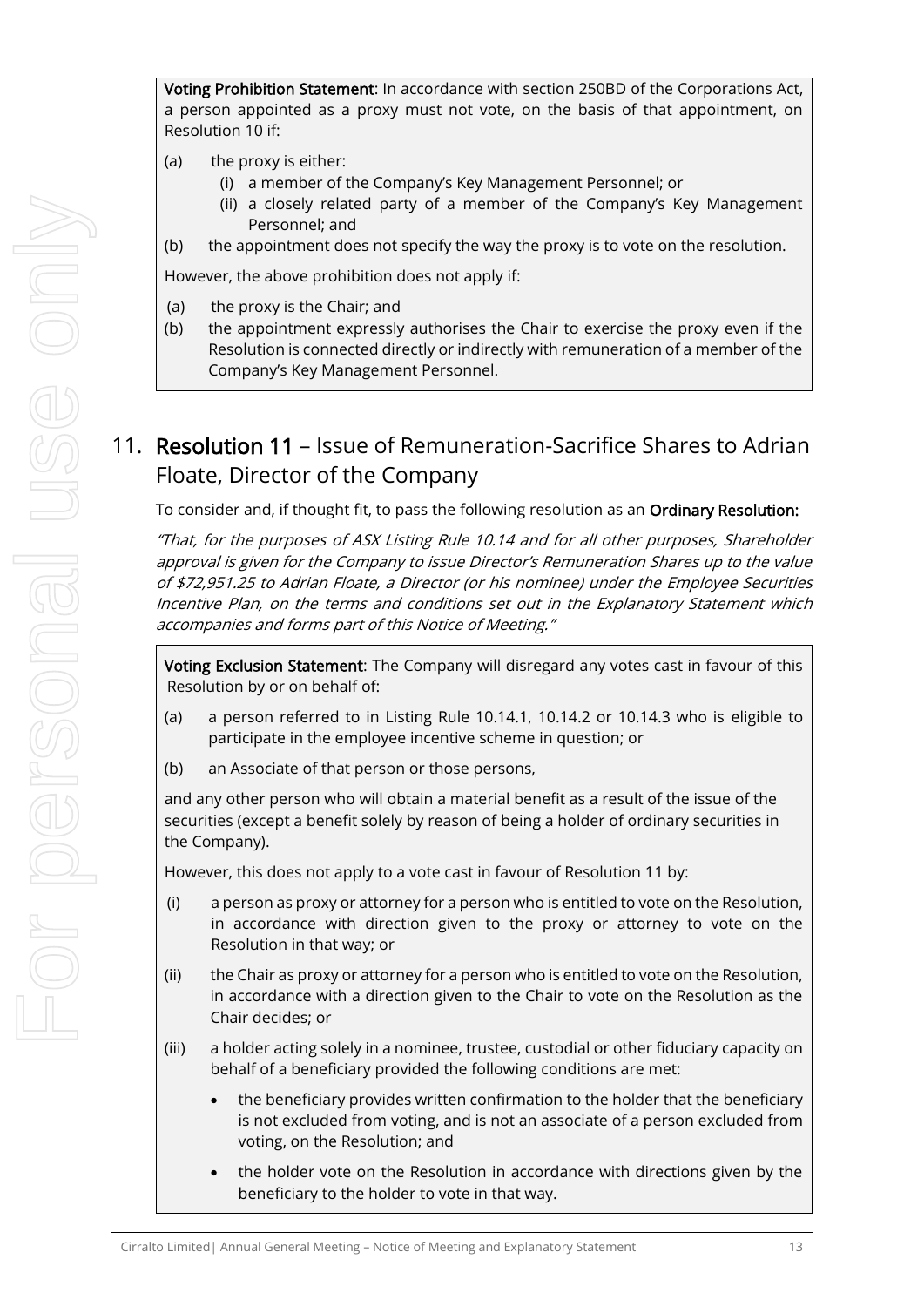Voting Prohibition Statement: In accordance with section 250BD of the Corporations Act, a person appointed as a proxy must not vote, on the basis of that appointment, on Resolution 11 if:

- (a) the proxy is either:
	- (i) a member of the Company's Key Management Personnel; or
	- (ii) a closely related party of a member of the Company's Key Management Personnel; and
- (b) the appointment does not specify the way the proxy is to vote on the resolution.

However, the above prohibition does not apply if:

- (a) the proxy is the Chair; and
- (b) the appointment expressly authorises the Chair to exercise the proxy even if the Resolution is connected directly or indirectly with remuneration of a member of the Company's Key Management Personnel.

## 12. Resolution 12 – Issue of Remuneration-Sacrifice Shares to Peter Richards, Director of the Company

To consider and, if thought fit, to pass the following resolution as an Ordinary Resolution:

"That, for the purposes of ASX Listing Rule 10.14 and for all other purposes, Shareholder approval is given for the Company to issue Director's Remuneration Shares up to the value of \$60,000 to Peter Richards, a Director (or his nominee) under the Employee Securities Incentive Plan, on the terms and conditions set out in the Explanatory Statement which accompanies and forms part of this Notice of Meeting."

Voting Exclusion Statement: The Company will disregard any votes cast in favour of this Resolution by or on behalf of:

- (a) a person referred to in Listing Rule 10.14.1, 10.14.2 or 10.14.3 who is eligible to participate in the employee incentive scheme in question; or
- (b) an Associate of that person or those persons,

and any other person who will obtain a material benefit as a result of the issue of the securities (except a benefit solely by reason of being a holder of ordinary securities in the Company).

However, this does not apply to a vote cast in favour of Resolution 12 by:

- (i) a person as proxy or attorney for a person who is entitled to vote on the Resolution, in accordance with direction given to the proxy or attorney to vote on the Resolution in that way; or
- (ii) the Chair as proxy or attorney for a person who is entitled to vote on the Resolution, in accordance with a direction given to the Chair to vote on the Resolution as the Chair decides; or
- (iii) a holder acting solely in a nominee, trustee, custodial or other fiduciary capacity on behalf of a beneficiary provided the following conditions are met:
	- the beneficiary provides written confirmation to the holder that the beneficiary is not excluded from voting, and is not an associate of a person excluded from voting, on the Resolution; and
	- the holder vote on the Resolution in accordance with directions given by the beneficiary to the holder to vote in that way.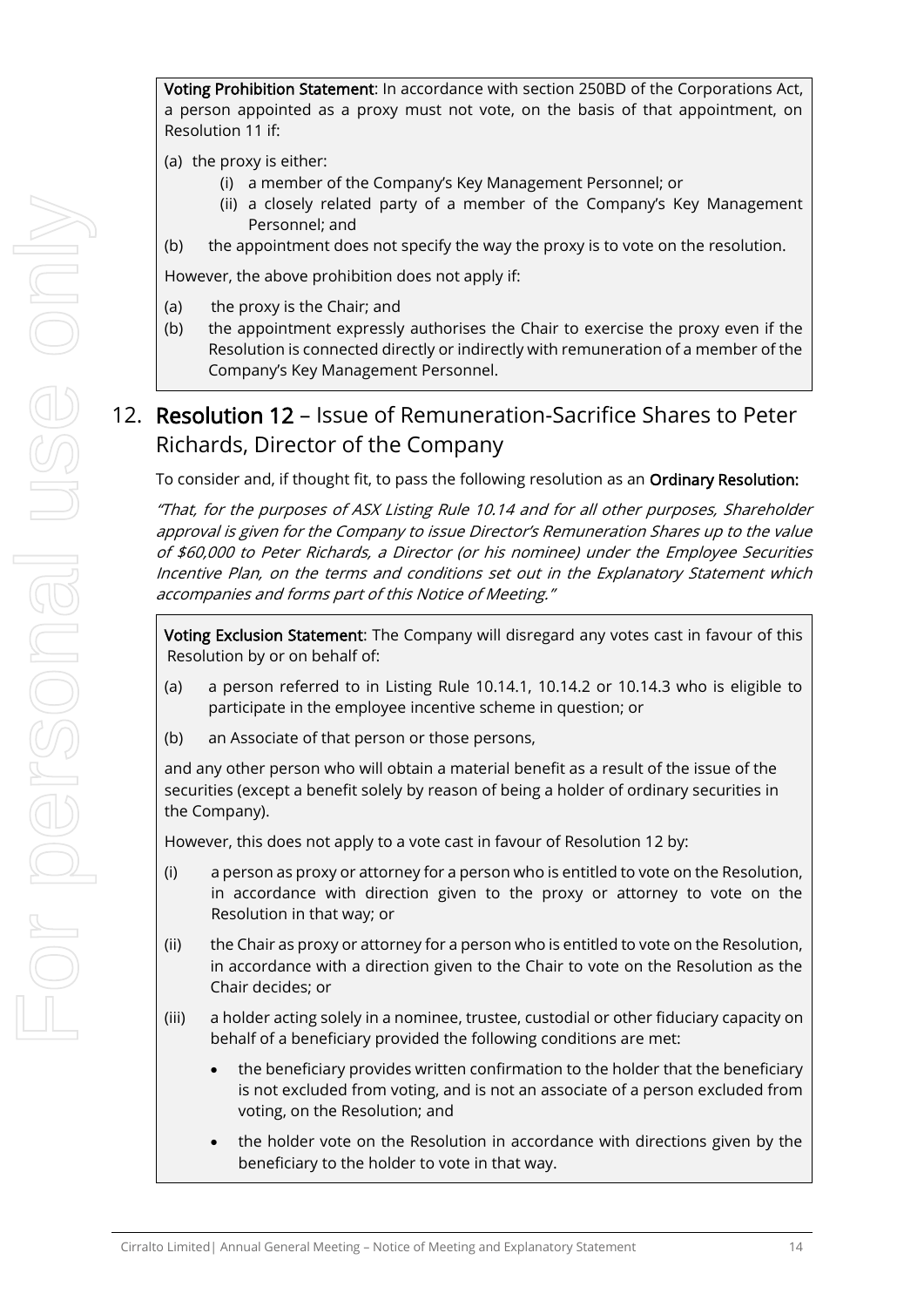Voting Prohibition Statement: In accordance with section 250BD of the Corporations Act, a person appointed as a proxy must not vote, on the basis of that appointment, on Resolution 12 if:

- (a) the proxy is either:
	- (i) a member of the Company's Key Management Personnel; or
	- (ii) a closely related party of a member of the Company's Key Management Personnel; and
- (b) the appointment does not specify the way the proxy is to vote on the resolution.

However, the above prohibition does not apply if:

- (a) the proxy is the Chair; and
- (b) the appointment expressly authorises the Chair to exercise the proxy even if the Resolution is connected directly or indirectly with remuneration of a member of the Company's Key Management Personnel.

## 13. Resolution 13 – Issue of Remuneration-Sacrifice Shares to Stephen Dale, Director of the Company

To consider and, if thought fit, to pass the following resolution as an Ordinary Resolution:

"That, for the purposes of ASX Listing Rule 10.14 and for all other purposes, Shareholder approval is given for the Company to issue Director's Remuneration Shares up to the value of \$60,000 to Stephen Dale, a Director (or his nominee) under the Employee Securities Incentive Plan, on the terms and conditions set out in the Explanatory Statement which accompanies and forms part of this Notice of Meeting."

Voting Exclusion Statement: The Company will disregard any votes cast in favour of this Resolution by or on behalf of:

- (a) a person referred to in Listing Rule 10.14.1, 10.14.2 or 10.14.3 who is eligible to participate in the employee incentive scheme in question; or
- (b) an Associate of that person or those persons,

and any other person who will obtain a material benefit as a result of the issue of the securities (except a benefit solely by reason of being a holder of ordinary securities in the Company).

However, this does not apply to a vote cast in favour of Resolution 13 by:

- (i) a person as proxy or attorney for a person who is entitled to vote on the Resolution, in accordance with direction given to the proxy or attorney to vote on the Resolution in that way; or
- (ii) the Chair as proxy or attorney for a person who is entitled to vote on the Resolution, in accordance with a direction given to the Chair to vote on the Resolution as the Chair decides; or
- (iii) a holder acting solely in a nominee, trustee, custodial or other fiduciary capacity on behalf of a beneficiary provided the following conditions are met:
	- the beneficiary provides written confirmation to the holder that the beneficiary is not excluded from voting, and is not an associate of a person excluded from voting, on the Resolution; and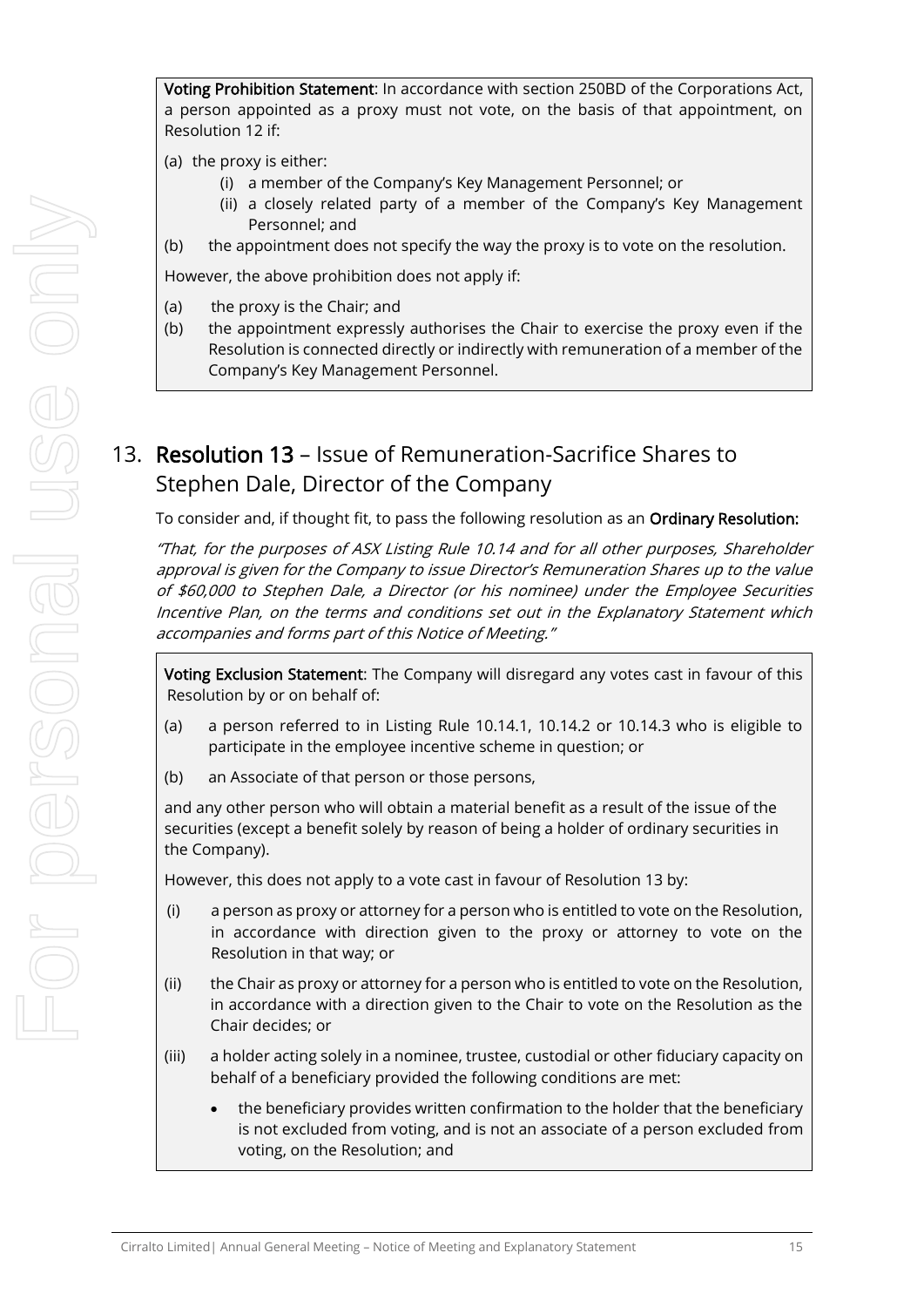• the holder vote on the Resolution in accordance with directions given by the beneficiary to the holder to vote in that way.

Voting Prohibition Statement: In accordance with section 250BD of the Corporations Act, a person appointed as a proxy must not vote, on the basis of that appointment, on Resolution 13 if:

(a) the proxy is either:

- (i) a member of the Company's Key Management Personnel; or
- (ii) a closely related party of a member of the Company's Key Management Personnel; and
- (b) the appointment does not specify the way the proxy is to vote on the resolution.

However, the above prohibition does not apply if:

- (a) the proxy is the Chair; and
- (b) the appointment expressly authorises the Chair to exercise the proxy even if the Resolution is connected directly or indirectly with remuneration of a member of the Company's Key Management Personnel.

## 14. Resolution 14 – Issue of Remuneration-Sacrifice Shares to Howard Digby, Director of the Company

To consider and, if thought fit, to pass the following resolution as an Ordinary Resolution:

"That, for the purposes of ASX Listing Rule 10.14 and for all other purposes, Shareholder approval is given for the Company to issue Director's Remuneration Shares up to the value of \$60,000 to Howard Digby, a Director (or his nominee) under the Employee Securities Incentive Plan, on the terms and conditions set out in the Explanatory Statement which accompanies and forms part of this Notice of Meeting."

Voting Exclusion Statement: The Company will disregard any votes cast in favour of this Resolution by or on behalf of:

- (a) a person referred to in Listing Rule 10.14.1, 10.14.2 or 10.14.3 who is eligible to participate in the employee incentive scheme in question; or
- (b) an Associate of that person or those persons,

and any other person who will obtain a material benefit as a result of the issue of the securities (except a benefit solely by reason of being a holder of ordinary securities in the Company).

However, this does not apply to a vote cast in favour of Resolution 14 by:

- (i) a person as proxy or attorney for a person who is entitled to vote on the Resolution, in accordance with direction given to the proxy or attorney to vote on the Resolution in that way; or
- (ii) the Chair as proxy or attorney for a person who is entitled to vote on the Resolution, in accordance with a direction given to the Chair to vote on the Resolution as the Chair decides; or
- (iii) a holder acting solely in a nominee, trustee, custodial or other fiduciary capacity on behalf of a beneficiary provided the following conditions are met: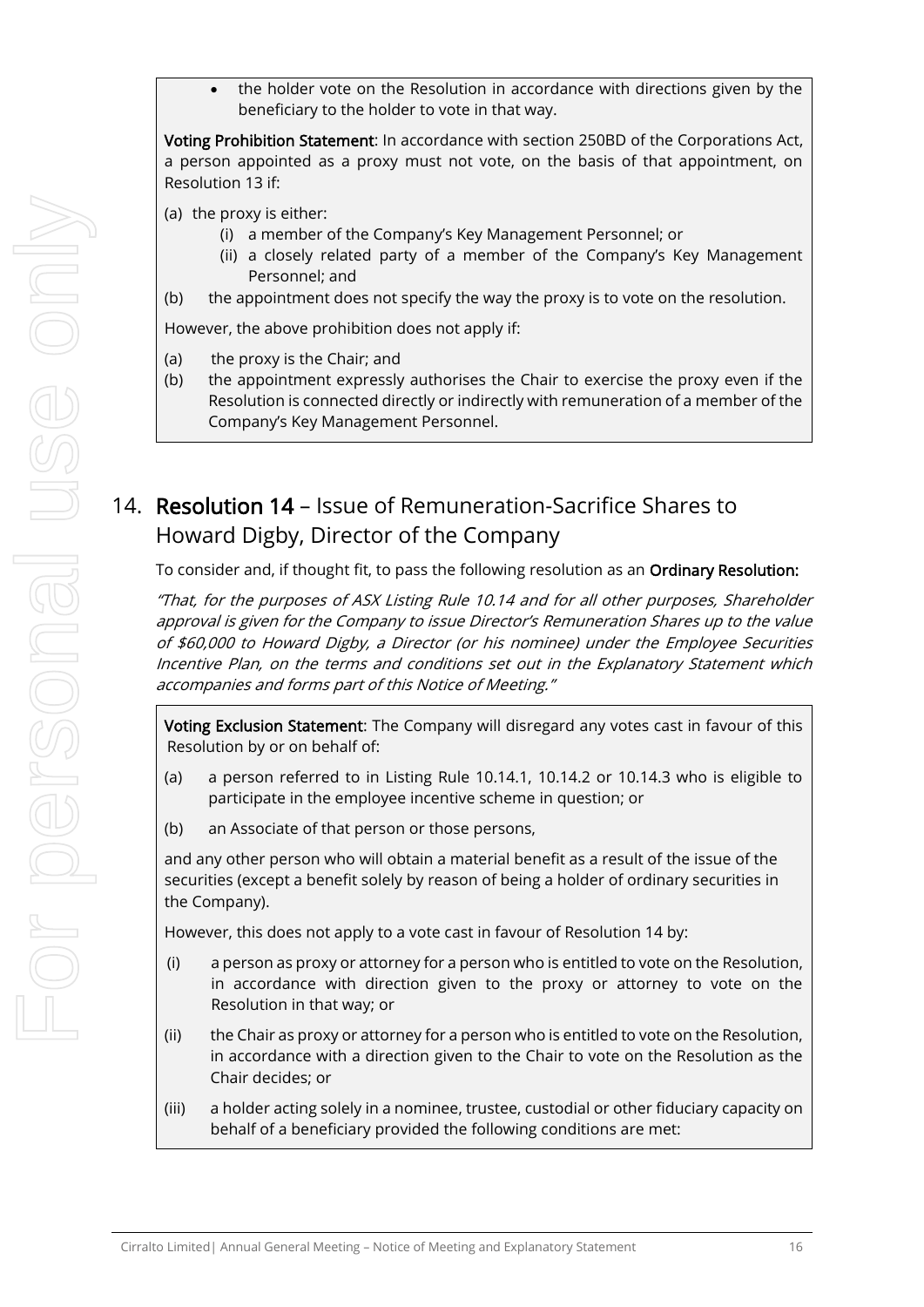- the beneficiary provides written confirmation to the holder that the beneficiary is not excluded from voting, and is not an associate of a person excluded from voting, on the Resolution; and
- the holder vote on the Resolution in accordance with directions given by the beneficiary to the holder to vote in that way.

Voting Prohibition Statement: In accordance with section 250BD of the Corporations Act, a person appointed as a proxy must not vote, on the basis of that appointment, on Resolution 14 if:

- (a) the proxy is either:
	- (i) a member of the Company's Key Management Personnel; or
	- (ii) a closely related party of a member of the Company's Key Management Personnel; and
- (b) the appointment does not specify the way the proxy is to vote on the resolution.

However, the above prohibition does not apply if:

- (a) the proxy is the Chair; and
- (b) the appointment expressly authorises the Chair to exercise the proxy even if the Resolution is connected directly or indirectly with remuneration of a member of the Company's Key Management Personnel.

## <span id="page-16-0"></span>15. Resolution [15](#page-16-0) – Change of Company Name

To consider and, if thought fit, to pass the following resolution as a Special Resolution:

"That, for the purposes of section 157(1) of the Corporations Act and for all other purposes, the name of the Company be changed to Spenda Limited, effective from the date ASIC alters the details of the Company's registration."

#### BY ORDER OF THE BOARD

Justyn Stedwell Company Secretary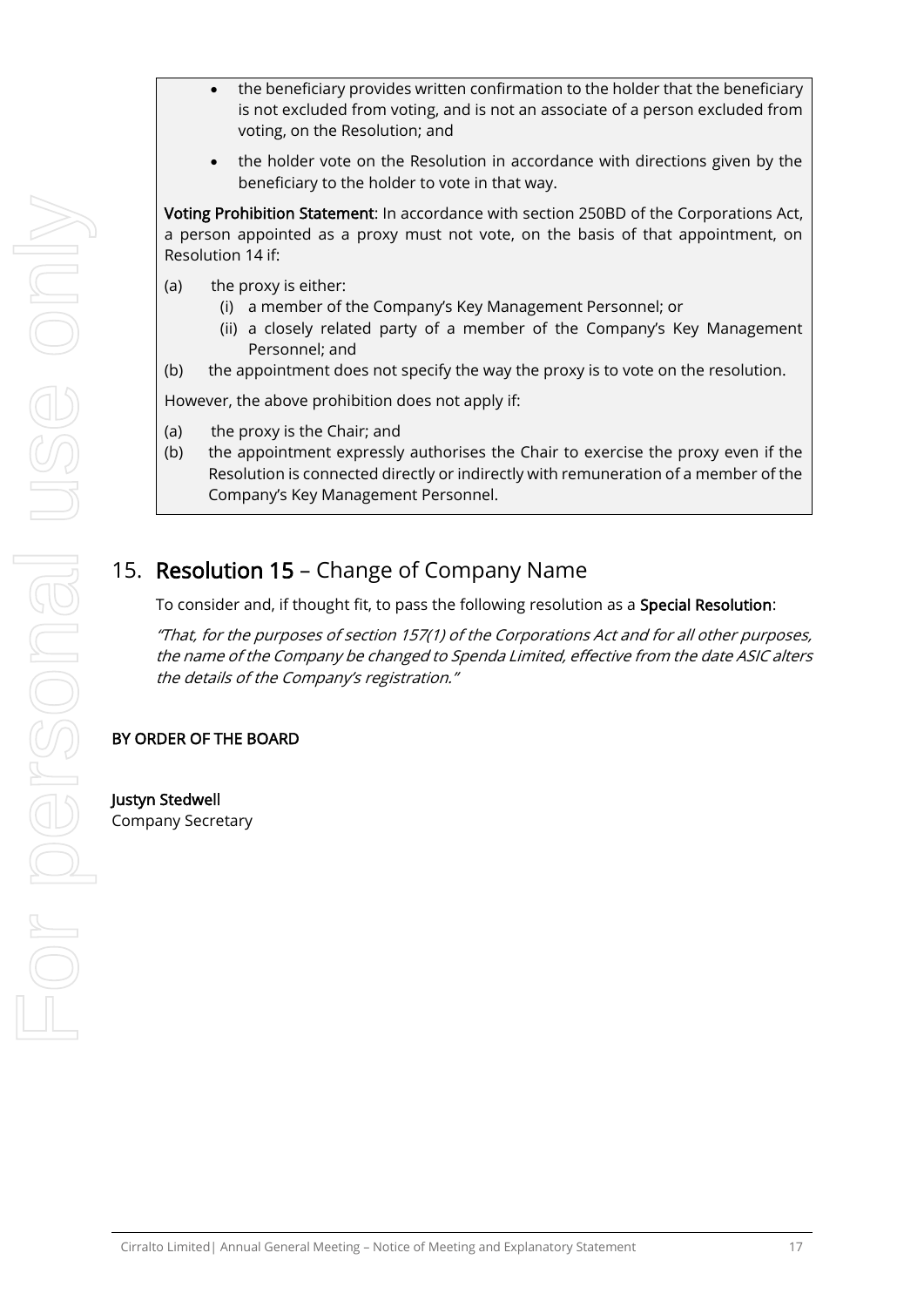## Explanatory Statement

This Explanatory Statement has been prepared for the information of the Shareholders in connection with the business to be conducted at the Annual General Meeting to be held 10:00 am AWST on 31 January 2022 at HLB Mann Judd Level 4, 130 Stirling Street Perth WA 6000.

The purpose of this Explanatory Statement is to provide information which the Directors believe to be material to Shareholders in deciding whether or not to pass the Resolutions in the Notice of Meeting.

If you are in any doubt about what to do in relation to the Resolutions contemplated in the Notice of Meeting and this Explanatory Statement, it is recommended that you seek advice from an accountant, solicitor or other professional advisor.

Full details of the business to be considered at the Annual General Meeting are set out below.

## Agenda

## Ordinary business

### Financial statements and reports

In accordance with the Constitution and the Corporations Act, the business of the Annual General Meeting will include receipt and consideration of the Annual Financial Report of the Company for the financial year ended 30 June 2021 together with the declaration of the Directors, the Director's Report, the Remuneration Report and the Auditor's Report.

In accordance with the amendments to the Corporations Act, the Company is no longer required to provide a hard copy of the Company's Annual Financial Report to Shareholders unless a Shareholder has specifically elected to receive a printed copy.

Whilst the Company will not provide a hard copy of the Company's Annual Financial Report unless specifically requested to do so, Shareholders may view the Company Annual Financial Report on its website at [https://www.cirralto.com.au/.](https://www.cirralto.com.au/)

No resolution is required for this item, but Shareholders will be given the opportunity to ask questions and to make comments on the management and performance of the Company.

The Company's auditor will be present at the Meeting. During the discussion of this item, the auditor will be available to answer questions on the:

- Conduct of the audit:
- **•** Preparation and content of the Auditor's Report;
- Accounting policies adopted by the Company in relation to the preparation of the financial statements; and
- Independence of the auditor in relation to the conduct of the audit.

#### Written questions of the auditor

If you would like to submit a written question about the content of the Auditor's Report or the conduct of the audit of the Annual Financial Report of the Company's auditor, please send your question to the Company Secretary. A list of qualifying questions will be made available at the Meeting.

Please note that all written questions must be received at least five business days before the Meeting, which is by 24 January 2022.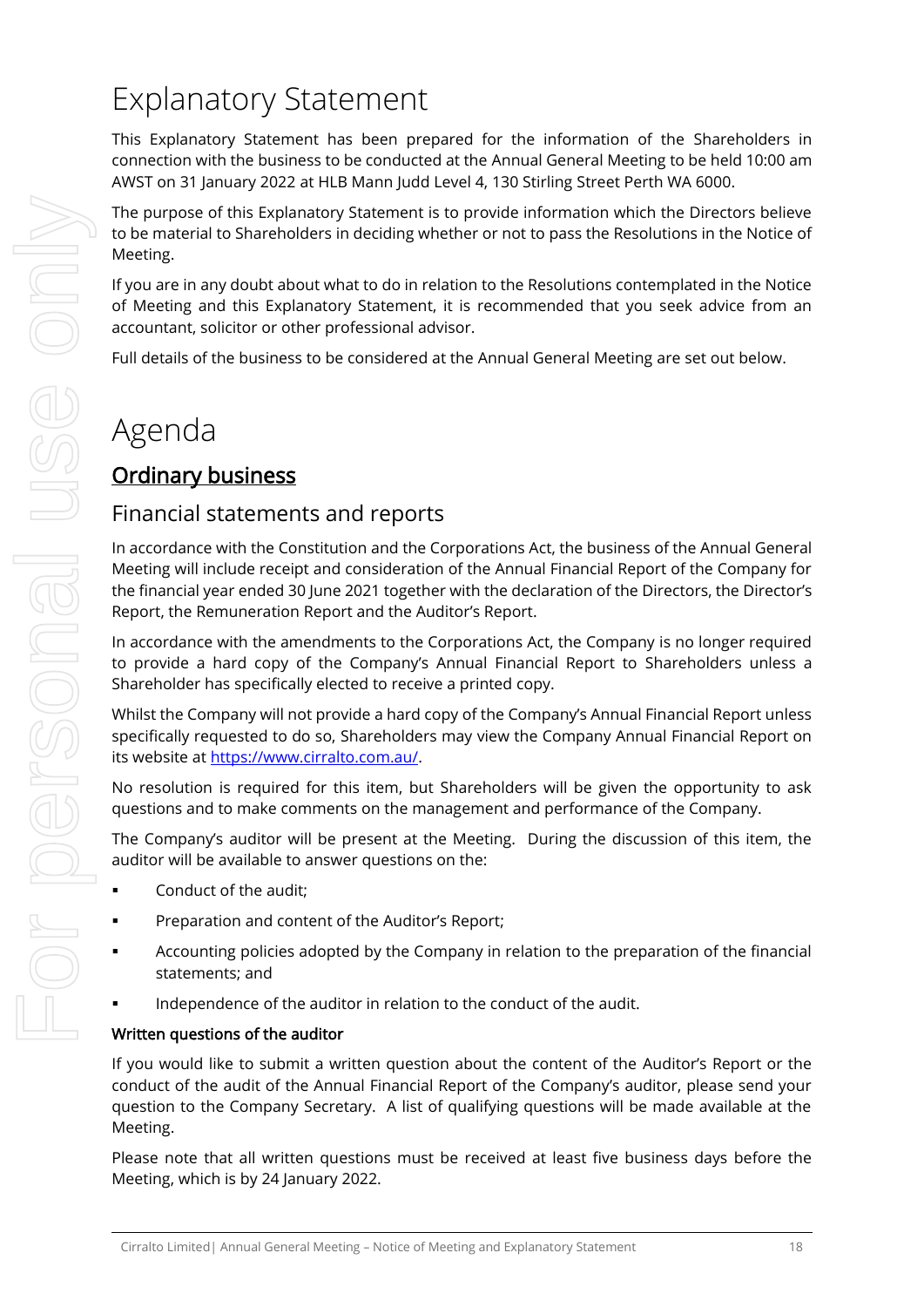## Resolutions

## Remuneration Report

## Resolution [1](#page-4-0) – Adoption of Remuneration Report

In accordance with section 250R(2) of the Corporations Act, the Company is required to present to its Shareholders the Remuneration Report as disclosed in the Company's Annual Financial Report.

The vote on the Resolution is advisory only and does not bind the Directors or the Company. The Remuneration Report is set out in the Company's Annual Financial Report and is also available on the Company's website at [https://www.cirralto.com.au/.](https://www.cirralto.com.au/)

However, if at least 25% of the votes cast are against the adoption of the Remuneration Report at the Meeting (subject of this Notice of Meeting), and then again at the 2022 Annual General Meeting (2022 AGM), the Company will be required to put to the vote a resolution (Spill Resolution) at the 2022 AGM to approve the calling of a further meeting (Spill Meeting). If more than 50% of Shareholders vote in favour of the Spill Resolution, the Company must convene the Spill Meeting within 90 days of the 2022 AGM. All of the Directors who were in office when the 2022 Directors' Report was approved, other than the Managing Director, will (if desired) need to stand for reelection at the Spill Meeting.

The Remuneration Report explains the Board's policies in relation to the nature and level of remuneration paid to KMPs (including Directors) and sets out remuneration details, service agreements and the details of any share-based compensation.

#### Voting

Note that a voting exclusion applies to Resolution [1](#page-4-0) in the terms set out in the Notice of Meeting. In particular, the Directors and other Restricted Voters must not vote on this Resolution and must not cast a vote as proxy, unless the appointment gives a direction on how to vote, or the proxy is given to the Chair and you submit the Proxy Form, authorising the Chair to exercise the proxy even though Resolutio[n 1](#page-4-0) is connected directly or indirectly with the remuneration of a KMP and that in doing so you will be taken to have directed the Chair to vote in accordance with the Chair's stated intention to vote in favour of Resolution [1.](#page-4-0)

Shareholders are urged to read carefully the Proxy Form and to provide a direction to the proxy on how to vote on this Resolution.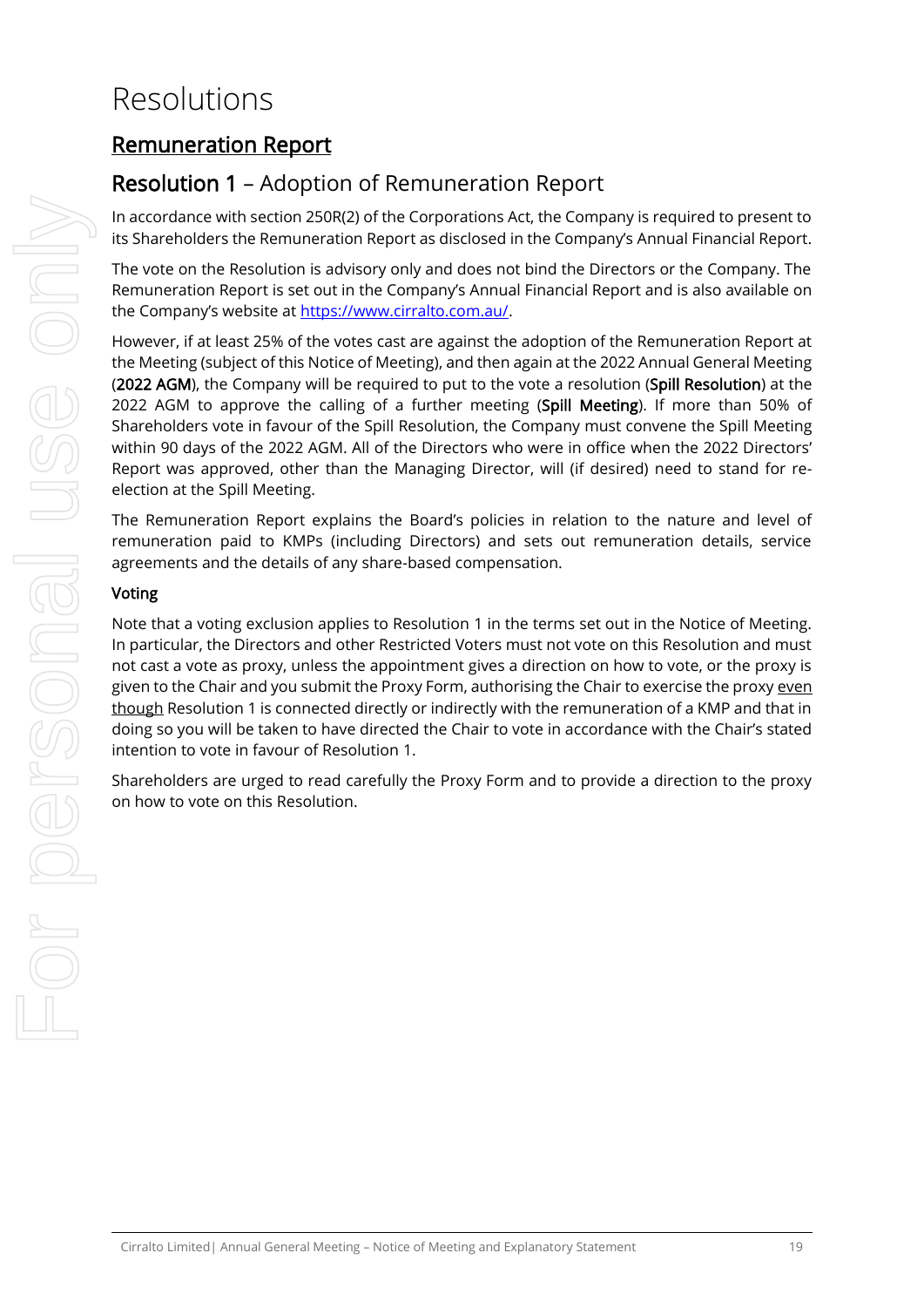## Re-election of Director.

## Resolution 2 – Re-election of Mr Howard Digby as Director

The Company's Constitution requires that there must be an election of directors at each annual general meeting of the Company. The retiring Directors must not be a Managing Director. The Directors to retire at the annual general meeting are those who have been in office the longest since their last election.

It has been agreed that Mr Howard Digby will retire by rotation at this Meeting.

ASX Listing Rule 14.5 also provides that an entity which has Directors must hold an election of Directors at each annual general meeting.

Howard Digby was appointed a Director of the Company on 30 July 2019 and was last re-elected as a Director at the 2019 AGM.

Under this Resolution, Mr Howard Digby has elected to retire by rotation, and being eligible, seeks re-election as a Director of the Company at this AGM.

Howard is a professional business leader with wide ranging international experience across a variety of industries and markets and has a proven track record in starting and growing businesses. Howard's recent director experience includes exposure to disruptive early stage technology, Israeli based provision of high security and bandwidth data voice and video communications technology, IT services, including cloud migration and cybersecurity, cloudbased application software in the healthcare sector, and a Silicon Valley based next generation memory technology. Howard holds a Bachelor of Engineering (Hons), Mechanical Major from the University of W.A.

#### Directors' recommendation

The Directors (excluding Howard Digby) recommend that Shareholders vote for this Resolution.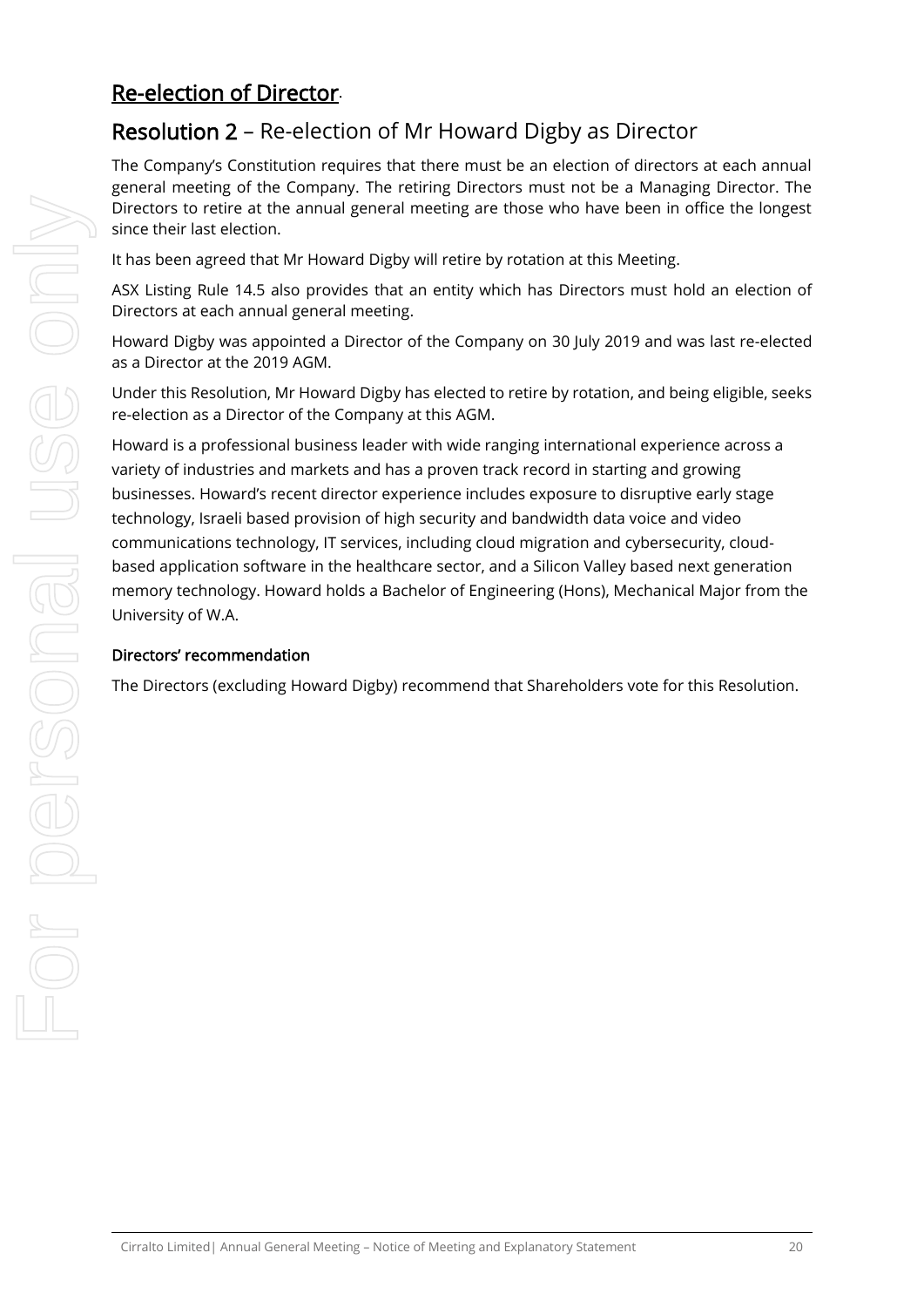## ASX Listing Rule 7.1A

## Resolution 3 – ASX Listing Rule 7.1A Approval of Future Issue of **Securities**

Broadly speaking, and subject to a number of exceptions, Listing Rule 7.1 limits the amount of equity securities that a listed company can issue without the approval of its shareholders over any 12 month period to 15% of the fully paid ordinary securities it had on issue at the start of that period.

Under Listing Rule 7.1A, however, an eligible entity can seek approval from its members, by way of a special resolution passed at its annual general meeting, to increase this 15% limit by an extra 10% to 25%.

An eligible entity for the purposes of Listing Rule 7.1A is an entity that is not included in the S&P/ASX 300 Index and has a market capitalisation less than the amount prescribed by ASX (currently \$300 million).

As of the date of this Notice of Meeting, the Company has a market capitalisation of approximately \$147 million and therefore is an eligible entity. If at the time of the Meeting the Company is no longer an eligible entity this Resolution will be withdrawn.

This Resolution seeks Shareholder approval by way of a special resolution for the Company to have the additional 10% capacity provided for in Listing Rule 7.1A to issue equity securities without Shareholder approval.

If this Resolution is passed, the Company will be able to issue equity securities up to the combined 25% limit in Listing Rules 7.1 and 7.1A without any further Shareholder approval.

If this Resolution is not passed, the Company will not be able to access the additional 10% capacity to issue equity securities without Shareholder approval provided for in Listing Rule 7.1A and will remain subject to the 15% limit on issuing equity securities without Shareholder approval set out in Listing Rule 7.1.

#### Information Required by ASX Listing Rule 7.3A

The following information is provided to Shareholder for the purposes of Listing Rule 7.3A.

#### Period for which the approval will be valid

An approval under this Listing Rule 7.1A commences on the date of the annual general meeting at which the approval is obtained and expires on the first to occur of the following:

- (a) the date which is 12 months after the date of the annual general meeting at which the approval is obtained;
- (b) the time and date of the Company's next annual general meeting; and
- (c) the time and date on which Shareholders approve a transaction under Listing Rule 11.1.2 (a significant change to the nature or scale of activities) or Listing Rule 11.2 (disposal of main undertaking).

#### Minimum price at which the equity securities may be issued under Listing Rule 7.1A

Any equity securities issued under Listing Rule 7.1A.2 must be an existing quoted class of the Company's equity securities and issued for cash consideration.

The issue price per equity security must not be less than 75% of the volume weighted average market price of the equity securities in that class, calculated over 15 trading days on which trades in that class were recorded immediately before:

(a) the date on which the price at which the equity securities are to be issued is agreed by the Company and the recipient of the equity securities; or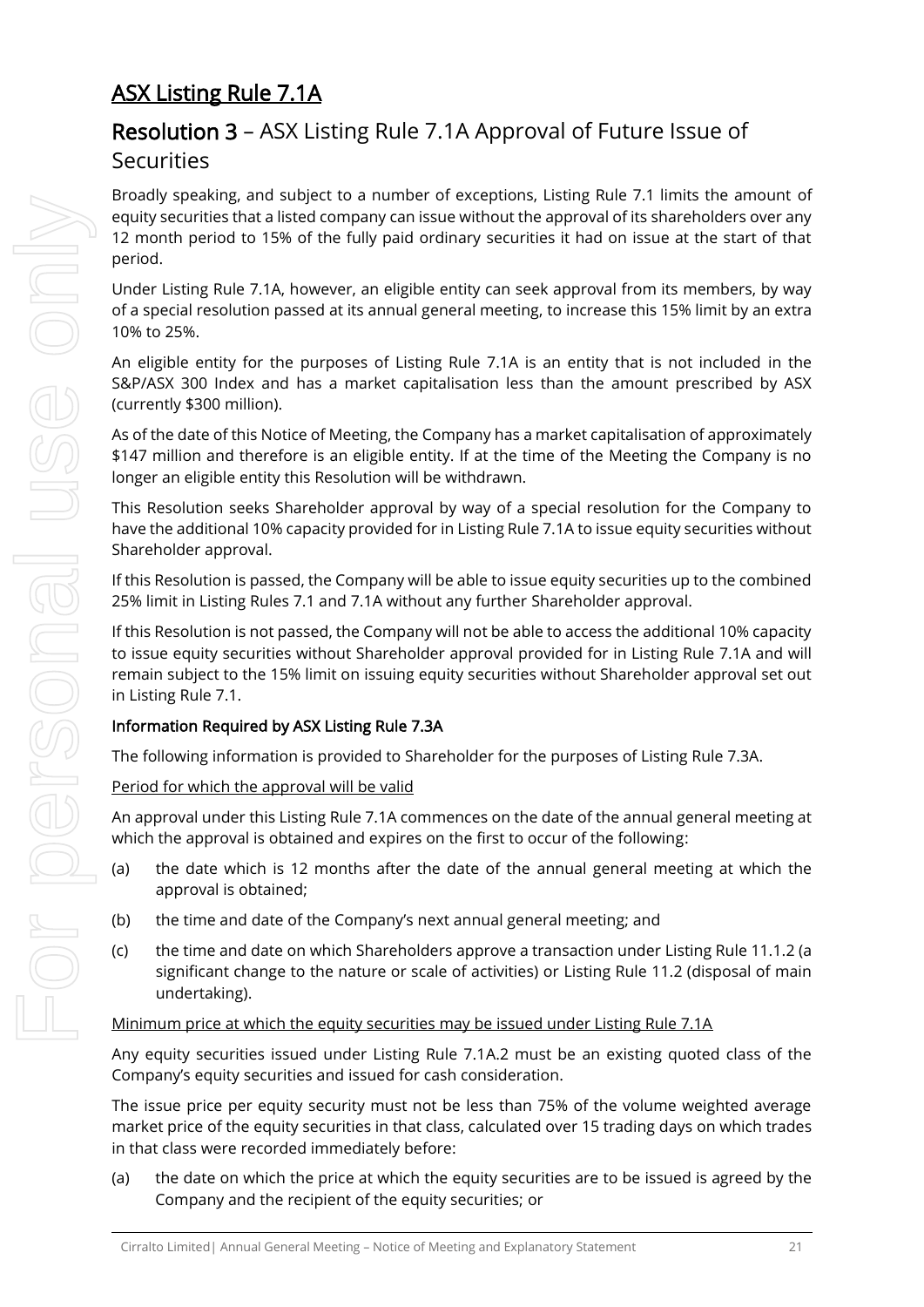(b) if the equity securities are not issued within 10 trading days of the date in paragraph (a), the date on which the equity securities are issued.

#### Purposes for which the funds raised by an issue of equity securities under Listing Rule 7.1A may be used

As noted above, any equity securities issued under Listing Rule 7.1A.2 must be issued for cash consideration. Accordingly, every issue of equity securities under Listing Rule 7.1A.2 will have an accompanying proposed use of funds at the time of issue.

As at the date of this Notice, the Company has not formed an intention to offer any equity securities under Listing Rule 7.1A during the Listing Rule 7.1A mandate period, if Shareholders approve this Resolution. However, if Shareholders approved this Resolution and the Company did raise funds from the issue of equity securities under Listing Rule 7.1A, based on the Company's existing plans, the Company considers that the funds may be used for working capital, product development and debt warehouse funding.

#### Risk of economic and voting dilution to existing ordinary Securityholders

If this Resolution is approved, and the Company issues equity securities under Listing Rule 7.1A, the existing Shareholders' economic and voting power in the Company will be diluted.

There is a risk that:

- (a) the market price for the Company's equity securities in that class may be significantly lower on the issue date than on the date of the approval under Listing Rule 7.1A; and
- (b) the equity securities may be issued at a price that is at a discount (as described above) to the market price for the Company's equity securities on the issue date;

which may have an effect on the amount of funds raised by the issue of equity securities under Listing Rule 7.1A.

The table below shows the potential dilution of existing Securityholders on the basis of 3 different assumed issue prices and values for the variable "A" in the formula in rule 7.1A.2:

|                                      |                         | <b>Potential Dilution and Funds Raised</b> |                             |                  |
|--------------------------------------|-------------------------|--------------------------------------------|-----------------------------|------------------|
|                                      |                         |                                            |                             |                  |
|                                      |                         | \$0.0235                                   | \$0.047                     | \$0.4\$          |
| Variable "A" ASX Listing Rule 7.1A.2 |                         | 50% decrease in issue                      | issue prices <sup>(b)</sup> | 100% increase in |
|                                      |                         | price                                      |                             | issue price      |
| "A" is the number of                 | 10% voting              | 312,714,755                                | 312,714,755                 | 312,714,755      |
| shares on issue, being               | dilution <sup>(c)</sup> |                                            |                             |                  |
| 3,127,147,550 Shares <sup>(a)</sup>  | Funds raised            | \$7,348,797                                | \$14,697,593                | \$29,395,187     |
| "A" is a 50% increase in             | 10% voting              | 469,072,133                                | 469,072,133                 | 469,072,133      |
| shares on issue, being               | dilution <sup>(c)</sup> |                                            |                             |                  |
| 4,690,721,325 Shares                 | <b>Funds raised</b>     | \$11,023,195                               | \$22,046,390                | \$44,092,780     |
| "A" is a 100% increase               | 10% voting              | 625,429,510                                | 625,429,510                 | 625,429,510      |
| in shares on issue,                  | dilution <sup>(c)</sup> |                                            |                             |                  |
| being                                | Funds raised            | \$14,697,593                               | \$29,395,187                | \$58,790,374     |
| 6,254,295,100 Shares                 |                         |                                            |                             |                  |

Notes:

- (a) Based on the total number of fully paid ordinary Shares on issue as at 10 December 2021.
- (b) Based on the closing price of the Company's Shares on ASX as at 10 December 2021.
- (c) The table assumes that the Company issues the maximum number of ordinary Shares available to be issued under Listing Rule 7.1A.
- (d) The table does not show an example of dilution that may be caused to a particular Shareholder by reason of issues of equity securities under Listing Rule 7.1A based on that Shareholder's holding at the date of this Explanatory Statement.
- (e) The table shows the effect of an issue of equity securities under Listing Rule 7.1A only, not under the Company's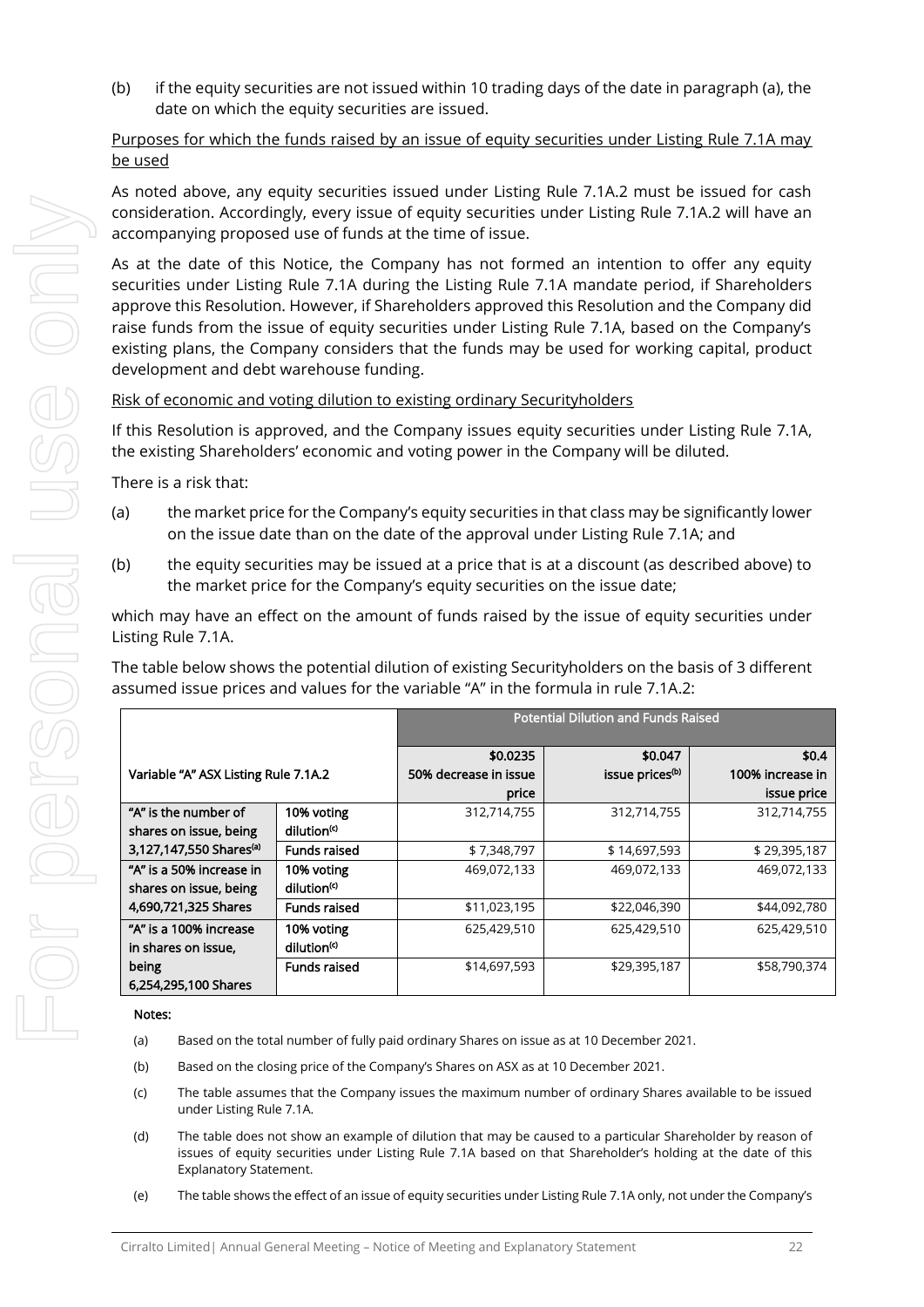15% placement capacity under Listing Rule 7.1.

#### Allocation policy for issues under Listing Rule 7.1A

The Company's allocation policy and the identity of the allottees of equity securities under Listing Rule 7.1A will depend on a number of factors, including:

- (a) the Company's intentions in relation to the possible issue of equity securities (for cash consideration) during the Listing Rule 7.1A mandate period;
- (b) the structure and timeframe of the capital raising opportunities available to the Company and any alternative methods for raising funds that are available to the Company (such as a pro rata offer or an offer under a share purchase plan);
- (c) the potential effect on the control of the Company;
- (d) the Company's financial position and the likely future capital requirements; and
- (e) advice from the Company's corporate or financial advisors.

Based on the Company's historical cashflow reports and capital raising activities in the past 12 months, the Company considers that it may raise funds during the Listing Rule 7.1A mandate period, although this cannot be guaranteed. As of the date of this Notice, no specific intention to issue equity securities in relation to any parties, investors or existing Securityholders have been formed. In addition, no intentions have been formed in relation to the possible number of issues, or the time frame in which the issues could be made. Subject to the requirements of the Listing Rules and the Corporations Act, the Board of Directors reserve the right to determine at the time of any issue of equity securities under Listing Rule 7.1A, the allocation policy that the Company will adopt for that issue.

If and when the determination is made to proceed with an issue of equity securities during the Listing Rule 7.1A mandate period, details regarding the allottees and purposes of issue will be disclosed pursuant to the Company's obligations under Listing Rules 3.10.3 and 7.1A.4.

Offers made under Listing Rule 7.1A may be made to parties (excluding any related parties) including professional and sophisticated investors, existing Shareholders of the Company, clients of Australian Financial Service Licence holders and/or their nominees, or any other person to whom the Company is able to make an offer of equity securities.

Issue or agreement to issue equity securities under Listing Rule 7.1A in the 12 months prior to AGM

The Company has issued or agreed to issue equity securities under Listing Rule 7.1A.2 in the 12 months preceding the AGM. Details of these issues or agreements to issue are set out in the table below:

| Number/Class of<br>equity securities<br>issued | Terms of the<br>securities issued                                                                                                                                     | Price and discount to<br>closing market price<br>on the date of issue<br>(if any) or agreement<br>to issue                                      | <b>Consideration details</b>                                                                                                                                   | Allottees of the<br><b>Securities</b>           |
|------------------------------------------------|-----------------------------------------------------------------------------------------------------------------------------------------------------------------------|-------------------------------------------------------------------------------------------------------------------------------------------------|----------------------------------------------------------------------------------------------------------------------------------------------------------------|-------------------------------------------------|
| Issued on 26 February 2021                     |                                                                                                                                                                       |                                                                                                                                                 |                                                                                                                                                                |                                                 |
| 164,497,764 fully paid<br>ordinary shares      | Issue of shares to<br>sophisticated and<br>professional<br>investors under a<br>placement<br>announced by the<br>Company on 22<br>February 2021. The<br>placement was | Issue price of 9 cents<br>per share.<br>Closing market price<br>on the date of issue<br>was 11 cents, which<br>represents a<br>discount of 18%. | Cash consideration<br>of \$14,804,798.76<br>which remains on<br>hand.<br>Funds will be used<br>to:<br>• Accelerated<br>commercialisation<br>the<br>for<br>plan | Sophisticated and<br>professional<br>investors. |

Cirralto Limited| Annual General Meeting – Notice of Meeting and Explanatory Statement 23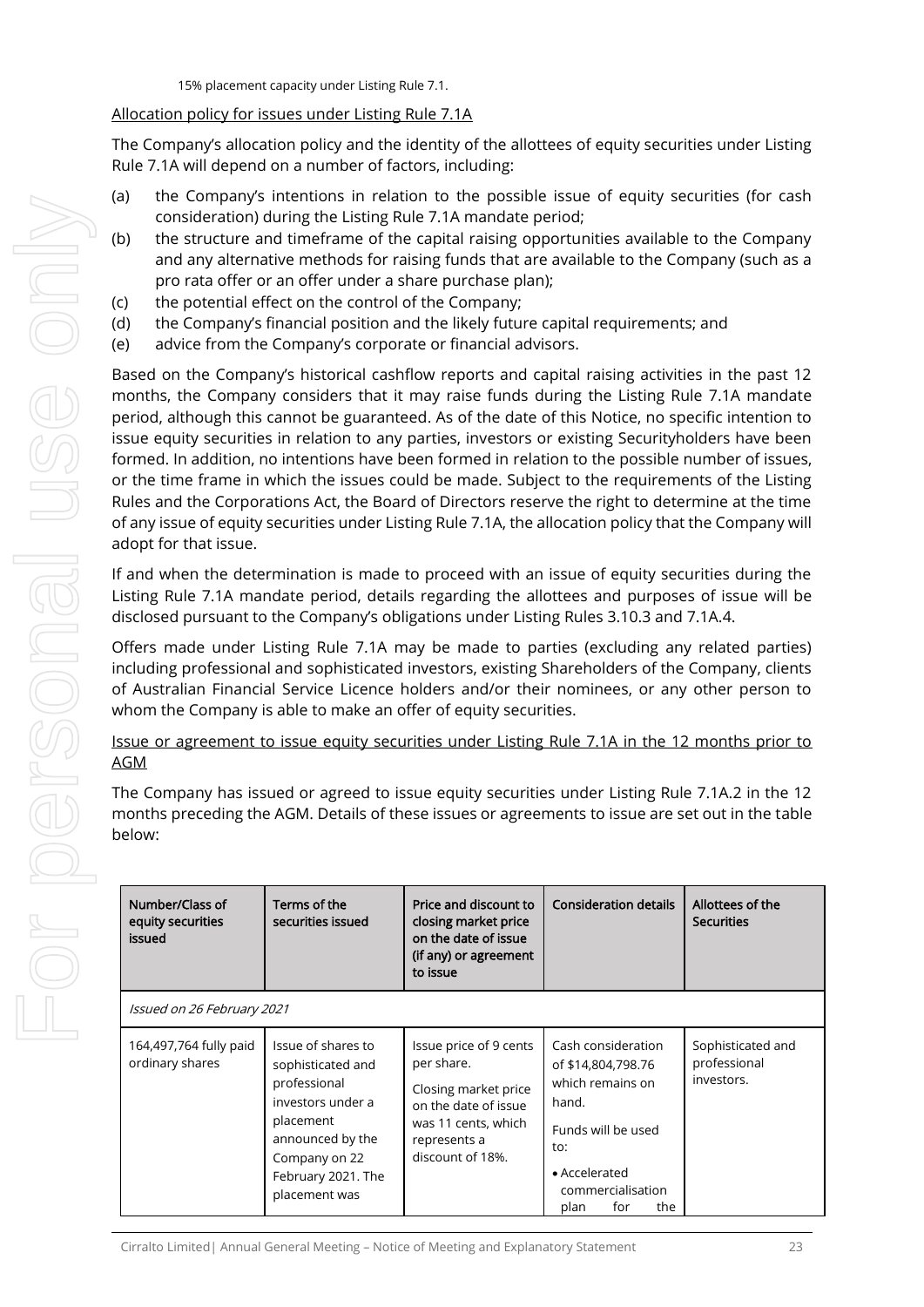| completed by<br>Company's<br>products;<br>utilising existing<br>• Potential<br>capacity under ASX<br>synergistic<br>Listing Rule 7.1 and<br>acquisitions;<br>7.1A<br>• Commercialisation<br>of pilot Business<br>The shares were fully<br>Payments<br>paid on issue and<br>solutions;<br>ranked equally in all<br>• International<br>aspects with all<br>existing fully paid<br>expansion<br>ordinary shares<br>opportunities; and<br>working<br>$\bullet$ Future<br>previously issued by<br>capital<br>the Company.<br>requirements. |  |  |  |
|---------------------------------------------------------------------------------------------------------------------------------------------------------------------------------------------------------------------------------------------------------------------------------------------------------------------------------------------------------------------------------------------------------------------------------------------------------------------------------------------------------------------------------------|--|--|--|
|                                                                                                                                                                                                                                                                                                                                                                                                                                                                                                                                       |  |  |  |

| Total equity securities issued or agreed to be issued<br>under Listing Rule 7.1A.2 in the 12 months prior to AGM<br>("A")                                | 164,497,764 |
|----------------------------------------------------------------------------------------------------------------------------------------------------------|-------------|
| Percentage that "A" represents based on the total<br>number of equity securities on issue at the<br>commencement of that 12 month period (fully diluted) | 9.69%       |

This Resolution is a Special Resolution. For a Special Resolution to be passed, at least 75% of the votes validly cast on the resolution by Shareholders (by number of ordinary shares) must be in favour of this Resolution.

#### Directors' recommendation

The Board of Directors recommend that Shareholders vote for this Resolution.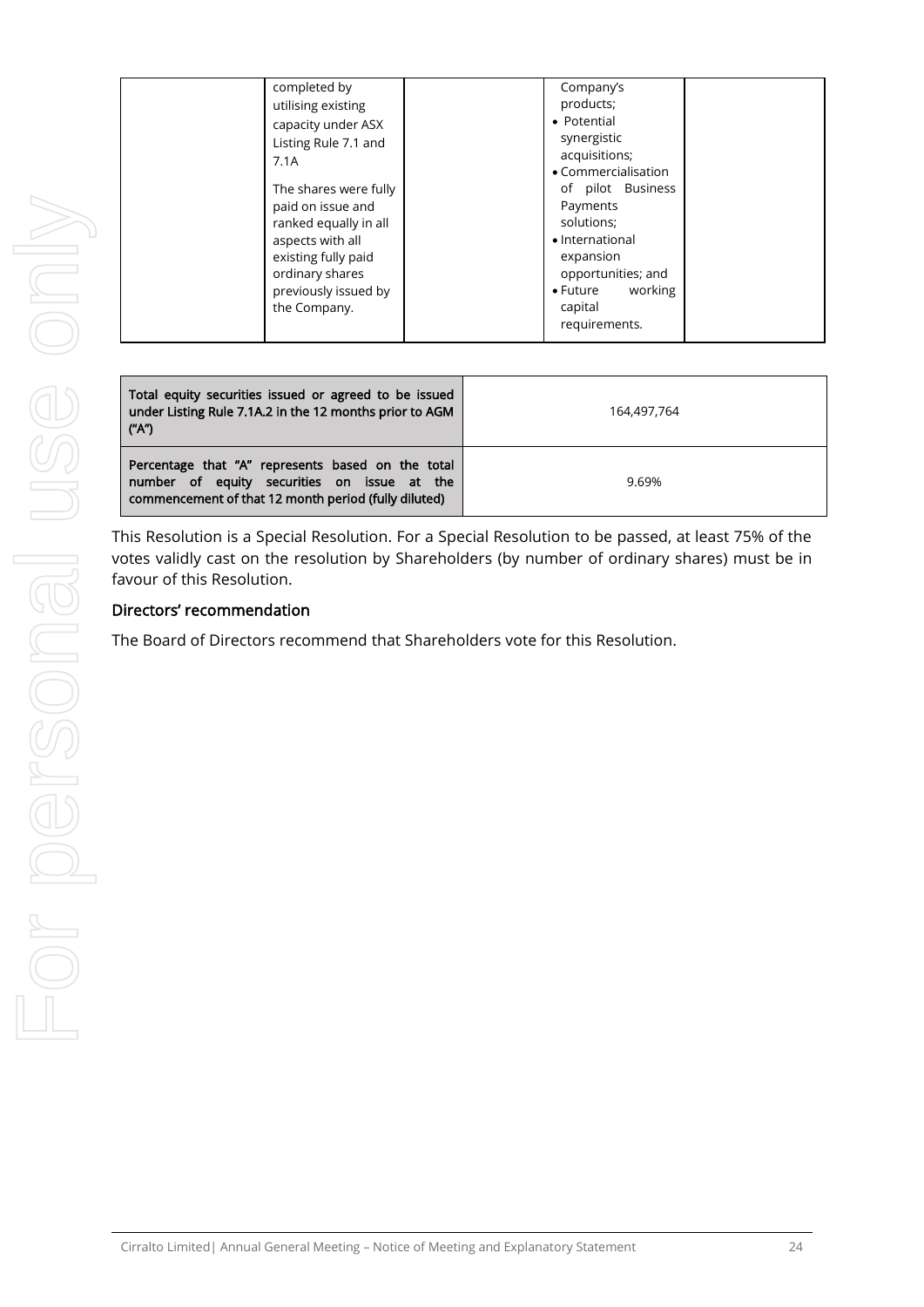## Ratification of Prior Issue of Shares

## Resolution 4 – Ratification of Prior Issue of Shares

#### **Background**

As announced by the Company on 5 July 2021, the Company entered into a binding Share Sale Agreement (Invigo SSA) to acquire 100% of the issued capital of Sydney based Fintech, Invigo Pty Ltd (Invigo).

Under the terms of the Invigo SSA, Cirralto agreed to acquire all of the issued shares in Invigo. The consideration for the acquisition was 100% scrip based, with Cirralto agreeing to issue in aggregate 132,951,740 Shares (Invigo Consideration Shares) to the shareholders of Invigo (Invigo Vendors), with each Invigo Consideration Share having:

- (a) a deemed issue price of approximately \$0.075 per Invigo Consideration Share;
- (b) a total value equal to approximately \$10m; and
- (c) voluntary escrow applied to 113,008,979 Invigo Consideration Shares (as set out in detail in the Company's announcement of 5 July 2021).

Completion of the acquisition under the SSA was subject to satisfaction (or waiver, as applicable) of the following conditions precedent (Invigo Conditions):

- (a) the Company notifying the Invigo Vendors it is satisfied with the results of legal, operational and financial due diligence investigations in relation to Invigo and its business and shares;
- (b) no material adverse condition having occurred or arisen in relation Invigo or its business since execution of the SSA;
- (c) each of Andy Hilton and Corrie Hassan entering into employment arrangements with Invigo or the Company, on terms agreeable to the Company;
- (d) all security interests over any assets of Invigo being discharged to the reasonable satisfaction of the Company;
- (e) all applicable change of control consents having been obtained for material contracts of Invigo;
- (f) all necessary regulatory, shareholder and other approvals being obtained in connection with the acquisition; and
- (g) the Invigo Vendors demonstrating to the reasonable satisfaction of the Company that Invigo will have cleared all, and as at completion have no, outstanding liabilities owing to Invigo's directors.

Either party was able to terminate the Invigo SSA if the Invigo Conditions were not satisfied, or validly waived by the Company (as applicable), by 31 August 2021.

Following satisfaction of the Invigo Conditions, on 23 July 2021, the Company issued 132,951,740 Invigo Consideration Shares to the Invigo Vendors at a deemed issue price of \$0.075 per Share by utilising the Company's existing capacity under Listing Rule 7.1.

The Invigo Consideration Shares were issued as consideration payable by the Company to acquire all of the issued shares in Invigo. Accordingly, no funds were raised as part of the issue of Invigo Consideration Shares.

#### ASX Listing Rule 7.1

This Resolution proposes that Shareholders of the Company approve and ratify the prior issue and allotment of 132,951,740 Invigo Consideration Shares, which were issued on 23 July 2021 (Invigo Issue Date).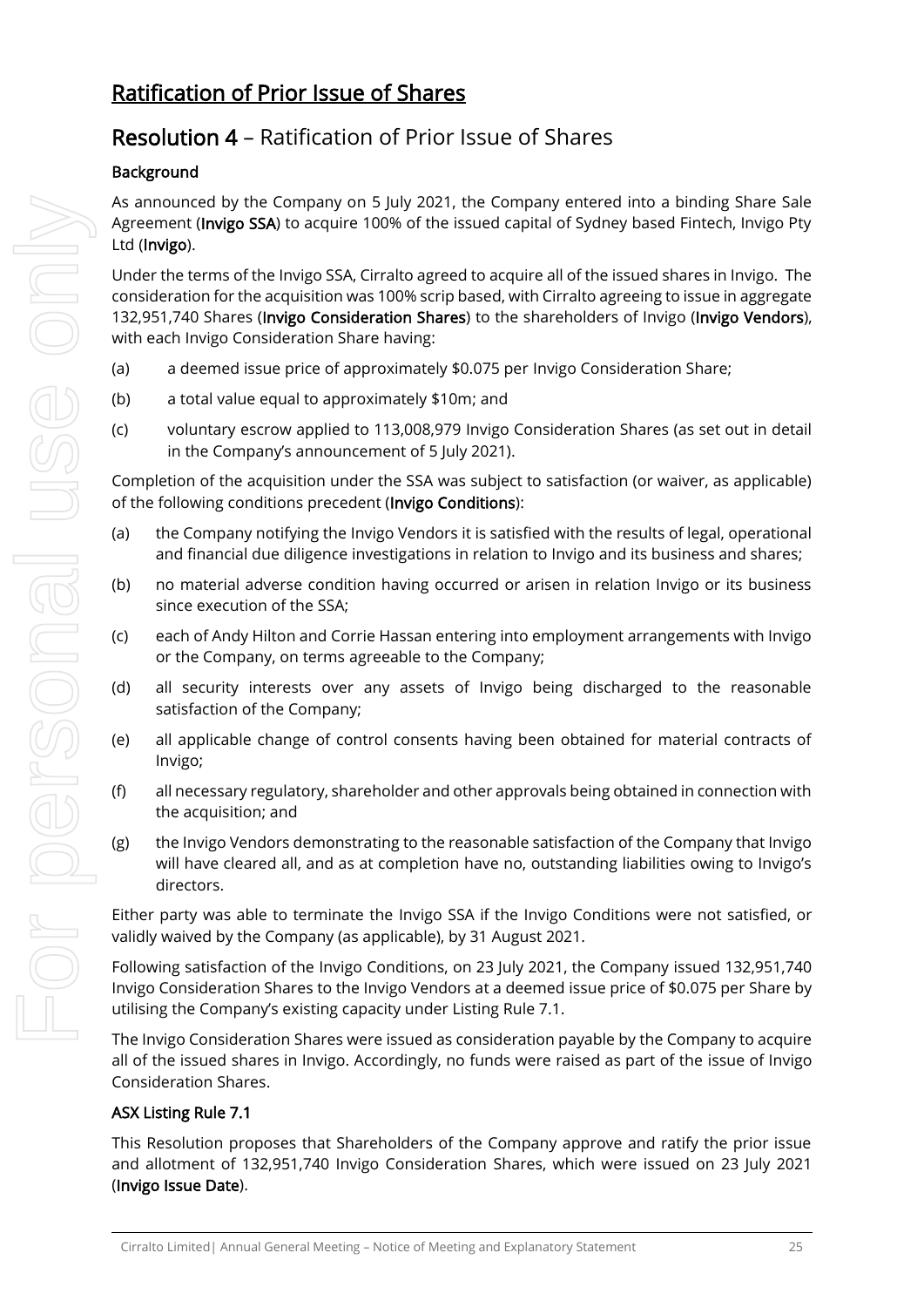All of the 132,951,740 Invigo Consideration Shares were issued by utilising the Company's existing capacity under Listing Rule 7.1.

Broadly speaking, and subject to a number of exceptions, Listing Rule 7.1 limits the amount of equity securities that a listed company can issue without the approval of its shareholders over any 12 month period to 15% of the fully paid ordinary securities it had on issue at the start of that period.

The issue of the Invigo Consideration Shares does not fit within any of the exceptions to Listing Rule 7.1 and, as it has not yet been approved by Shareholders, it effectively uses up part of the 15% limit in Listing Rule 7.1, reducing the Company's capacity to issue further equity securities without Shareholder approval under Listing Rule 7.1 for the 12 month period following the Invigo Issue Date.

Listing Rule 7.4 allows the shareholders of a listed company to approve an issue of equity securities after it has been made or agreed to be made. If they do, the issue is taken to have been approved under Listing Rule 7.1 and so does not reduce the Company's capacity to issue further equity securities without Shareholder approval under Listing Rule 7.1.

The Company wishes to retain as much flexibility as possible to issue additional equity securities into the future without having to obtain Shareholder approval for such issues under Listing Rule 7.1.

To this end, this Resolution seeks Shareholder approval to subsequently approve the issue of the Invigo Consideration Shares for the purposes of Listing Rule 7.4.

If this Resolution is passed, the issue of the Invigo Consideration Shares will be excluded in calculating the Company's 15% capacity to issue equity securities under Listing Rule 7.1 without Shareholder approval over the 12 month period following the Invigo Issue Date.

If this Resolution is not passed, the issue of the Invigo Consideration Shares will be included in calculating the Company's 15% capacity to issue equity securities under Listing Rule 7.1 without Shareholder approval over the 12 month period following the Invigo Issue Date.

#### Information required by ASX Listing Rule 7.5

The following information is provided to Shareholders for the purposes of Listing Rule 7.5.

- (a) The Invigo Consideration Shares were issued to the Invigo Vendors, none of whom are a related party of the Company, a member of the Company's Key Management Personnel, a substantial holder in the Company, an adviser to the Company or an associate of any such person.
- (b) The Company issued 132,951,740 Invigo Consideration Shares.
- (c) The Invigo Consideration Shares were fully paid on issue and ranked equally in all aspects with all existing Shares.
- (d) The Invigo Consideration Shares were issued on 23 July 2021.
- (e) Each of the Invigo Consideration Shares were issued for nil cash consideration at a deemed issue price of \$0.075 per Invigo Consideration Share.
- (f) The Invigo Consideration Shares were issued as consideration payable by the Company to acquire the issued capital of Invigo, accordingly, no funds were raised as part of the issue of Invigo Consideration Shares.
- (g) The Invigo Consideration Shares were issued under an agreement between Cirralto Limited and the Invigo Vendors. The material terms of the agreement are set out above.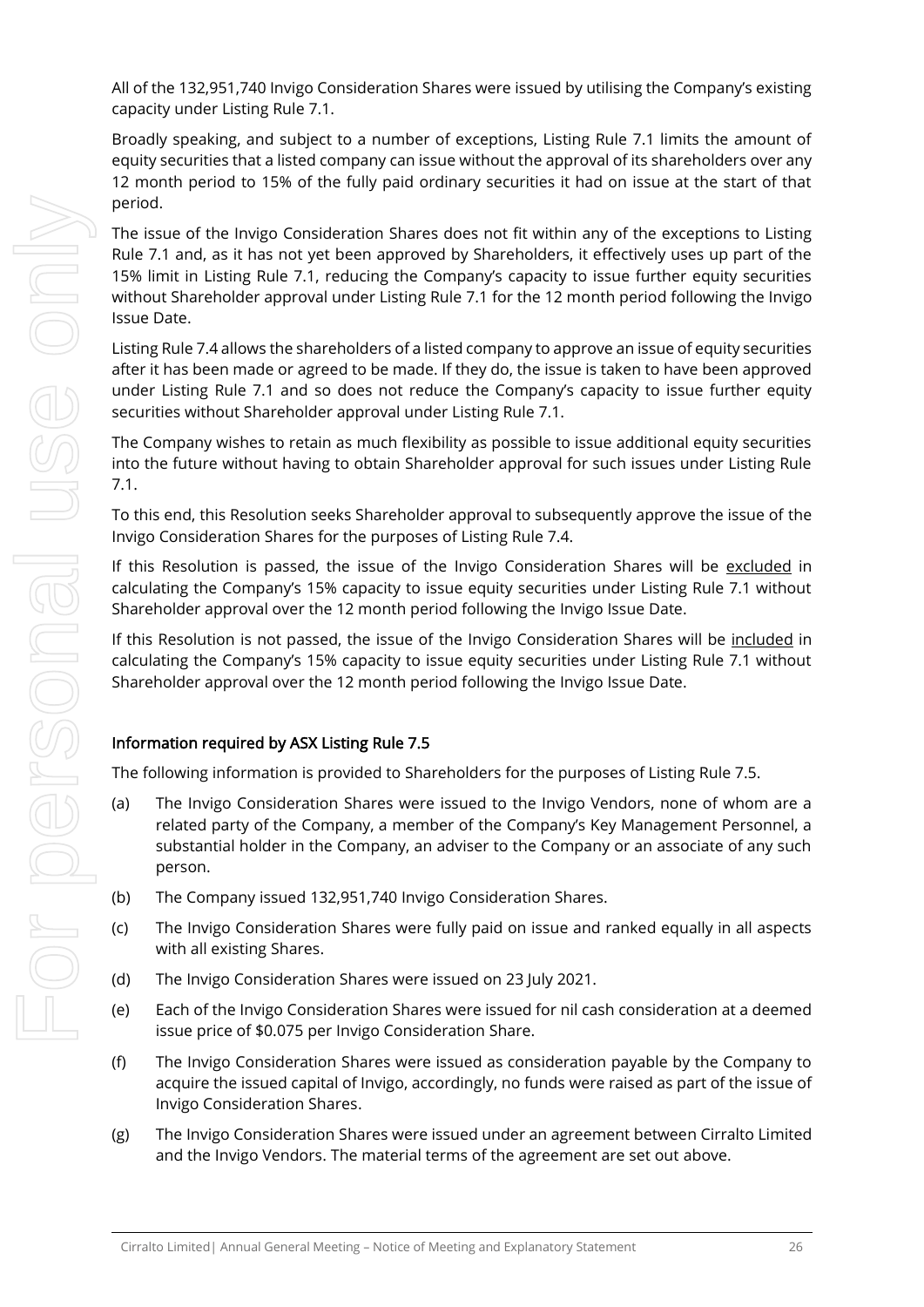#### Directors' recommendation

The Board of Directors recommend that Shareholders vote for this Resolution.

## Resolution 5 – Ratification of Prior Issue of Shares

#### **Background**

As announced by the Company on 14 September 2021, the Company issued the Company entered into a binding Share Sale Agreement (Greenshoots SSA) to acquire 100% of the issued capital of software development house, Greenshoots Technology Pty Ltd (Greenshoots).

Under the terms of the Greenshoots SSA, Cirralto agreed to acquire all of the issued shares in Greenshoots. The consideration for the acquisition was 100% scrip based, with Cirralto agreeing to issue in aggregate 24,193,548 Shares (Greenshoots Consideration Shares) to the shareholders of Greenshoots (Greenshoots Vendors), with each Greenshoots Consideration Share having:

- (a) a deemed issue price of approximately \$0.062 per Greenshoots Consideration Share; and
- (b) a total value equal to approximately \$1.50m.

In addition, the Greenshoots Vendors may, subject to meeting various milestones, also potentially be issued with up to 58,064,515 additional Shares (being Shares to the value of approximately \$3.6m, based on a deemed issue price of \$0.062 per Share) (Deferred Consideration Shares) on the following basis:

- (a) Subject to the Company obtaining ASX approval and/or shareholder approval (if applicable), within 14 days following the product launch of the Company's Spenda Pay and Desk product, the Company will issue to the Greenshoots Vendors (in aggregate) a total of 24,193,548 Deferred Consideration Shares (being Shares to the value of approximately \$1.5m, based on a deemed issue price of \$0.062 per Share).
- (b) Subject to the Company obtaining ASX approval and/or Shareholder approval (if applicable), within 14 days following the product launch of the Company's Spenda eCommerce product, the Company will issue to the Vendors (in aggregate) a total of 24,193,548 Deferred Consideration Shares (being Shares to the value of approximately \$1.5m, based on a deemed issue price of \$0.062 per Share).
- (c) Subject to the Company obtaining ASX approval and/or Shareholder approval (if applicable), within 14 days following the satisfaction by Greenshoots of at least \$600,000 in revenue in any measurement period, the Company will issue to the Greenshoots Vendors (in aggregate) a total of 9,677,419 Deferred Consideration Shares (being Shares to the value of \$600,000, based on a deemed issue price of \$0.062 per Share).

For the purposes of paragraph (c) above, the measurement period means any 12-month period which either:

- (i) commences on 1 January and expires on 31 December; or
- (ii) commences on 1 July and expires on 30 June; and

The revenue for any measurement period will:

- (iii) be determined based on the audit/audit reviewed financial statements for the relevant period released by the Purchaser to the ASX;
- (iv) exclude one-off or extraordinary revenue items;
- (v) exclude revenue received in the form of government grants, allowances, rebates or other hand-outs; and
- (vi) exclude revenue or profit that has been "manufactured" to achieve the relevant milestone.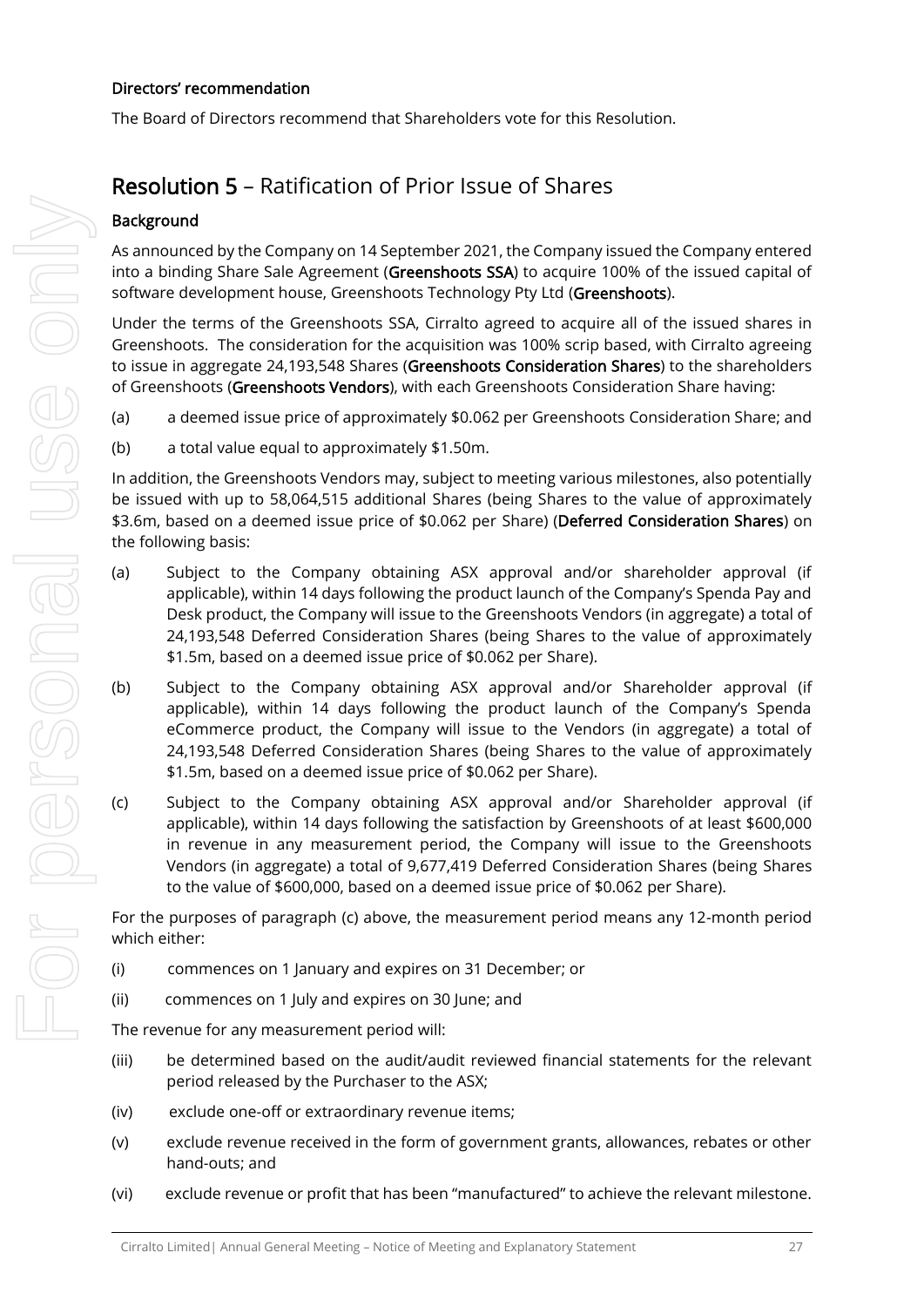70% of all of the Greenshoots Consideration Shares and any Deferred Consideration Shares issued under paragraph (a) or (b) above to each Vendor are subject to voluntary escrow for a period of 12 months following the date of their issue.

Completion of the acquisition under the SSA was subject to satisfaction (or waiver, as applicable) of all conditions precedent (Greenshoots Conditions), including:

- (a) all necessary regulatory, Shareholder and other approvals being obtained in connection with the acquisition;
- (b) no changes being made to the capital structure of Greenshoots without the prior written approval of the Company;
- (c) the Greenshoots Vendors demonstrating to the Company's reasonable satisfaction that Greenshoots has cleared all, and as at the date of Completion will have no, outstanding liabilities owing to its directors, including in respect of director's loans, director's expenses, director's funding interest payments due and unpaid salaries; and
- (d) the Greenshoots Vendors providing evidence to the reasonable satisfaction of the Company to demonstrate Greenshoots has lodged all required tax returns (including for the 2021 financial year).

Either party was able to terminate the Greenshoots SSA if the Greenshoots Conditions were not satisfied, or validly waived by the Company (as applicable), by 29 October 2021.

Following satisfaction of the Greenshoots Conditions, on 3 November 2021, the Company issued 24,193,548 Greenshoots Consideration Shares to the Greenshoots Vendors at a deemed issue price of \$0.062 per Share by utilising the Company's existing capacity under Listing Rule 7.1.

The Greenshoots Consideration Shares were issued as consideration payable by the Company to acquire all of the issued shares in Greenshoots. Accordingly, no funds were raised as part of the issue of Greenshoots Consideration Shares.

#### ASX Listing Rule 7.1

This Resolution proposes that Shareholders of the Company approve and ratify the prior issue and allotment of 24,193,548 Greenshoots Consideration Shares, which were issued on 3 November 2021 (Greenshoots Issue Date).

All of the 24,193,548 Greenshoots Consideration Shares were issued by utilising the Company's existing capacity under Listing Rule 7.1.

Broadly speaking, and subject to a number of exceptions, Listing Rule 7.1 limits the amount of equity securities that a listed company can issue without the approval of its shareholders over any 12 month period to 15% of the fully paid ordinary securities it had on issue at the start of that period.

The issue of the Greenshoots Consideration Shares did not fit within any of the exceptions to Listing Rule 7.1 and, as it has not been approved by the Company's Shareholders, it effectively uses up part of the 15% limit in Listing Rule 7.1, reducing the Company's capacity to issue further equity securities without Shareholder approval under Listing Rule 7.1 for the 12 month period following the Issue Date.

Listing Rule 7.4 allows the shareholders of a listed company to approve an issue of equity securities after it has been made or agreed to be made. If they do, the issue is taken to have been approved under Listing Rule 7.1 and so does not reduce the Company's capacity to issue further equity securities without Shareholder approval under Listing Rule 7.1.

The Company wishes to retain as much flexibility as possible to issue additional equity securities into the future without having to obtain Shareholder approval for such issues under Listing Rule 7.1.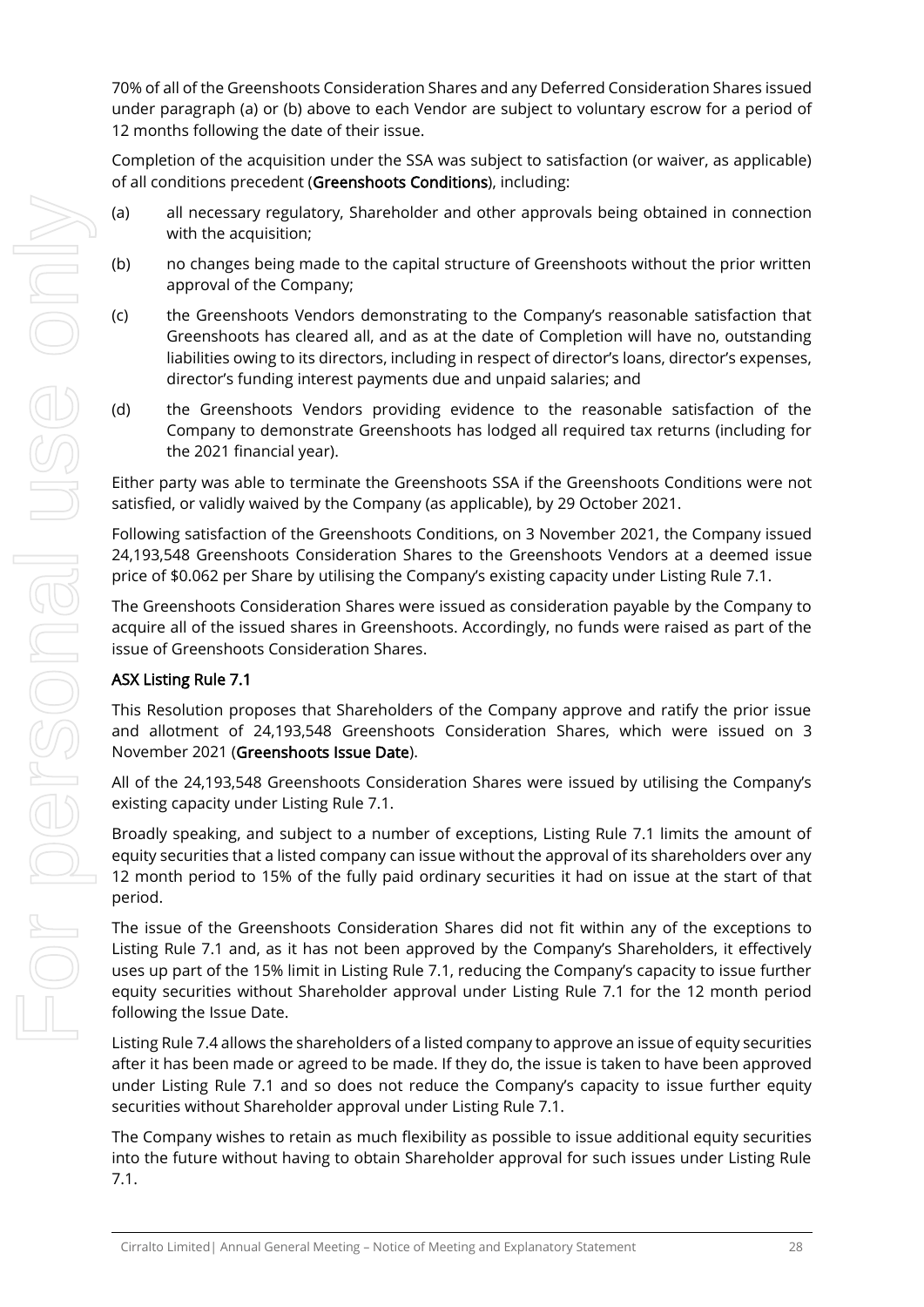To this end, this Resolution seeks Shareholder approval to subsequently approve the issue of the Greenshoots Consideration Shares for the purposes of Listing Rule 7.4.

If this Resolution is passed, the issue of the Greenshoots Consideration Shares will be excluded in calculating the Company's 15% capacity to issue equity securities under Listing Rule 7.1 without Shareholder approval over the 12 month period following the Issue Date.

If this Resolution is not passed, the issue of the Greenshoots Consideration Shares will be included in calculating the Company's 15% capacity to issue equity securities under Listing Rule 7.1 without Shareholder approval over the 12 month period following the Issue Date.

#### Information required by ASX Listing Rule 7.5

The following information is provided to Shareholders for the purposes of Listing Rule 7.5.

- (a) The Greenshoots Consideration Shares were issued to the Greenshoots Vendors, none of whom are a related party of the Company, a member of the Company's Key Management Personnel, a substantial holder in the Company, an adviser to the Company or an associate of any such person.
- (b) The Company issued 24,193,548 Greenshoots Consideration Shares.
- (c) The Greenshoots Consideration Shares were fully paid on issue and ranked equally in all aspects with all existing Shares.
- (d) The Greenshoots Consideration Shares were issued on 3 November 2021.
- (e) Each of the Greenshoots Consideration Shares were issued for nil cash consideration at a deemed issue price of \$0.062 per Greenshoots Consideration Share.
- (f) The Greenshoots Consideration Shares were issued as consideration payable by the Company to acquire the issued capital of Greenshoots, accordingly, no funds were raised as part of the issue of Greenshoots Consideration Shares.
- (g) The Greenshoots Consideration Shares were issued under an agreement between Cirralto Limited and the Greenshoots Vendors. The material terms of the agreement are set out above.

#### Directors' recommendation

The Board of Directors recommend that Shareholders vote for this Resolution.

## Maximum Aggregate Amount of Non-Executive Directors' Fees

## Resolution 6 – Approval to Increase the Maximum Aggregate Amount of Non-Executive Directors' Fees

In accordance with Listing Rule 10.17 and clause 10.7 of the Company's Constitution, Shareholder approval is sought to increase the maximum aggregate amount available for non-executive Directors' remuneration in any financial year by \$250,000, from \$250,000 to \$500,000. The current aggregate remuneration amount for non-executive Directors of \$250,000 was fixed on 30 November 2006, as set out in the Company's 2006 Notice of Meeting.

Shareholder approval to increase the aggregate amount of directors' fees for non-executive Directors is sought as:

- (a) it is important to ensure that the Company maintains the ability to pay competitive fees and attract and retain high calibre non-executive Directors; and
- (b) the size of the proposed increase would be consistent with other ASX listed entities of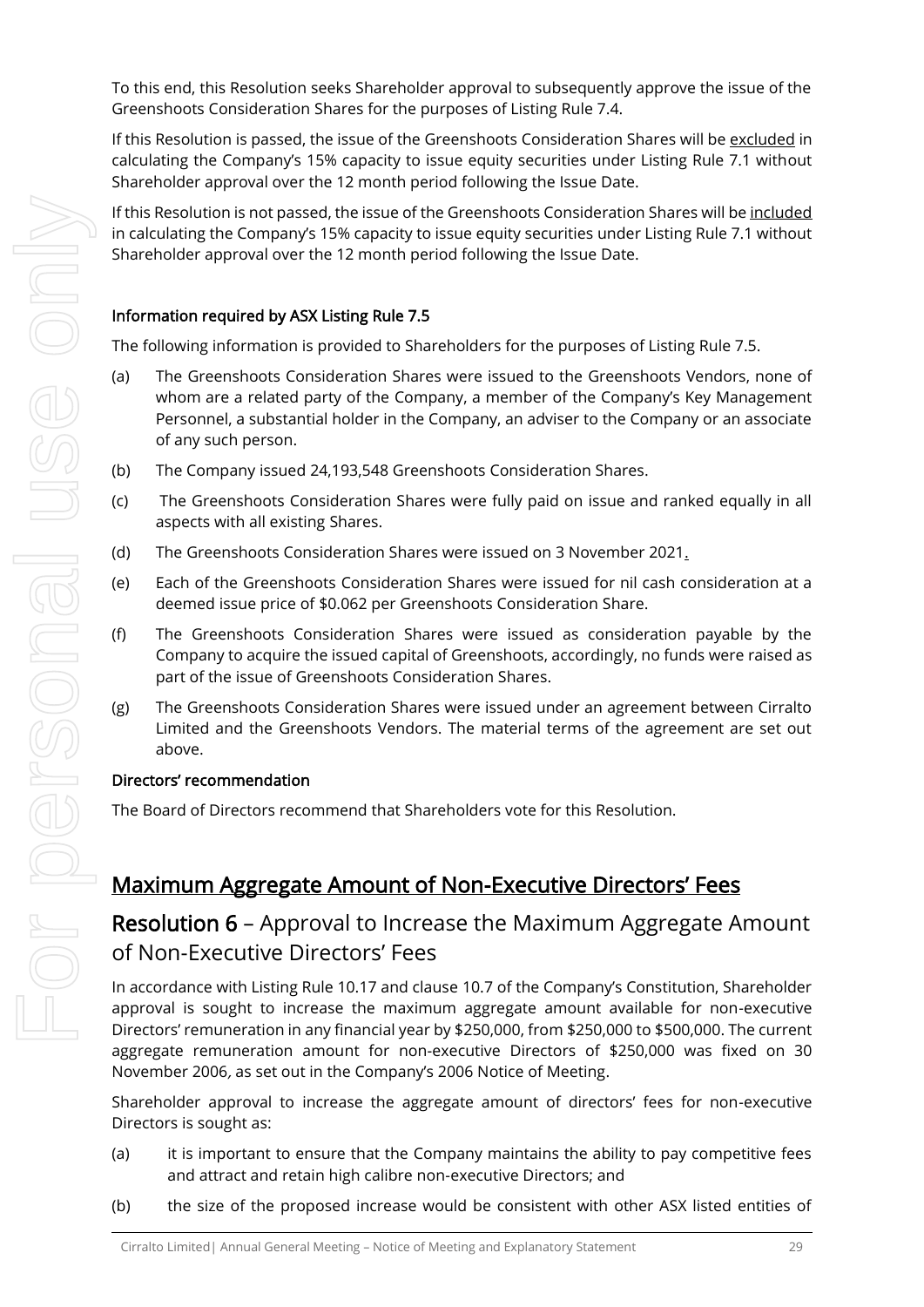similar market capitalisation.

Should this Resolution be passed, it is not intended that the maximum aggregate of the fees of non-executive Directors would be utilised immediately.

The proportion of remaining unused fees for non-executive Directors will provide the Company with the ability to attract and retain high quality Directors, to make any appropriate increases to the size of the Board, and to increase fees in the future in line with market conditions.

It is proposed that the increase in the aggregate amount of fees for non-executive directors will take effect immediately after this Meeting.

If this Resolution is passed, the aggregate annual remuneration pool for non-executive Directors will change to \$500,000 per annum, representing an increase of \$250,000 per annum.

If this Resolution is not passed, the aggregate remuneration pool for non-executive Directors will remain at \$250,000 per annum. This may inhibit the ability of the Company to remunerate, attract and retain appropriately skilled non-executive Directors.

As required by Listing Rule 10.17, the Company confirms that the following securities have been issued to non-executive Directors in the preceding three years (from the date of this Meeting) under Listing Rules 10.11 or 10.14:

| Date of issue       | Non-executive director | Terms and number of securities issued                                                                                                                |
|---------------------|------------------------|------------------------------------------------------------------------------------------------------------------------------------------------------|
| 2 June 2021         | Stephen Dale           | Listing Rule 10.11: Acquired 194,444 Shares at an issue price of \$0.09 per<br>Share in lieu of fees payable.                                        |
| 2 June 2021         | Howard Digby           | Listing Rule 10.11: Acquired 250,000 Shares at an issue price of \$0.09 per<br>Share in lieu of fees payable.                                        |
| 2 June 2021         | Peter Richards         | Listing Rule 10.11: Acquired 250,000 Shares at an issue price of \$0.09 per<br>Share in lieu of fees payable.                                        |
| 26 February<br>2021 | Howard Digby           | Listing Rule 10.11: Acquired 2,000,000 Shares at an issue price of \$0.01 per<br>Share pursuant to participation in Share Placement.                 |
| 26 February<br>2021 | Peter Richards         | Listing Rule 10.11: Acquired 3,000,000 Shares at an issue price of \$0.01 per<br>Share pursuant to participation in Share Placement.                 |
| 26 February<br>2021 | Peter Richards         | Listing Rule 10.11: Acquired 500,000 Listed Options at an issue price of<br>\$0.001 per Option in lieu of participation in Option Entitlement Issue. |
| 26 February<br>2021 | Howard Digby           | Listing Rule 10.11: Acquired 750,000 Listed Options at an issue price of<br>\$0.001 per Option in lieu of participation in Option Entitlement Issue. |
| 28 July 2020        | Peter Richards         | Listing Rule 10.11: Acquired 7,050,000 Shares at an issue price of \$0.005<br>per Share in lieu of fees payable.                                     |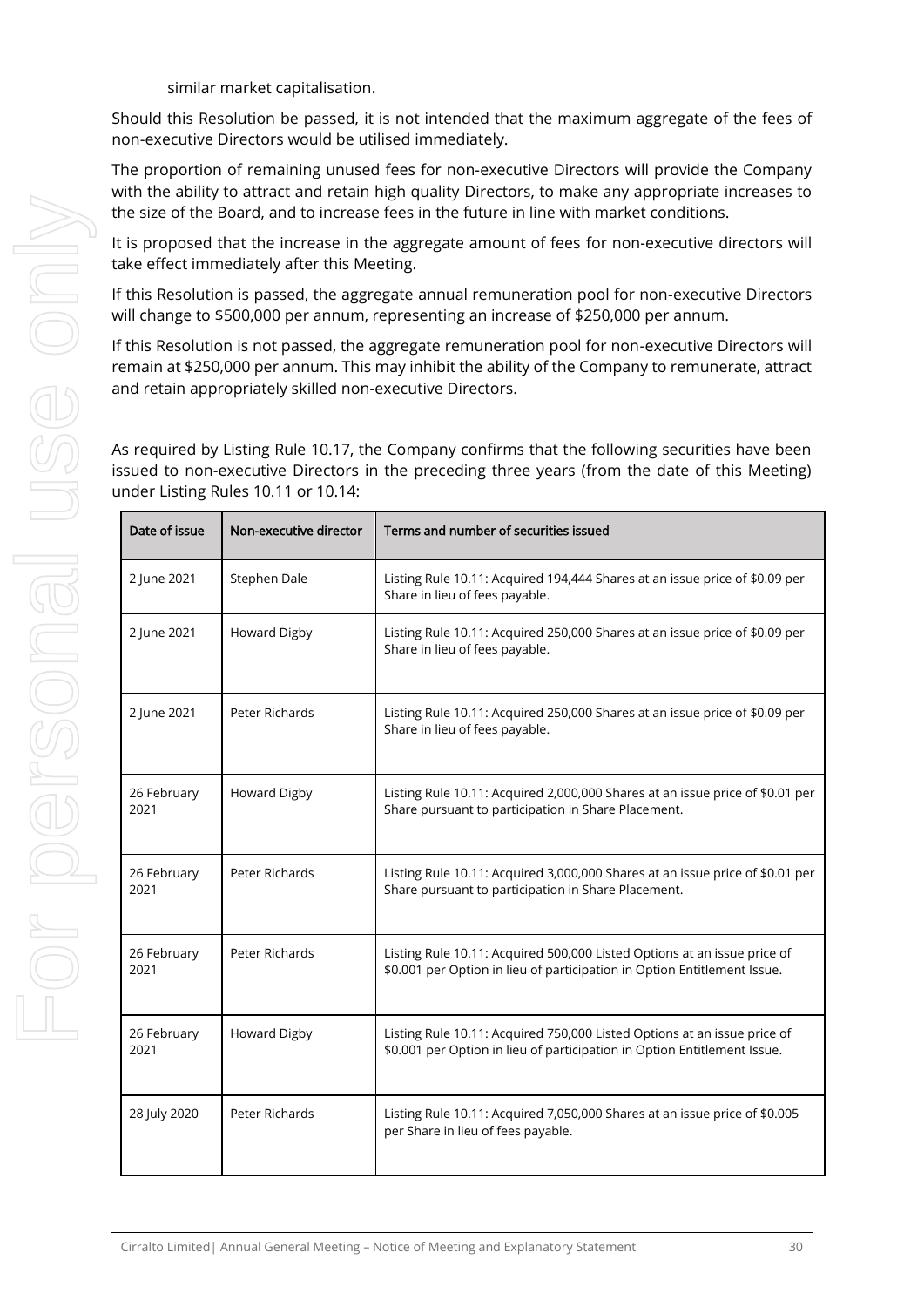| 28 July 2020 | Howard Digby                                                                                                                    | List<br>per |
|--------------|---------------------------------------------------------------------------------------------------------------------------------|-------------|
| 28 July 2020 | Peter Richards                                                                                                                  | List<br>per |
| 28 July 2020 | Howard Digby                                                                                                                    | List<br>per |
| 28 July 2020 | <b>Howard Digby</b>                                                                                                             | List<br>cor |
| 2 May 2019   | Peter Richards                                                                                                                  | List<br>per |
| 2 May 2019   | Peter Richards                                                                                                                  | List<br>per |
|              | Given the nature of this Resolution, the<br>recommendation on how Shareholders<br>Form, the Chair intends to cast all undire    |             |
|              | <b>Resolution 7 - Approval of Iss</b><br>Director of the Company                                                                |             |
| Background   |                                                                                                                                 |             |
|              | This Resolution seeks Shareholder appro<br>Adrian Floate, a Director, or his nominee                                            |             |
|              | The issuance of securities to executives<br>practice in listed companies and further<br>the performance of their company for th |             |
|              | The Board (other than Adrian Floate) he                                                                                         |             |

| 28 July 2020 | Howard Digby   | Listing Rule 10.11: Acquired 5,500,000 Shares at an issue price of \$0.005<br>per Share in lieu of fees payable.                       |
|--------------|----------------|----------------------------------------------------------------------------------------------------------------------------------------|
| 28 July 2020 | Peter Richards | Listing Rule 10.11: Acquired 2,200,000 Shares at an issue price of \$0.007<br>per Share pursuant to participation in Share Placement.  |
| 28 July 2020 | Howard Digby   | Listing Rule 10.11: Acquired 2,200,000 Shares at an issue price of \$0.007<br>per Share pursuant to participation in Share Placement.  |
| 28 July 2020 | Howard Digby   | Listing Rule 10.11: Acquired 4,500,000 unlisted Options issued for nil<br>consideration as a form of incentive based remuneration.     |
| 2 May 2019   | Peter Richards | Listing Rule 10.11: Acquired 2,105,263 Shares at an issue price of \$0.0095<br>per Share pursuant to participation in Share Placement. |
| 2 May 2019   | Peter Richards | Listing Rule 10.11: Acquired 2,894,737 Shares at an issue price of \$0.0095<br>per Share in lieu of fees payable.                      |

H

Board does not consider that it is appropriate to make a should vote on this Resolution. As noted in the Proxy ected proxies in favour of this Resolution.

# sue of CROO Options to Adrian Floate,

oval to issue and allot 13,500,000 CROO Listed Options to Adrian Floate, a Director, or his nominee.

as a form of incentive-based remuneration is common encourages and rewards efforts by directors to improve the commercial benefit of all shareholders.

d (other than Adrian Floate) believes it is important to offer these CROO Listed Options to Adrian Floate to continue to attract and maintain highly experienced and qualified Board members and executives in a competitive market (in a way that allows the Company to utilise its available cash for other preferred purposes).

#### Listing Rule 10.11

ASX Listing Rule 10.11 provides that unless one of the exceptions in Listing Rule 10.12 applies, the Company, as a listed company, must not issue equity securities to persons in a position of influence without Shareholder approval.

A person in a position of influence for the purposes of Listing Rule 10.11 includes:

- (a) a related party;
- (b) a person who is, or was at any time in the 6 months before the issue of agreement, a substantial (30%+) holder in the Company;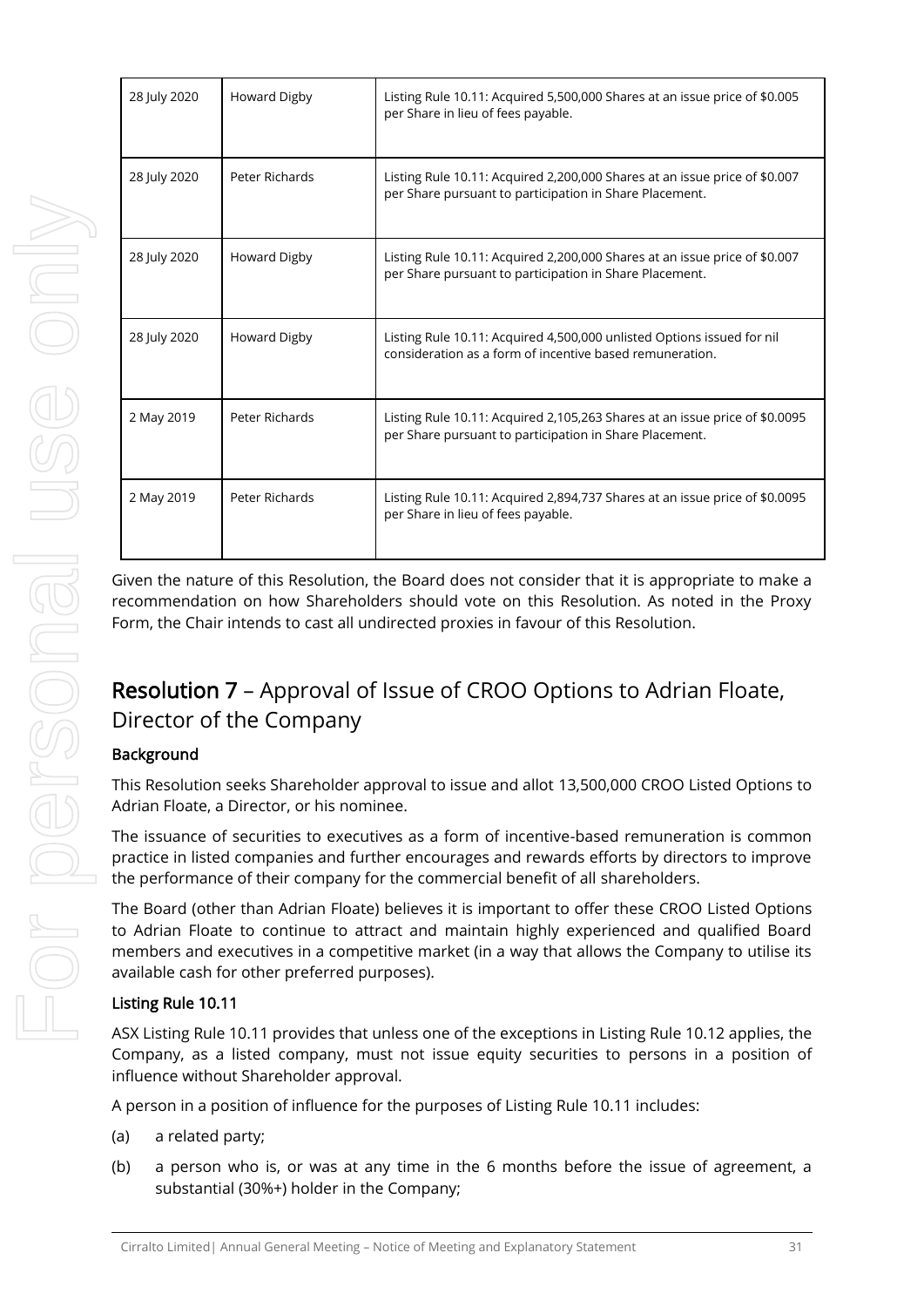- (c) a person who is, or was at any time in the 6 months before the issue or agreement, a substantial (10%+) holder in the Company and who has nominated a director to the board of the Company pursuant to a relevant agreement which gives them a right or expectation to do so;
- (d) an Associate of a person referred to in (a) to (c) above; and
- (e) a person whose relationship with the Company or a person referred to in (a) to (d) above is such that, in the ASX's opinion, the issue or agreement should be approved by Shareholders.

As Adrian Floate is a Director, he is a person in a position of influence for the purposes of Listing Rule 10.11. The proposed issue does not fall within any of the exceptions in Listing Rule 10.12, and therefore requires the approval of Shareholders under Listing Rule 10.11.

To this end, this Resolution seeks the required Shareholder approval to issue 13,500,000 CROO Listed Options to Adrian Floate under and for the purposes of Listing Rule 10.11.

If approval is obtained under Listing Rule 10.11, in accordance with Listing Rule 7.2 (exception 14), separate approval is not required under Listing Rule 7.1. Accordingly, the issue of CROO Listed Options the subject of this Resolution will not be included in the 15% calculation of the Company's annual placement capacity pursuant to Listing Rule 7.1.

If this Resolution is passed, the Company will be able to proceed with the proposed issue of 13,500,000 CROO Listed Options to Adrian Floate.

If this Resolution is not passed, the Company will not be able to proceed with the proposed issue and 13,500,000 CROO Listed Options to Adrian Floate and may then be required to re-renegotiate with Adrian Floate such other reasonable remuneration as may be applicable in substitution of these 13,500,000 CROO Listed Options, which may include the payment of additional cash amounts, reducing the Company's cash reserves.

#### Chapter 2E of the Corporations Act

Chapter 2E of the Corporations Act prohibits the Company from giving a financial benefit to a related party of the Company unless either:

- (a) the giving of the financial benefit falls within one of the exceptions to the provisions; or
- (b) Shareholder approval is obtained prior to the giving of the financial benefit.

The proposed issue of CROO Listed Options (which is a type of equity security, for the purposes of Chapter 2E of the Corporations Act) constitutes the giving of a financial benefit.

A "related party" for the purposes of the Corporations Act and the Listing Rules is widely defined and includes a director of a public company, a spouse of a director of a public company or an entity controlled by a director of a public company. The definition of "related party" also includes a person whom there is reasonable grounds to believe will become a "related party" of a public company.

The Board (other than Adrian Floate who has a material personal interest in the Resolution) carefully considered the issue of the CROO Listed Options to Adrian Floate and formed the view that Shareholder approval pursuant to Chapter 2E of the Corporations Act is not required in respect of the issue of CROO Listed Options to Adrian Floate and/or his nominee because they form part of Adrian Floate's remuneration as an officer of the Company and the remuneration is reasonable given Adrian Floate's circumstances and the circumstances of the Company.

Accordingly, approval will not be sought under Chapter 2E for the issue of the CROO Listed Options to Adrian Floate as the issue of the CROO Listed Options constitutes 'reasonable remuneration' in accordance with section 211 of the Corporations Act.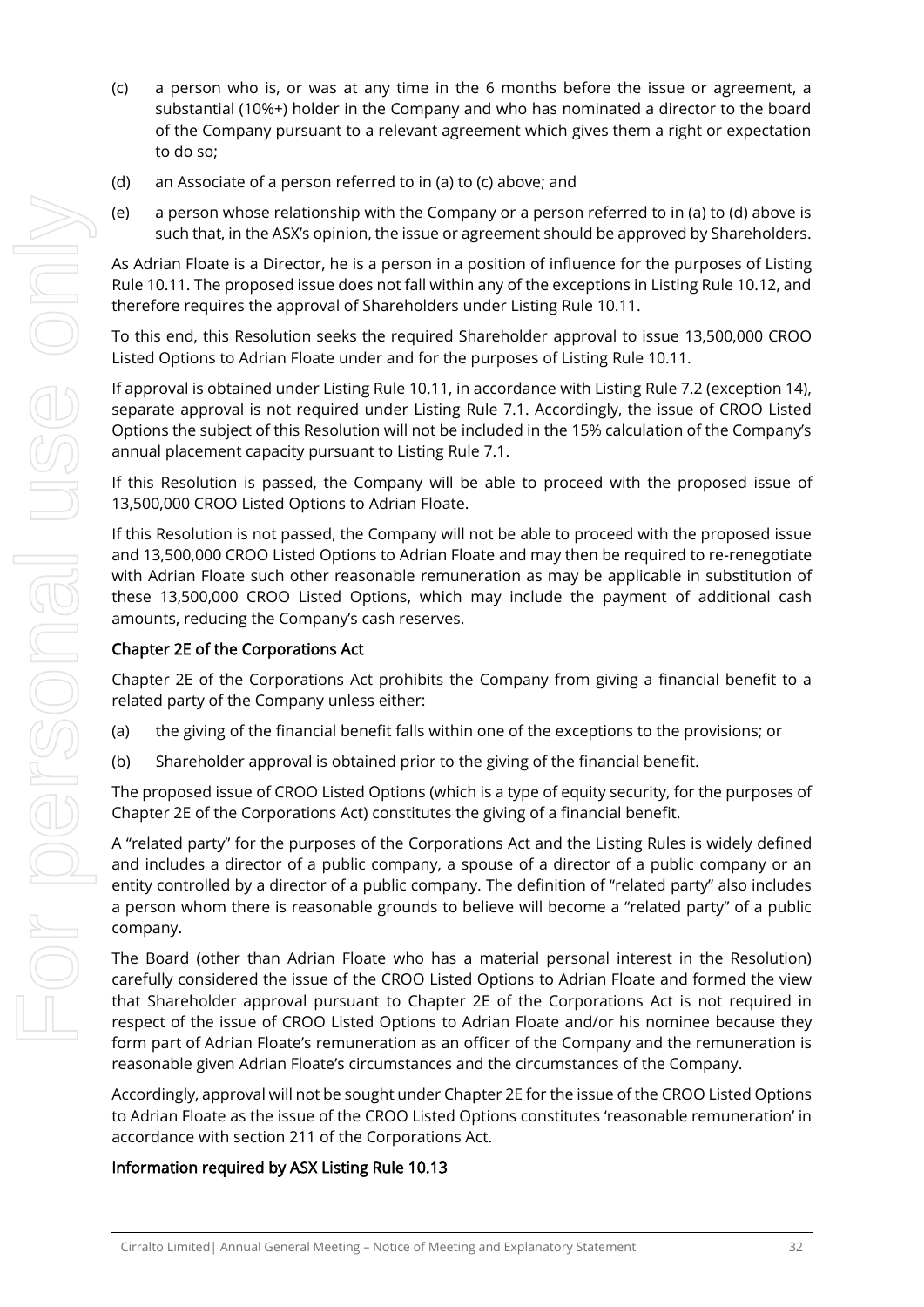The following information in relation to the issue of the CROO Listed Options to Adrian Floate is provided to Shareholders for the purposes of ASX Listing Rule 10.13:

- (a) The allottee is Adrian Floate or his nominee.
- (b) Adrian Floate falls under Listing Rule 10.11.1 as a related party because he is a Director.
- (c) The maximum number of CROO Listed Options to be issued is 13,500,000.
- (d) Each CROO Listed Option entitles the holder to subscribe for one Share in the Company and expires on 28/07/2023. The CROO Listed Options are exercisable at an exercise price of \$0.025 at any time on or before the expiry date and will otherwise be issued on the terms and conditions set out in 'Annexure A' of this Notice.
- (e) The CROO Listed Options will be offered for nil cash consideration.
- (f) The current value of the CROO Listed Options is \$391,500 (based on the closing price of CROO Listed Options of \$0.031 on 10 December 2021).
- (g) Funds will not be raised from the issue of the CROO Listed Options as the issue is proposed to be made for nil cash consideration. Should the CROO Listed Options be exercised, funds raised may be used by the Company to be used for working capital, product development and debt warehouse funding.
- (h) The remuneration and emoluments from the Company to Adrian Floate for the financial year ended 30 June 2021 and the proposed remuneration and emoluments for the current financial year are set out in the table below:

| Current financial year (FY2022) <sup>1</sup> | Previous financial year (FY2021)1 |
|----------------------------------------------|-----------------------------------|
| \$302,500                                    | \$301,125                         |

Note:

- 1. excludes statutory superannuation.
- 2. exclude the CROO Listed Options the subject of Resolution 7.

## Resolution 8 – Approval of Issue of Director Options to Peter Richards, Director of the Company

#### **Background**

The Company proposes to issue 40,000,000 Options to Peter Richards and/or his nominee (PR Director Options). The PR Director Options will be exercisable at the price that is 175% of the VWAP of Shares as traded on ASX in the 15 trading days prior to the Annual General Meeting and will expire on the date that is 4 years from the date the options are issued.

The issue of options to directors as a form of incentive based remuneration is common practice in listed companies and further encourages and rewards efforts by directors to improve the performance of the company to the commercial benefit of all shareholders.

These PR Director Options are intended to provide remuneration that is linked to the performance of the Company in the future. The benefit would only be received from the PR Director Options upon the Share price exceeding the exercise price of the PR Director Options and thereby warranting their exercise before they are lapsed.

Under the Company's current circumstances, the Board (with Peter Richards abstaining) consider that the incentive noted above, represented by the issue of the PR Director Options, is a cost effective and efficient reward and incentive to provide, as opposed to the payment of cash compensation only.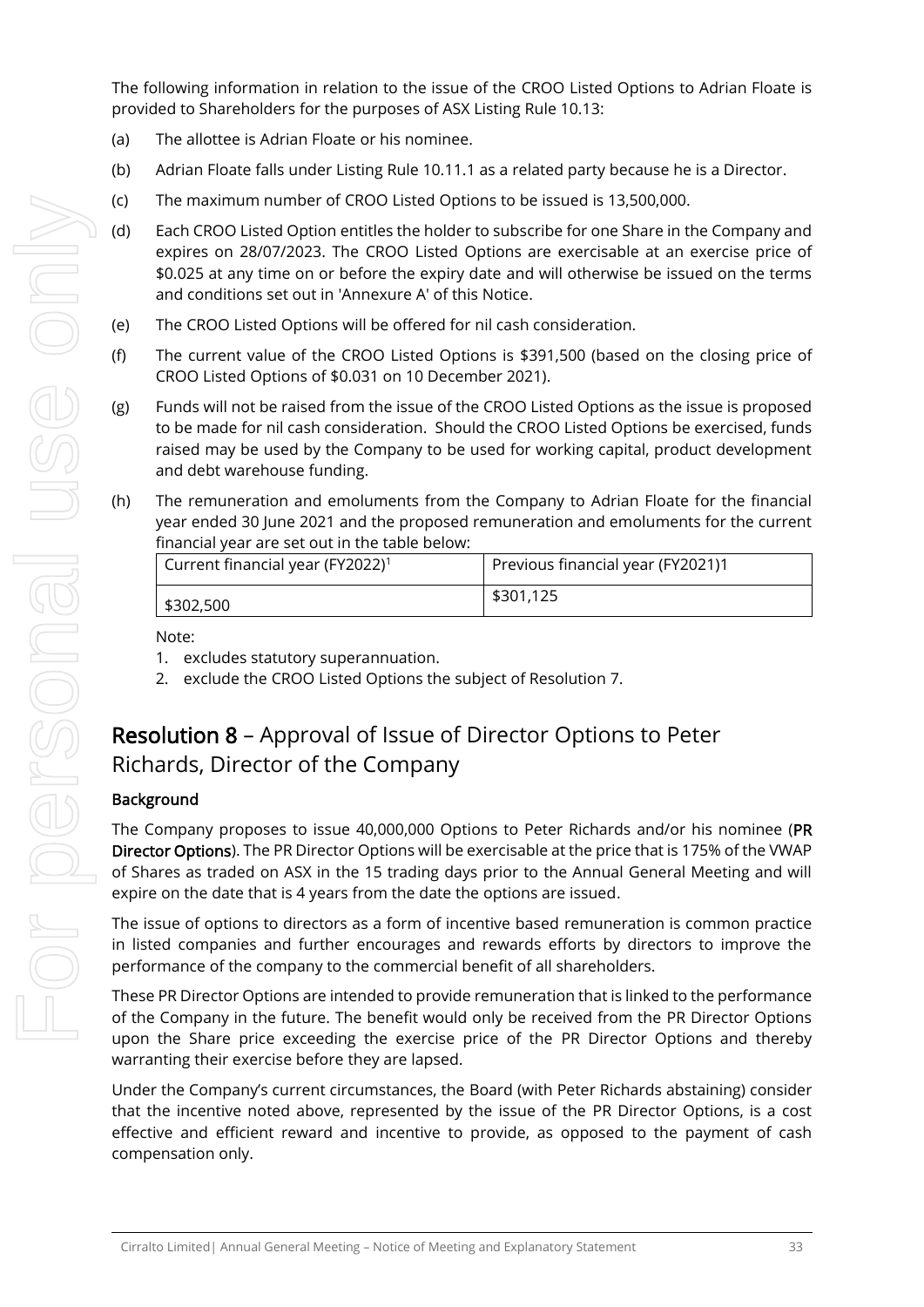The Board (with Peter Richards abstaining) believes it is important to offer these PR Director Options to continue to attract and maintain highly experienced and qualified Board members in a competitive market.

In addition, the PR Director Options may provide the Company with additional funding (if the PR Director Options are exercised).

Accordingly, Resolution 8 seeks the required Shareholder approval to issue 40,000,000 PR Director Options to Peter Richards and/or his nominee under and for the purposes of ASX Listing Rule 10.11.

#### Listing Rule 10.11

ASX Listing Rule 10.11 provides that unless one of the exceptions in Listing Rule 10.12 applies, the Company, as a listed company, must not issue equity securities to persons in a position of influence without Shareholder approval.

A person in a position of influence for the purposes of Listing Rule 10.11 includes:

(a) a related party;

- (b) a person who is, or was at any time in the 6 months before the issue of agreement, a substantial (30%+) holder in the Company;
- (c) a person who is, or was at any time in the 6 months before the issue or agreement, a substantial (10%+) holder in the Company and who has nominated a director to the board of the Company pursuant to a relevant agreement which gives them a right or expectation to do so;
- (d) an Associate of a person referred to in (a) to (c) above; and
- (e) a person whose relationship with the Company or a person referred to in (a) to (d) above is such that, in the ASX's opinion, the issue or agreement should be approved by Shareholders.

As Peter Richards is a Director, he is a person in a position of influence for the purposes of Listing Rule 10.11. The proposed issue does not fall within any of the exceptions in Listing Rule 10.12, and therefore requires the approval of Shareholders under Listing Rule 10.11.

To this end, this Resolution seeks the required Shareholder approval to issue PR Director Options to Peter Richards under and for the purposes of Listing Rule 10.11.

If approval is obtained under Listing Rule 10.11, in accordance with Listing Rule 7.2 (exception 14), separate approval is not required under Listing Rule 7.1. Accordingly, the issue of PR Director Options the subject of this Resolution will not be included in the 15% calculation of the Company's annual placement capacity pursuant to Listing Rule 7.1.

If this Resolution is passed, the Company will be able to proceed with the proposed issue of PR Director Options to Peter Richards.

If this Resolution is not passed, the Company will not be able to proceed with the proposed issue of the PR Director Options to Peter Richards and may then be required to re-renegotiate with Peter Richards such other reasonable remuneration as may be applicable in substitution of these PR Director Options, which may include the payment of additional cash amounts, reducing the Company's cash reserves.

#### Chapter 2E of the Corporations Act

Chapter 2E of the Corporations Act prohibits the Company from giving a financial benefit to a related party of the Company unless either:

- (a) the giving of the financial benefit falls within one of the exceptions to the provisions; or
- (b) Shareholder approval is obtained prior to the giving of the financial benefit.

The proposed issue of PR Director Options (which is a type of equity security, for the purposes of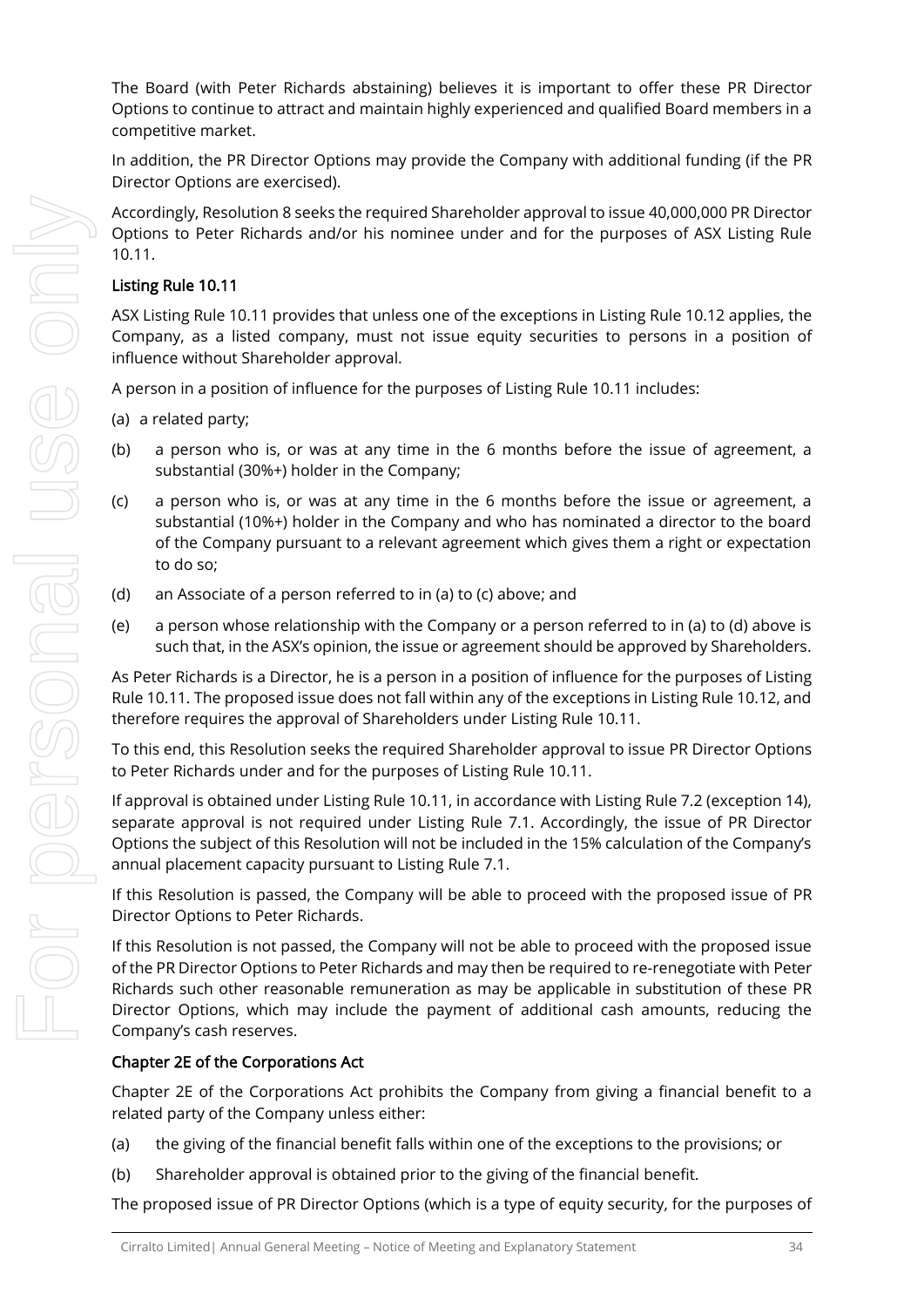Chapter 2E of the Corporations Act) constitutes the giving of a financial benefit.

A "related party" for the purposes of the Corporations Act and the Listing Rules is widely defined and includes a director of a public company, a spouse of a director of a public company or an entity controlled by a director of a public company. The definition of "related party" also includes a person whom there is reasonable grounds to believe will become a "related party" of a public company.

The Board (other than Peter Richards who has a material personal interest in the Resolution) carefully considered the issue of the PR Director Options to Peter Richards and formed the view that Shareholder approval pursuant to Chapter 2E of the Corporations Act is not required in respect of the issue of PR Director Options to Peter Richards and/or his nominee because they form part of Peter Richards' remuneration as an officer of the Company and the remuneration is reasonable given Peter Richards' circumstances and the circumstances of the Company.

Accordingly, approval will not be sought under Chapter 2E for the issue of the PR Director Options to Peter Richards as the issue of the PR Director Options constitutes 'reasonable remuneration' in accordance with section 211 of the Corporations Act.

#### Information required by ASX Listing Rule 10.13

The following information in relation to the issue of the PR Director Options to Peter Richards is provided to Shareholders for the purposes of ASX Listing Rule 10.13:

- (a) The allottee is Peter Richards or his nominee.
- (b) Peter Richards falls under Listing Rule 10.11.1 as a related party because he is a Director.
- (c) The maximum number of PR Director Options to be issued is 40,000,000.
- (d) Each PR Director Option will entitle the holder to subscribe for one Share. The Options will be exercisable at the price that is 175% of the VWAP of Shares as traded on ASX in the 15 trading days prior to the Annual General Meeting and will expire on the date that is four years from the date of issue.

One quarter of the Options will vest upon issue. One quarter of the Options will vest on the date that is one year after the date of issue. One quarter of the Options will vest on the date that is two years after the date of issue. One quarter of the Options will vest on the date that is three years after the date of issue.

Where the holder of the Options (or, if the holder is a nominee, the person appointing that nominee) ceases to be a Director, any unvested Options will lapse at the date of cessation unless determined otherwise by the Board at its discretion.

The PR Director Options will otherwise be issued on the terms and conditions set out in 'Annexure B' of this Notice.

- (e) The PR Director Options will be offered for nil cash consideration.
- (f) The value of the PR Director Options as at 13 December 2021 is \$0.023 per Option (based on the Black Scholes methodology).
- (g) Funds will not be raised from the issue of the PR Director Options as the issue is proposed to be made for nil cash consideration. Should the PD Director Options be exercised, funds raised may be used by the Company for working capital, product development and debt warehouse funding.
- (i) The remuneration and emoluments from the Company to Peter Richards for the financial year ended 30 June 2021 and the proposed remuneration and emoluments for the current financial year are set out in the table below:

| Current financial year (FY2022) <sup>1</sup> | Previous financial year (FY2021) <sup>1</sup> |
|----------------------------------------------|-----------------------------------------------|
| \$50,000                                     | \$30,000                                      |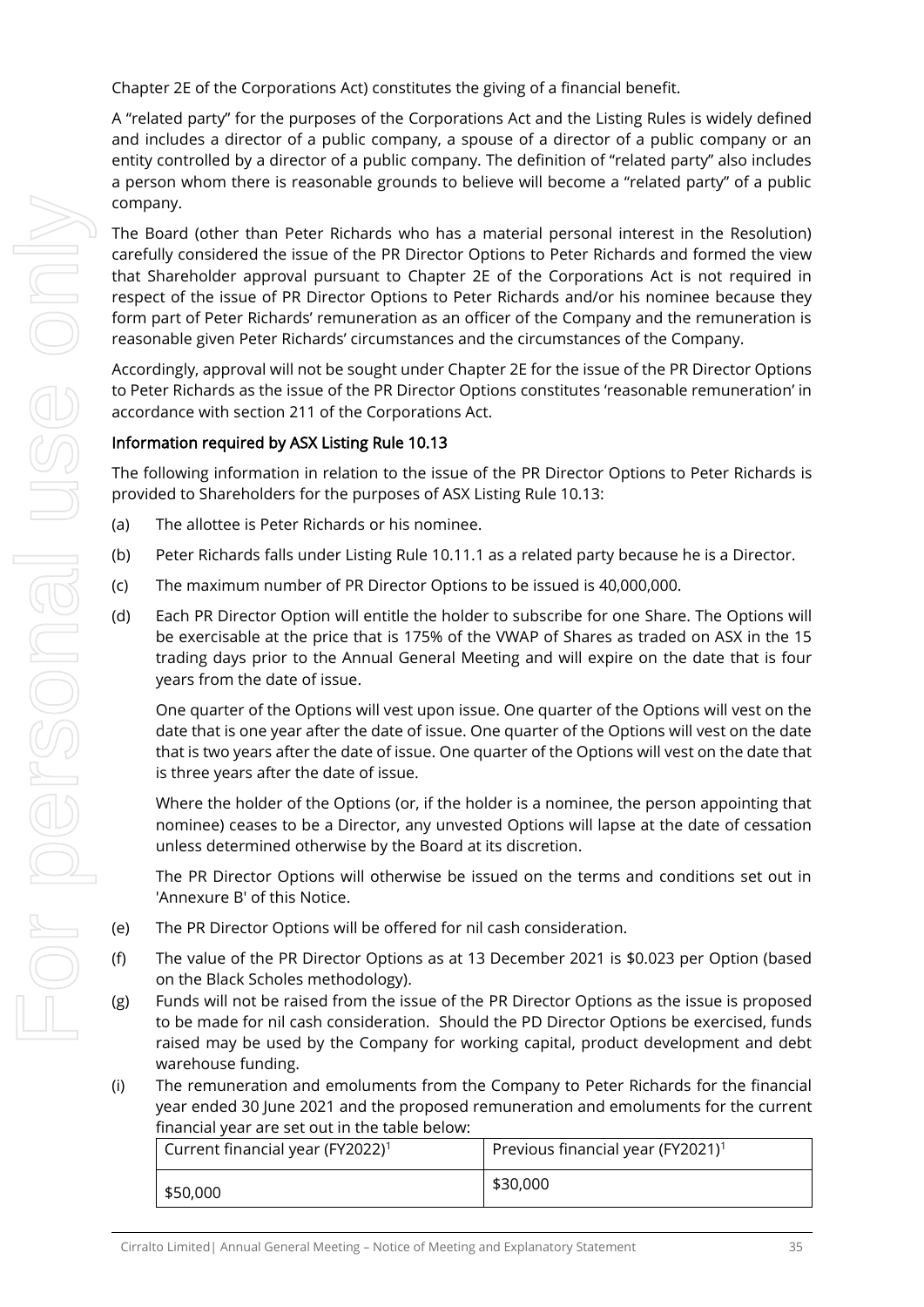Note:

- 1. excludes statutory superannuation.
- 2. exclude the PR Director Options the subject of Resolution 8

## Resolution 9 – Approval of Issue of Director Options to Stephen Dale, Director of the Company

#### **Background**

The Company proposes to issue 10,000,000 Options to Stephen Dale and/or his nominee (SD Director Options). The SD Director Options will be exercisable at the price that is 175% of the VWAP of Shares as traded on ASX in the 15 trading days prior to the Annual General Meeting and will expire on the date that is 4 years from the date the options are issued.

The issue of options to directors as a form of incentive based remuneration is common practice in listed companies and further encourages and rewards efforts by directors to improve the performance of the company to the commercial benefit of all shareholders.

These SD Director Options are intended to provide remuneration that is linked to the performance of the Company in the future. The benefit would only be received from the SD Director Options upon the Share price exceeding the exercise price of the SD Director Options and thereby warranting their exercise before they are lapsed.

Under the Company's current circumstances, the Board (with Stephen Dale abstaining) consider that the incentive noted above, represented by the issue of the SD Director Options, is a cost effective and efficient reward and incentive to provide, as opposed to the payment of cash compensation only.

The Board (with Stephen Dale abstaining) believes it is important to offer the SD Director Options to continue to attract and maintain highly experienced and qualified Board members in a competitive market.

In addition, the SD Director Options may provide the Company with additional funding (if the SD Director Options are exercised).

Accordingly, Resolution 9 seeks the required Shareholder approval to issue 10,000,000 SD Director Options to Stephen Dale and/or his nominee under and for the purposes of ASX Listing Rule 10.11.

#### Listing Rule 10.11

ASX Listing Rule 10.11 provides that unless one of the exceptions in Listing Rule 10.12 applies, the Company, as a listed company, must not issue equity securities to persons in a position of influence without Shareholder approval.

A person in a position of influence for the purposes of Listing Rule 10.11 includes:

- (a) a related party;
- (b) a person who is, or was at any time in the 6 months before the issue of agreement, a substantial (30%+) holder in the Company;
- (c) a person who is, or was at any time in the 6 months before the issue or agreement, a substantial (10%+) holder in the Company and who has nominated a director to the board of the Company pursuant to a relevant agreement which gives them a right or expectation to do so;
- (d) an Associate of a person referred to in (a) to (c) above; and
- (e) a person whose relationship with the Company or a person referred to in (a) to (d) above is such that, in the ASX's opinion, the issue or agreement should be approved by Shareholders.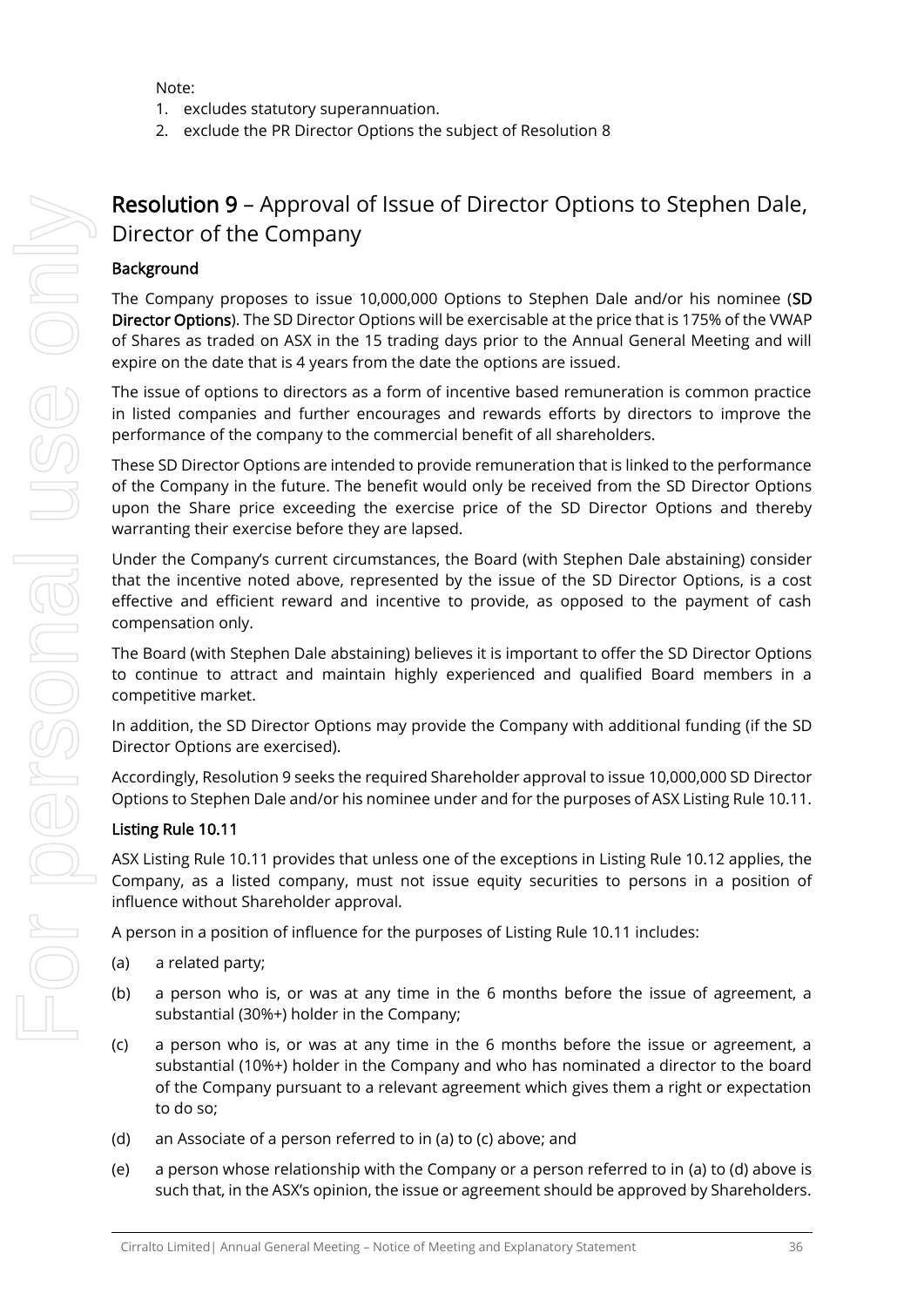As Stephen Dale is a Director, he is a person in a position of influence for the purposes of Listing Rule 10.11. The proposed issue does not fall within any of the exceptions in Listing Rule 10.12, and therefore requires the approval of Shareholders under Listing Rule 10.11.

To this end, this Resolution seeks the required Shareholder approval to issue SD Director Options to Stephen Dale under and for the purposes of Listing Rule 10.11.

If approval is obtained under Listing Rule 10.11, in accordance with Listing Rule 7.2 (exception 14), separate approval is not required under Listing Rule 7.1. Accordingly, the issue of SD Director Options the subject of this Resolution will not be included in the 15% calculation of the Company's annual placement capacity pursuant to Listing Rule 7.1.

If this Resolution is passed, the Company will be able to proceed with the proposed issue of SD Director Options to Stephen Dale.

If this Resolution is not passed, the Company will not be able to proceed with the proposed issue of the SD Director Options to Stephen Dale and may then be required to re-renegotiate with Stephen Dale such other reasonable remuneration as may be applicable in substitution of these SD Director Options, which may include the payment of additional cash amounts, reducing the Company's cash reserves.

#### Chapter 2E of the Corporations Act

Chapter 2E of the Corporations Act prohibits the Company from giving a financial benefit to a related party of the Company unless either:

- (a) the giving of the financial benefit falls within one of the exceptions to the provisions; or
- (b) Shareholder approval is obtained prior to the giving of the financial benefit.

The proposed issue of SD Director Options (which is a type of equity security, for the purposes of Chapter 2E of the Corporations Act) constitutes the giving of a financial benefit.

A "related party" for the purposes of the Corporations Act and the Listing Rules is widely defined and includes a director of a public company, a spouse of a director of a public company or an entity controlled by a director of a public company. The definition of "related party" also includes a person whom there is reasonable grounds to believe will become a "related party" of a public company.

The Board (other than Stephen Dale who has a material personal interest in the Resolution) carefully considered the issue of these SD Director Options to Stephen Dale and formed the view that Shareholder approval pursuant to Chapter 2E of the Corporations Act is not required in respect of the issue of SD Director Options to Stephen Dale and/or his nominee because they form part of Stephen Dale's remuneration as an officer of the Company and the remuneration is reasonable given Stephen Dale's circumstances and the circumstances of the Company.

Accordingly, approval will not be sought under Chapter 2E for the issue of the SD Director Options to Stephen Dale as the issue of the SD Director Options constitute 'reasonable remuneration' in accordance with section 211 of the Corporations Act.

#### Information required by ASX Listing Rule 10.13

The following information in relation to the issue of the SD Director Options to Stephen Dale is provided to Shareholders for the purposes of ASX Listing Rule 10.13:

- (a) The allottee is Stephen Dale or his nominee.
- (b) Stephen Dale falls under Listing Rule 10.11.1 as a related party because he is a Director.
- (c) The maximum number of SD Director Options to be issued is 10,000,000.
- (d) Each SD Director Option will entitle the holder to subscribe for one Share. The Options will be exercisable at the price that is 175% of the VWAP of Shares as traded on ASX in the 15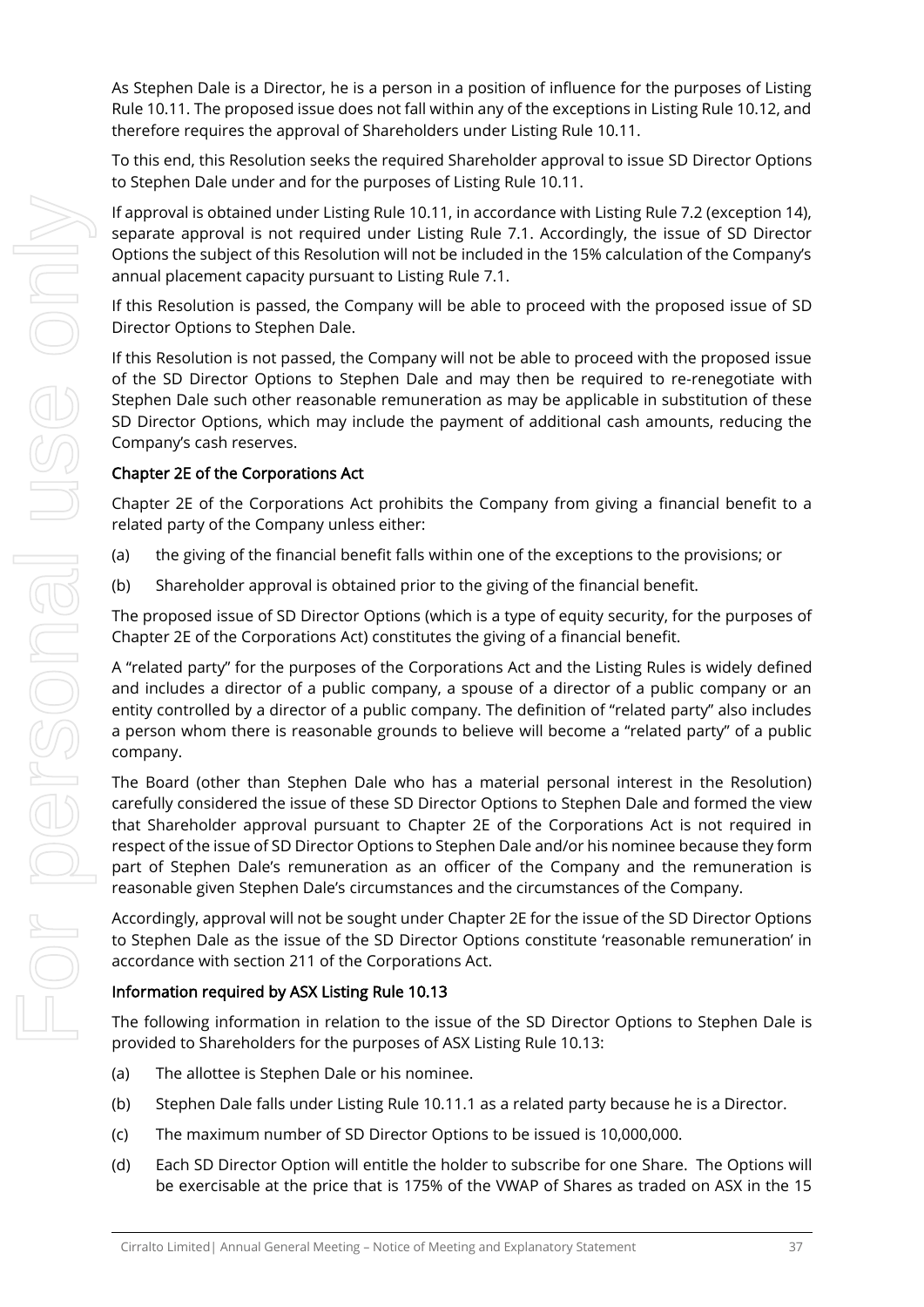trading days prior to the Annual General Meeting and will expire on the date that is four years from the date of issue.

One quarter of the Options will vest upon issue. One quarter of the Options will vest on the date that is one year after the date of issue. One quarter of the Options will vest on the date that is two years after the date of issue. One quarter of the Options will vest on the date that is three years after the date of issue.

Where the holder of the Options (or, if the holder is a nominee, the person appointing that nominee) ceases to be a director of the Company any unvested options will lapse at the date of cessation unless determined otherwise by the Board at its discretion.

The SD Director Options will otherwise be issued on the terms and conditions set out in 'Annexure B' of this Notice .

- (e) The SD Director Options will be offered for nil cash consideration.
- (f) The value of the SD Director Options as at 13 December 2021 is \$0.023 per Option (based on the Black Scholes methodology).
- (h) Funds will not be raised from the issue of the SD Director Option as the issue is proposed to be made for nil cash consideration. Should the SD Director Options be exercised, funds raised may be used by the Company for working capital, product development and debt warehouse funding.
- (j) The remuneration and emoluments from the Company to Stephen Dale for the financial year ended 30 June 2021 and the proposed remuneration and emoluments for the current financial year are set out in the table below:

| Current financial year (FY2022) <sup>1</sup> | Previous financial year (FY2021) <sup>1</sup> |
|----------------------------------------------|-----------------------------------------------|
| \$50,000                                     | \$30,000                                      |

Note:

- 1. excludes statutory superannuation.
- 2. exclude the SD Director Options the subject of Resolution 9

## Resolution 10 – Approval of Issue of Director Options to Howard Digby, Director of the Company

#### Background

The Company proposes to issue 10,000,000 Options to Howard Digby and/or his nominee (HD Director Options). The HD Director Options will be exercisable at the price that is 175% of the VWAP of Shares as traded on ASX in the 15 trading days prior to the Annual General Meeting and will expire on the date that is 4 years from the date the options are issued.

The issue of options to directors as a form of incentive based remuneration is common practice in listed companies and further encourages and rewards efforts by directors to improve the performance of the company to the commercial benefit of all shareholders.

These HD Director Options are intended to provide remuneration that is linked to the performance of the Company in the future. The benefit would only be received from the HD Director Options upon the Share price exceeding the exercise price of the HD Director Options and thereby warranting their exercise before they are lapsed.

Under the Company's current circumstances, the Board (with Howard Digby abstaining) consider that the incentive noted above, represented by the issue of the HD Director Options, is a cost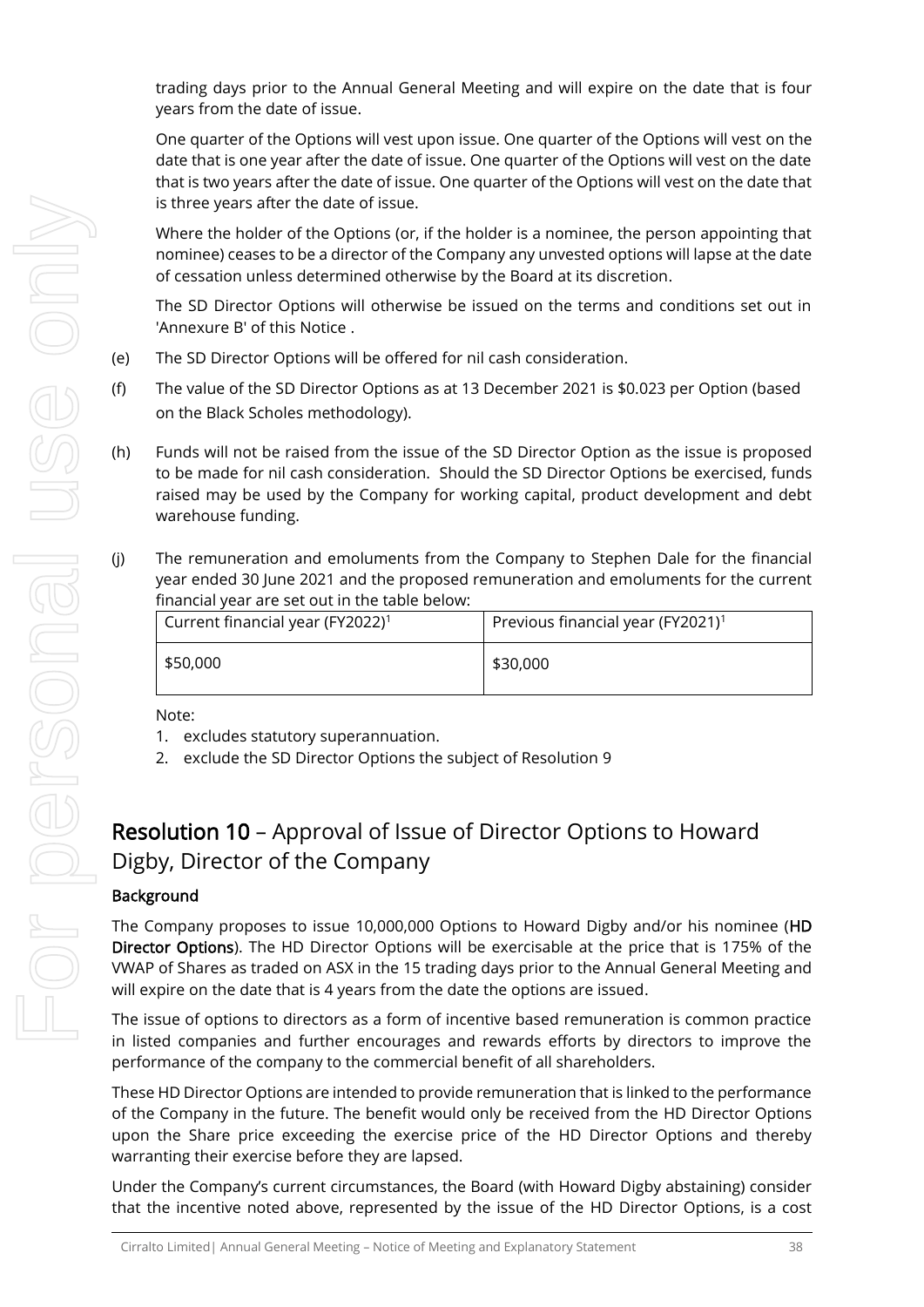effective and efficient reward and incentive to provide, as opposed to the payment of cash compensation only.

The Board (with Howard Digby abstaining) believes it is important to offer the HD Director Options to continue to attract and maintain highly experienced and qualified Board members in a competitive market.

In addition, the HD Director Options may provide the Company with additional funding (if the HD Director Options are exercised).

Accordingly, Resolution 10 seeks the required Shareholder approval to issue 10,000,000 HD Director Options to Howard Digby and/or his nominee under and for the purposes of ASX Listing Rule 10.11.

#### Listing Rule 10.11

ASX Listing Rule 10.11 provides that unless one of the exceptions in Listing Rule 10.12 applies, the Company, as a listed company, must not issue equity securities to persons in a position of influence without Shareholder approval.

A person in a position of influence for the purposes of Listing Rule 10.11 includes:

- (a) a related party;
- (b) a person who is, or was at any time in the 6 months before the issue of agreement, a substantial (30%+) holder in the Company;
- (c) a person who is, or was at any time in the 6 months before the issue or agreement, a substantial (10%+) holder in the Company and who has nominated a director to the board of the Company pursuant to a relevant agreement which gives them a right or expectation to do so;
- (d) an Associate of a person referred to in (a) to (c) above; and
- (e) a person whose relationship with the Company or a person referred to in (a) to (d) above is such that, in the ASX's opinion, the issue or agreement should be approved by Shareholders.

As Howard Digby is a Director, he is a person in a position of influence for the purposes of Listing Rule 10.11. The proposed issue does not fall within any of the exceptions in Listing Rule 10.12, and therefore requires the approval of Shareholders under Listing Rule 10.11.

To this end, this Resolution seeks the required Shareholder approval to issue HD Director Options to Howard Digby under and for the purposes of Listing Rule 10.11. Accordingly, the issue of HD Director Options the subject of this Resolution will not be included in the 15% calculation of the Company's annual placement capacity pursuant to Listing Rule 7.1.

If approval is obtained under Listing Rule 10.11, in accordance with Listing Rule 7.2 (exception 14), separate approval is not required under Listing Rule 7.1.

If this Resolution is passed, the Company will be able to proceed with the proposed issue of HD Director Options to Howard Digby.

If this Resolution is not passed, the Company will not be able to proceed with the proposed issue of the HD Director Options to Howard Digby and may then be required to re-renegotiate with Howard Digby such other reasonable remuneration as may be applicable in substitution of these HD Director Options, which may include the payment of additional cash amounts, reducing the Company's cash reserves.

#### Chapter 2E of the Corporations Act

Chapter 2E of the Corporations Act prohibits the Company from giving a financial benefit to a related party of the Company unless either:

(a) the giving of the financial benefit falls within one of the exceptions to the provisions; or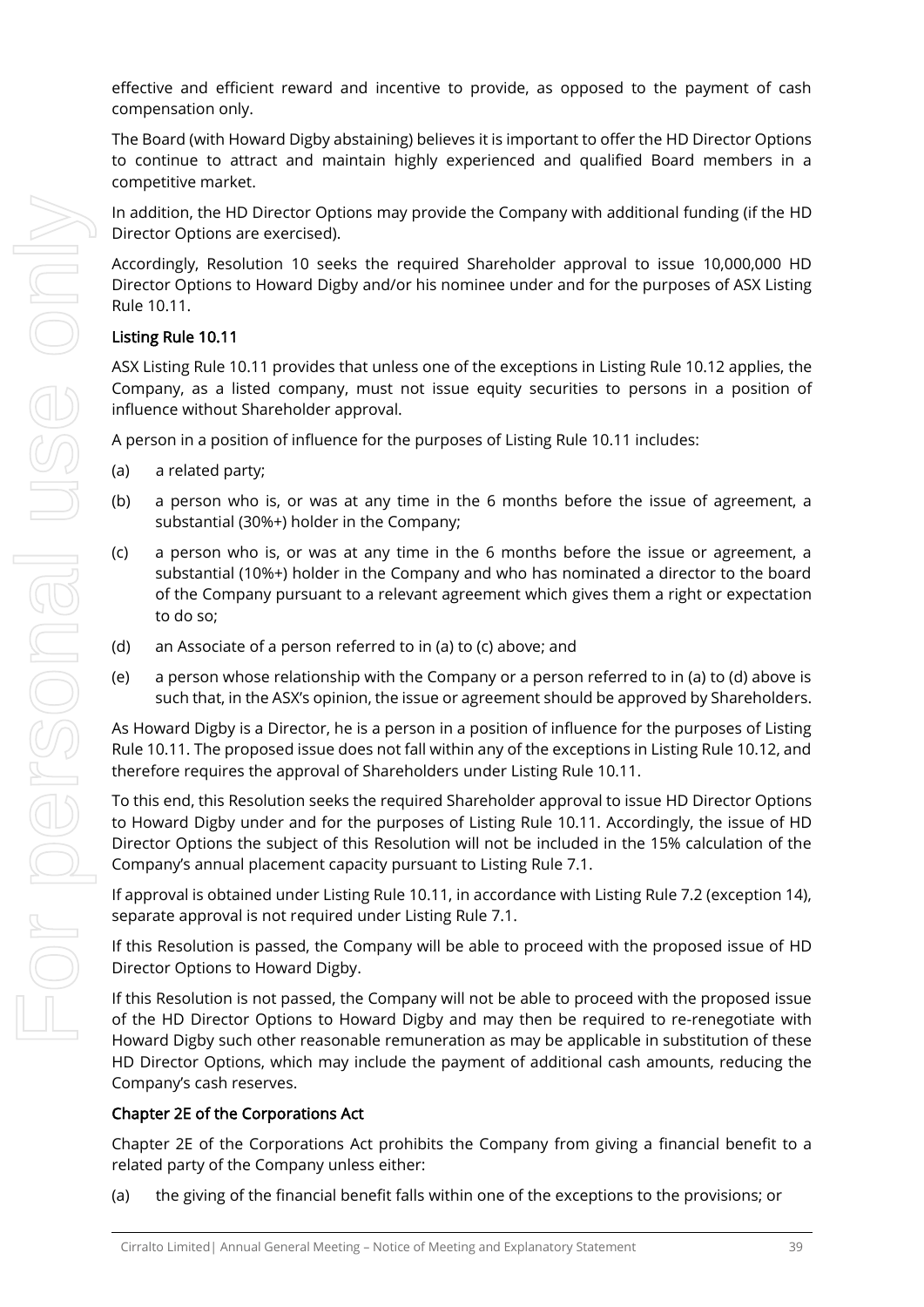(b) Shareholder approval is obtained prior to the giving of the financial benefit.

The proposed issue of HD Director Options (which is a type of equity security, for the purposes of Chapter 2E of the Corporations Act) constitutes the giving of a financial benefit.

A "related party" for the purposes of the Corporations Act and the Listing Rules is widely defined and includes a director of a public company, a spouse of a director of a public company or an entity controlled by a director of a public company. The definition of "related party" also includes a person whom there is reasonable grounds to believe will become a "related party" of a public company.

The Board (other than Howard Digby who has a material personal interest in the Resolution) carefully considered the issue of these HD Director Options to Howard Digby and formed the view that Shareholder approval pursuant to Chapter 2E of the Corporations Act is not required in respect of the issue of HD Director Options to Howard Digby and/or his nominee because they form part of Howard Digby's remuneration as an officer of the Company and the remuneration is reasonable given Howard Digby's circumstances and the circumstances of the Company.

Accordingly, approval will not be sought under Chapter 2E for the issue of these HD Director Options to Howard Digby as the issue of the HD Director Options constitute 'reasonable remuneration' in accordance with section 211 of the Corporations Act.

#### Information required by ASX Listing Rule 10.13

The following information in relation to the issue of the HD Director Options to Howard Digby is provided to Shareholders for the purposes of ASX Listing Rule 10.13:

- (a) The allottee is Howard Digby or his nominee.
- (b) Howard Digby falls under Listing Rule 10.11.1 as a related party because he is a Director.
- (c) The maximum number of HD Director Options to be issued is 10,000,000.
- (d) Each HD Director Option will entitle the holder to subscribe for one Share. The Options will be exercisable at the price that is 175% of the VWAP of Shares as traded on ASX in the 15 trading days prior to the Annual General Meeting and will expire on the date that is four years from the date of issue.

One quarter of the Options will vest upon issue. One quarter of the Options will vest on the date that is one year after the date of issue. One quarter of the Options will vest on the date that is two years after the date of issue. One quarter of the Options will vest on the date that is three years after the date of issue.

Where the holder of the Options (or if the holder is a nominee, the person appointing that nominee) ceases to be a director of the Company any unvested options will lapse at the date of cessation unless determined otherwise by the Board at its discretion.

The HD Director Options will otherwise be issued on the terms and conditions set out in 'Annexure B' of this Notice

- (e) The HD Director Options will be offered for nil cash consideration.
- (f) The value of the HD Director Options as at 13 December 2021 is \$0.023 per Option (based on the Black Scholes methodology).
- (i) Funds will not be raised from the issue of the PR Director Options as the issue is proposed to be made for nil cash consideration. Should the HD Director Options be exercised, funds raised may be used by the Company for working capital, product development and debt warehouse funding.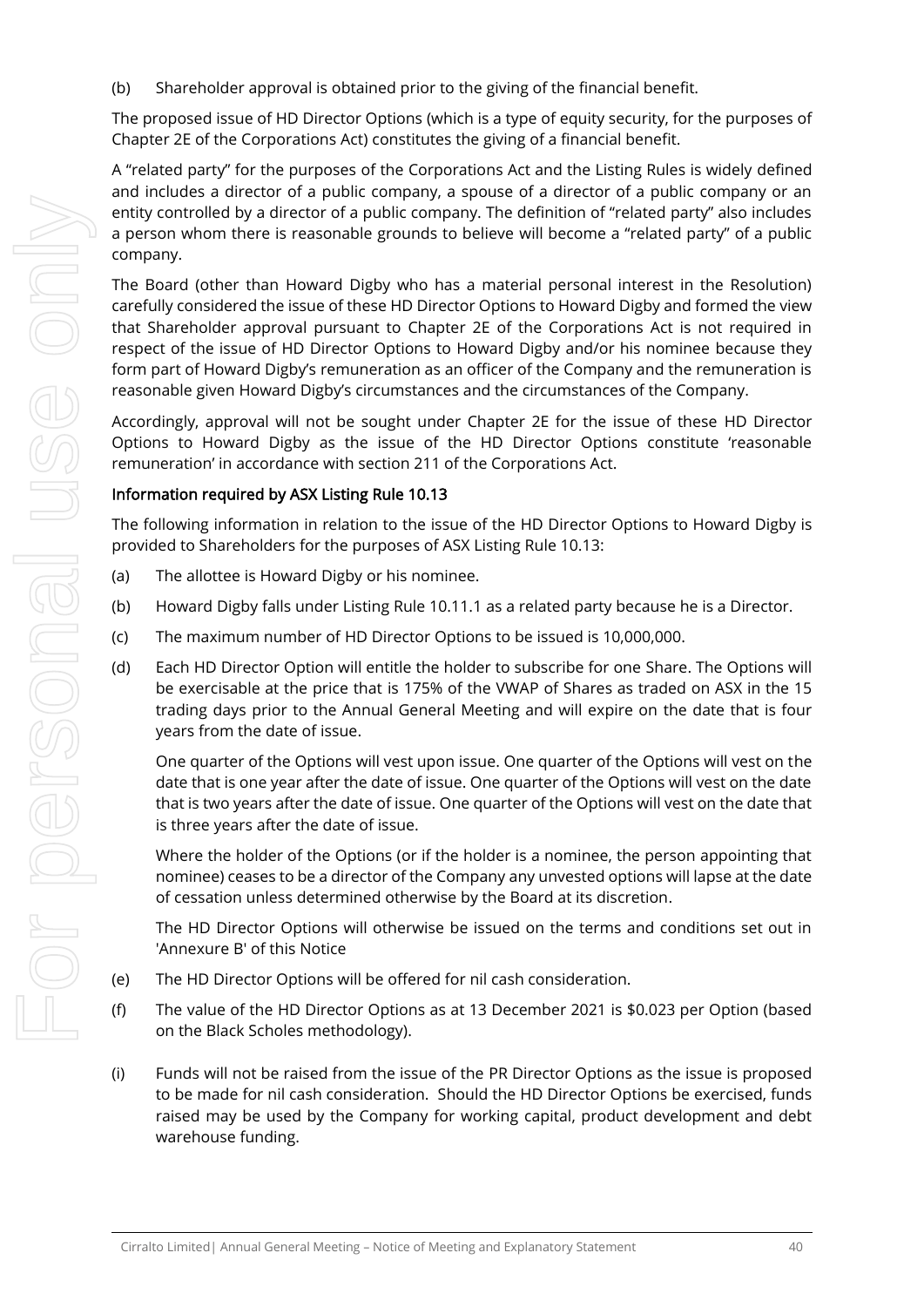(k) The remuneration and emoluments from the Company to Howard Digby for the financial year ended 30 June 2021 and the proposed remuneration and emoluments for the current financial year are set out in the table below:

| Current financial year (FY2022) <sup>1</sup> | Previous financial year (FY2021) <sup>1</sup> |
|----------------------------------------------|-----------------------------------------------|
| \$50,000                                     | \$30,000                                      |

Note:

- 1. excludes statutory superannuation.
- 2. exclude the PR Director Options the subject of Resolution 10

### Remuneration-Sacrifice Shares

## Resolutions 11, 12, 13 and 14 – Issue of Remuneration-Sacrifice Shares to Directors

#### **Background**

Each of the Directors, being Adrian Floate, Peter Richards, Stephen Dale and Howard Digby, have agreed to an option to reduce their cash remuneration through the issue of Shares in lieu of that cash remuneration.

The Company has accordingly agreed, subject to Shareholder approval and the option being exercised by Adrian Floate, Peter Richards, Stephen Dale and/or Howard Digby (as applicable) to allot and issue Shares (Related Party Shares) to Adrian Floate, Peter Richards, Stephen Dale and/or Howard Digby (as applicable) pursuant to the Company's Employee Securities Incentive Plan (Plan) and on the terms and conditions set out below. The purpose of the proposed issue of the Related Party Shares is to provide Share-based remuneration in lieu of what would otherwise have been cash remuneration due and payable to Directors as salary or fees.

#### Chapter 2E of the Corporations Act

Chapter 2E of the Corporations Act prohibits the Company from giving a financial benefit to a related party of the Company unless either:

- (a) the giving of the financial benefit falls within one of the exceptions to the provisions; or
- (b) Shareholder approval is obtained prior to the giving of the financial benefit.

The proposed issue of Related Party Shares (which is a type of equity security, for the purposes of Chapter 2E of the Corporations Act) constitutes the giving of a financial benefit.

A "related party" for the purposes of the Corporations Act and the Listing Rules is widely defined and includes a director of a public company, a spouse of a director of a public company or an entity controlled by a director of a public company. The definition of "related party" also includes a person whom there is reasonable grounds to believe will become a "related party" of a public company.

The Board (other than Adrian Floate in respect of Resolution 11, Peter Richards in respect of Resolution 12, Stephen Dale in respect of Resolution 13 and Howard Digby in respect of Resolution 14) carefully considered the issue of the Related Party Shares to each Director the subject of Resolutions 11 to 14 (inclusive) and formed the view that Shareholder approval pursuant to Chapter 2E of the Corporations Act is not required in respect of those issues because they form part of the respective remuneration to each applicable Director as an officer of the Company and the remuneration is reasonable given the applicable Director's circumstances and the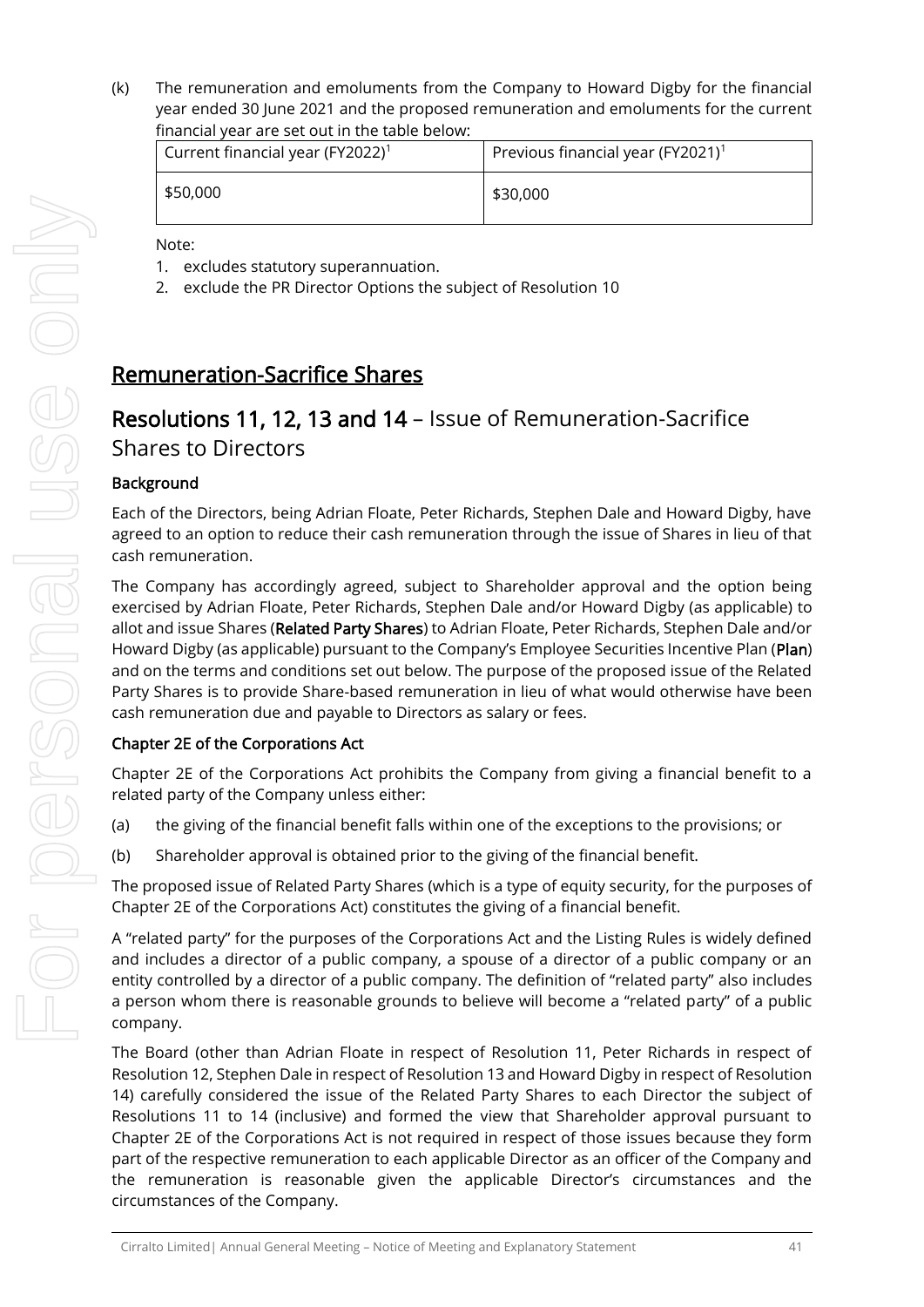Accordingly, approval will not be sought under Chapter 2E for the issue of the Related Party Shares as the issue of the Related Party Shares constitutes 'reasonable remuneration' in accordance with section 211 of the Corporations Act.

#### Listing Rule 10.14

Listing Rule 10.14 provides that an entity must not permit any of the following persons to acquire equity securities under an employee incentive scheme without the approval of the holders of its ordinary securities:

- (a) 10.14.1: a director of the entity;
- (b) 10.14.2: an associate of a director of the entity; or
- (c) 10.14.3: a person whose relationship with the entity or a person referred to in Listing Rules 10.14.1 to 10.14.2 is such that, in ASX's opinion, the acquisition should be approved by security holders.

The issue of Related Party Shares to Adrian Floate, Peter Richards, Stephen Dale and Howard Digby falls within Listing Rule 10.14.1 and therefore requires the approval of Shareholders under Listing Rule 10.14. Approval pursuant to Listing Rule 7.1 is not required in order to issue such Related Party Shares, as approval is being obtained under Listing Rule 10.14. Accordingly, Shareholders should note that the potential issue of Related Party Shares under the Plan will not be included in the 15% calculation imposed by Listing Rule 7.1.

If Resolutions 11, 12, 13 and 14 are passed, the Company will be able to proceed with the issue of the Related Party Shares to Adrian Floate, Peter Richards, Stephen Dale and Howard Digby (as applicable) under the Plan within three years after the date of the Meeting (or such later date as permitted by any ASX waiver or modification of the Listing Rules).

If Resolutions 11, 12, 13 and 14 are not passed, the Company will not be able to proceed with the issue of the Related Party Shares to Adrian Floate, Peter Richards, Stephen Dale and Howard Digby under the Plan and the Company will be required to make cash remuneration to the Directors instead.

For the avoidance of doubt, Resolutions 11 to 14 are not inter-conditional.

#### Information required by ASX Listing Rule 10.15

The following information is provided to Shareholders in relation to the issue of the Related Party Shares for the purposes of ASX Listing Rule 10.15:

- (a) The allottees are Adrian Floate or his nominee (in respect of Resolution 11), Peter Richards or his nominee (in respect of Resolution 12), Stephen Dale or his nominee (in respect of Resolution 13) and Howard Digby or his nominee (in respect of Resolution 14).
- (b) Each of Adrian Floate, Peter Richards, Stephen Dale and Howard Digby falls under Listing Rule 10.11.1 as a related party because they are each a Director.
- (c) The number of Related Party Shares to be issued to each Director (or their nominee) will be determined by dividing the remuneration that the Company has agreed to pay to that Director by the deemed issue price of the Related Party Shares calculated in accordance with paragraph (f) below, provided that the maximum number of Related Party Shares to be issued to the Directors pursuant to Resolutions 11, 12, 13 and 14 are as follows:

| Resolution | <b>Related Party</b> | Maximum number of Related Party Shares* |
|------------|----------------------|-----------------------------------------|
| 11         | Adrian Floate        | 1,736,935                               |
| 12         | Peter Richards       | 1,428,572                               |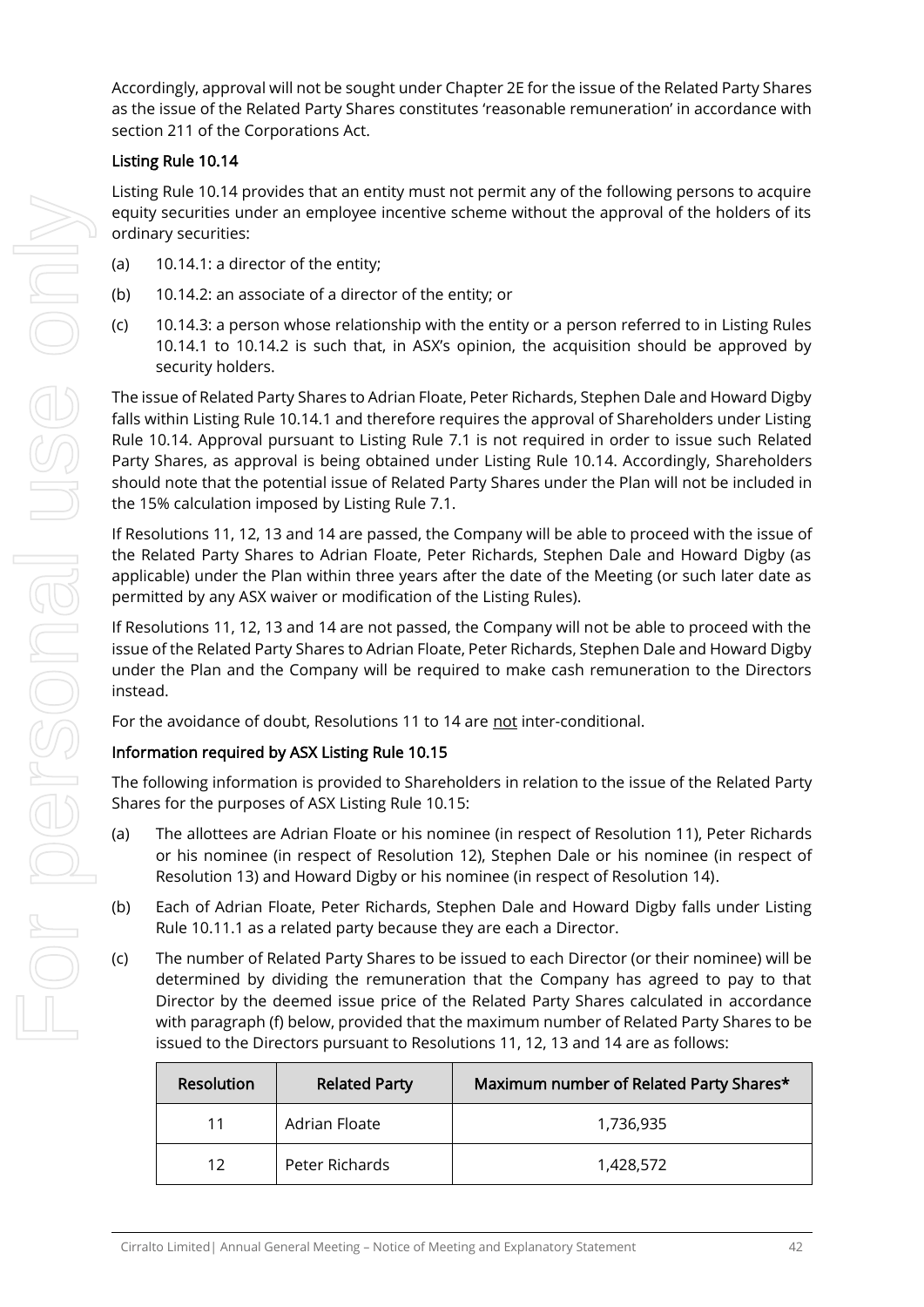| 13 | Stephen Dale        | 1,428,572 |
|----|---------------------|-----------|
| 14 | <b>Howard Digby</b> | 1,428,572 |

\* The maximum number of Related Party Shares is based on a maximum salary sacrifice of \$72,951.25 for Adrian Floate and \$60,000 for Adrian Floate, Peter Richards, Stephen Dale and Howard Digby of cash remuneration for the period from the date of the Meeting until 31 December 2023 and an indicative issue price of \$0.042 per Related Party Share. This price is calculated based on a 10.6% discount to the market price of Shares as at 13 December 2021 (\$0.047). As noted in paragraph (f) below, Related Party Shares will be issued half-yearly, on the basis of remuneration owing to each Director at that time, and at a fixed issue price of \$0.042 for Related Party Shares to be issued to Adrian Floate and an issue price of no less than 10% of the VWAP of Shares as traded on ASX in the 15 trading days prior to the date of issue for Related Party Shares to be issued to Peter Richards, Stephen Dale and Howard Digby.

- (d) A summary of the material terms of the Plan is set out in Annexure C.
- (e) Adrian Floate, Peter Richards, Stephen Dale and Howard Digby have not previously been issued securities under the Plan.
- (f) The Related Party Shares will be issued for nil consideration in lieu of a Directors' agreed cash remuneration, at half-yearly intervals. No funds will be raised from the issue of the Related Party Shares. Related Party Shares issued to Peter Richards, Stephen Dale and Howard Digby will be deemed to have an issue price of no less than 10% of the VWAP of Shares as traded on ASX in the 15 trading days prior to the date of issue. Related Party Shares issued to Adrian Floate will have an issue price of \$0.042 per Share.
- (g) The Related Party Shares will be fully paid on issue and rank equally in all aspects with all existing Shares.
- (h) No loan arrangements apply in relation to the acquisition.
- (i) The remuneration and emoluments from the Company to each Director for the financial year ended 30 June 2021 and the proposed remuneration and emoluments for the current financial year are set out in the table below:

| <b>Resolution</b> | <b>Director</b> | Current financial year<br>(FY2022) <sup>1</sup> | Previous financial year<br>(FY2021) <sup>1</sup> |  |  |  |  |  |  |
|-------------------|-----------------|-------------------------------------------------|--------------------------------------------------|--|--|--|--|--|--|
| 11                | Adrian Floate   | 302,500                                         | 301,125                                          |  |  |  |  |  |  |
| 12                | Peter Richards  | 50,000                                          | 30,000                                           |  |  |  |  |  |  |
| 13                | Stephen Dale    | 50,000                                          | 30,000                                           |  |  |  |  |  |  |
| 14                | Howard Digby    | 50,000                                          | 30,000                                           |  |  |  |  |  |  |

- (j) Details of any securities issued under the Plan will be published in each annual report of the Company relating to the period in which the securities have been issued, and such annual report will state that approval for the issue of the securities was obtained under Listing Rule 10.14.
- (k) Any additional persons who become entitled to participate in the Plan after Resolutions 11, 12, 13 and 14 are approved and who are not named in this Notice will not participate until Shareholder approval is obtained under Listing Rule 10.14.
- (l) A voting exclusion statement is included in the Notice in relation to Resolutions 11, 12, 13 and 14.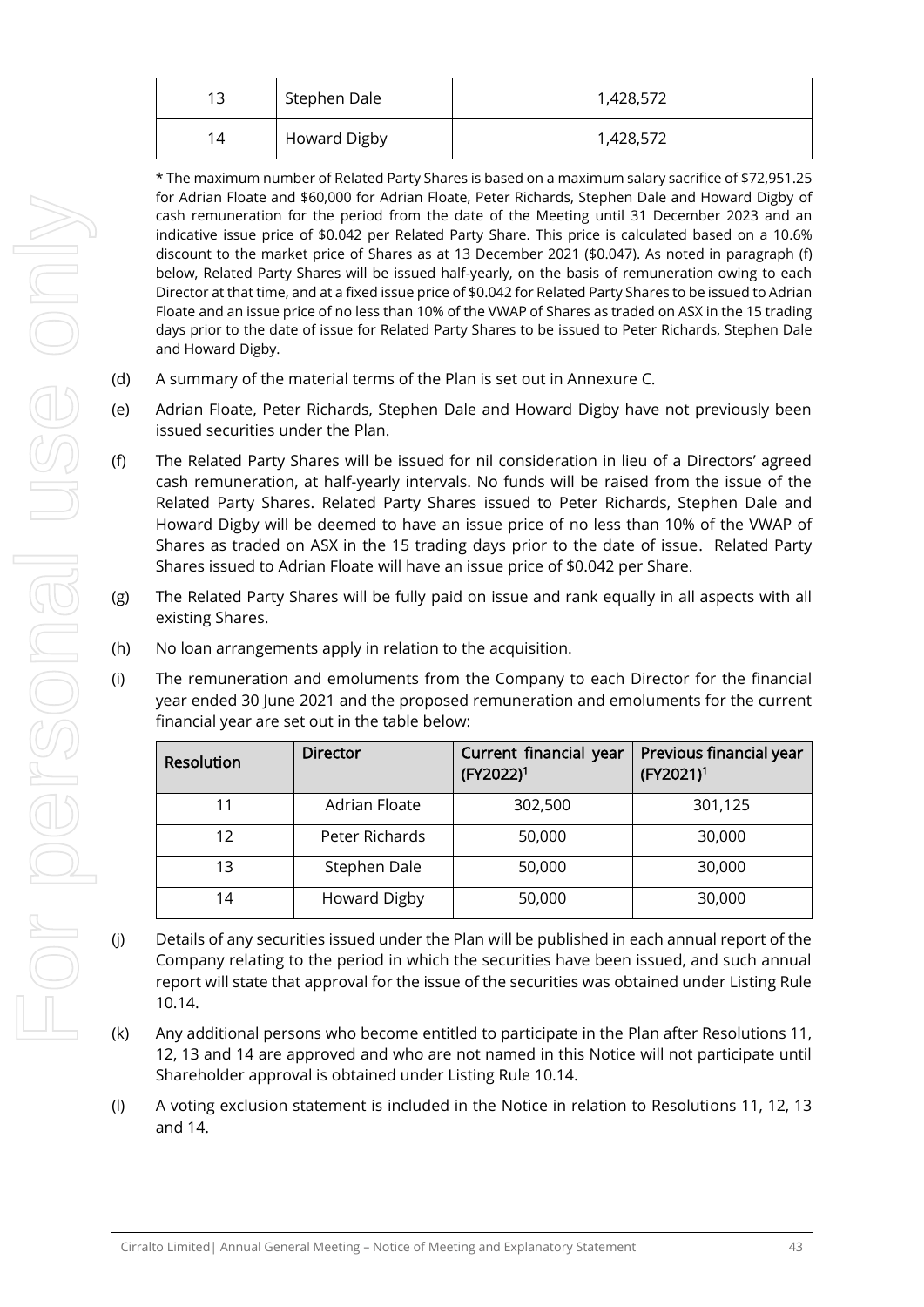## Resolution 15 – Change of Company Name

The Company proposes to change its name from "Cirralto Limited" to "Spenda Limited" which more accurately reflects the proposed future operations of the Company. The change of name will take effect from when ASIC alters the details of the Company's registration.

The Company also proposes to change its ASX ticker code from 'CRO' to 'SPX' to reflect this change, subject to confirmation by ASX.

The Company believes that the proposed change of name to Spenda Limited will better align the Company with its primary product offering and create branding continuity.

This change in name will not in itself, affect the legal status of the Company or any of its assets or liabilities.

The proposed name has been reserved with ASIC by the Company and if this Resolution is passed the Company will lodge a copy of the Special Resolution with ASIC following the Meeting in order to effect the change.

Pursuant to section 157(1) of the Corporations Act, a change in Company name can only be effected by way of a Special Resolution passed by its Shareholders. Therefore, this Resolution is a Special Resolution that can only be passed if at least 75% of the total votes cast by Shareholders entitled to vote on this Resolution are voted in its favour.

#### Directors' Recommendation

The Board of Directors recommend Shareholders vote for this Resolution.

## Enquiries

Shareholders are asked to contact the Company Secretary on 03 8 395 5446 if they have any queries in respect of the matters set out in these documents.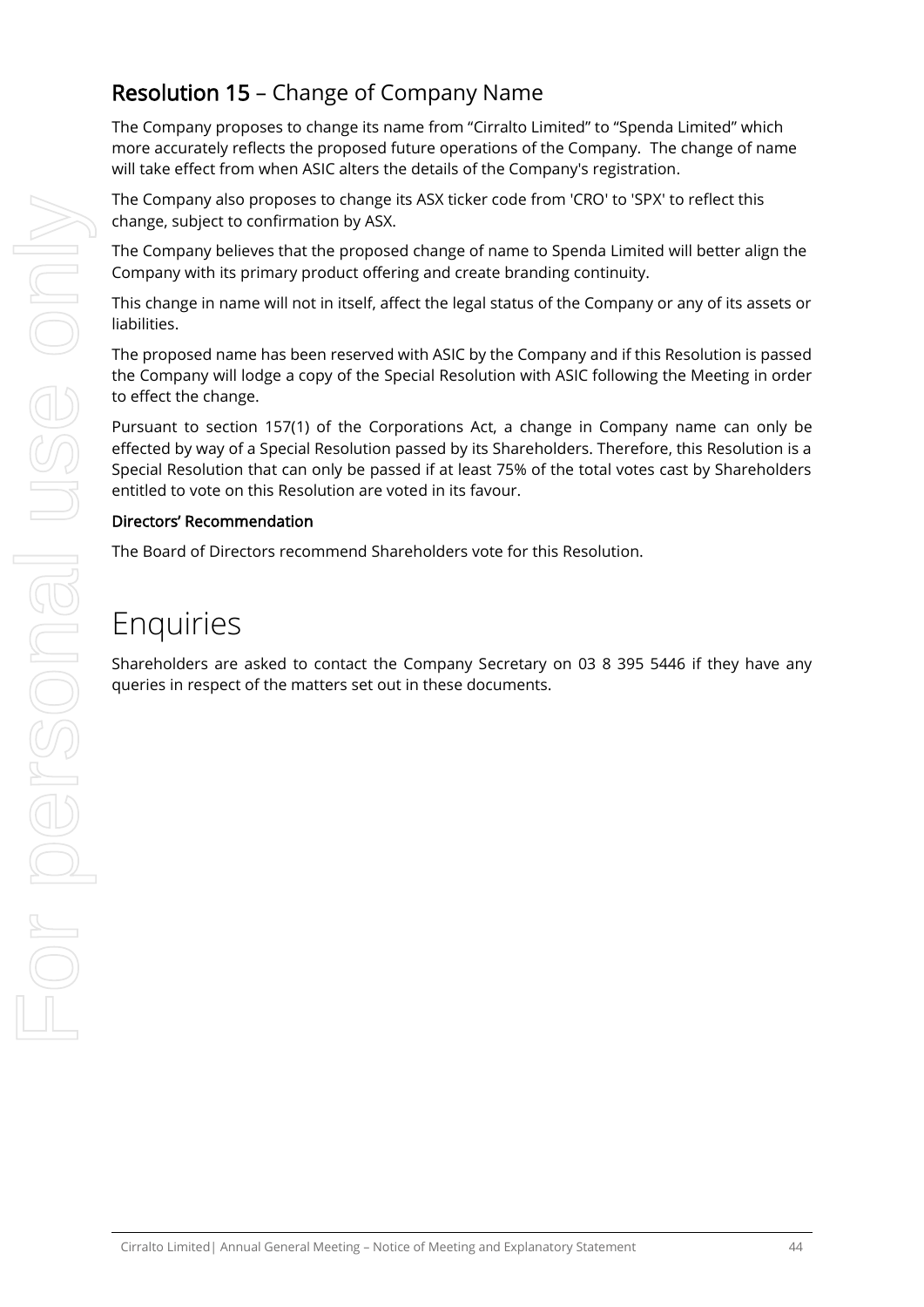## Glossary

AWST means Australian Western Standard Time as observed in Perth, Western Australia.

Annual Financial Report means the 2021 Annual Report to Shareholders for the period ended 30 June 2021 as lodged by the Company with ASX on 31 August 2021.

Annual General Meeting or AGM or Meeting means an Annual General Meeting of the Company and, unless otherwise indicated, means the meeting of the Company's members convened by this Notice of Meeting.

ASIC means Australian Securities and Investment Commission.

Associate has the meaning given to it by the ASX Listing Rules.

ASX means ASX Limited ACN 008 624 691 or the financial market operated by it, as the context requires, of 20 Bridge Street, Sydney, NSW 2000.

ASX Listing Rules or Listing Rules means the official ASX Listing Rules of the ASX and any other rules of the ASX which are applicable while the Company is admitted to the official list of the ASX, as amended or replaced from time to time, except to the extent of any express written waiver by the ASX.

Auditor's Report means the auditor's report of HLB Mann Judd dated 31 August 2021as included in the Annual Financial Report.

Board means the current board of Directors of the Company.

Business Day means a day on which trading takes place on the stock market of ASX.

Chair means the person chairing the Meeting.

Closely Related Party of a member of the KMP means:

- (a) a spouse or child of the member;
- (b) a child of the member's spouse;
- (c) a dependant of the member or of the member's spouse;
- (d) anyone else who is one of the member's family and may be expected to influence the member, or be influenced by the member, in the member's dealings with the Company;
- (e) a company the member controls; or
- (f) a person prescribed by the *Corporation Regulations 2001* (Cth).

Company means Cirralto Limited ACN 099 084 143.

Constitution means the Company's constitution.

Corporations Act means the *Corporations Act 2001* (Cth) as amended or replaced from time to time.

Director means a current director of the Company.

Directors' Report means the report of Directors as included in the Annual Financial Report.

Dollar or "\$" means Australian dollars.

Equity Securities includes a Share, a right to a Share or Option, an Option, a convertible security and any

security that ASX decides to classify as an Equity Security.

Explanatory Statement means the explanatory statement accompanying this Notice of Meeting.

Greenshoots, s Conditions, Greenshoots Consideration Shares, Greenshoots Issue Date and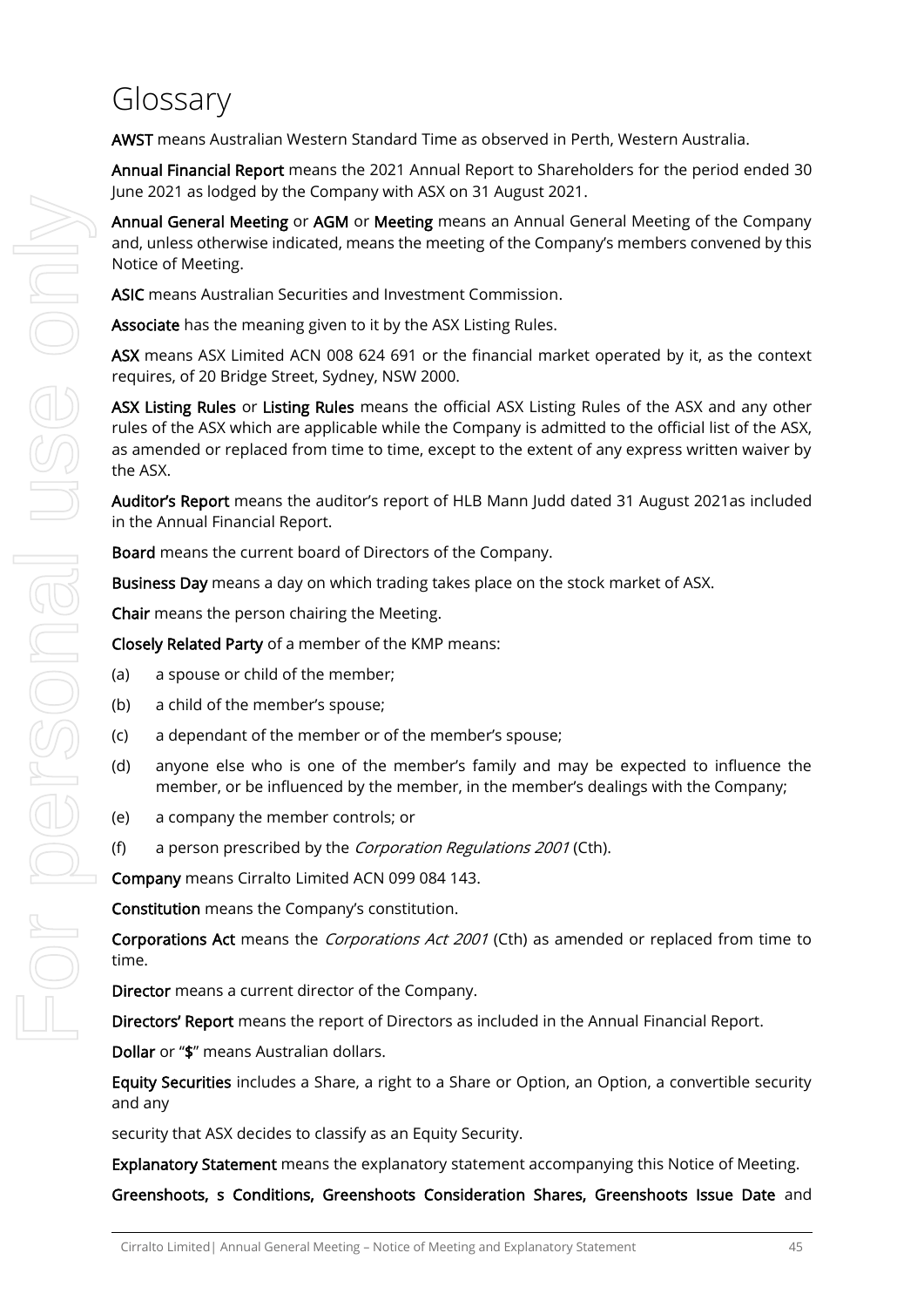Greenshoots SSA each have the meaning given to them in the Explanatory Statement for Resolution 5.

HD Director Options has the meaning given in the Explanatory Statement for Resolution 10.

Invigo, Invigo Conditions, Invigo Consideration Shares, Invigo Issue Date and Invigo SSA each have the meaning given to them in the Explanatory Statement for Resolution 4.

KMP or Key Management Personnel means key management personnel (including the Directors) whose remuneration details are included in the Remuneration Report.

Notice of Meeting or Notice of Annual General Meeting means this notice of annual general meeting including the Explanatory Statement.

Option means an option which, subject to its terms, could be exercised into a Share.

Ordinary Resolution means a resolution that can only be passed if at least 50% of the total votes cast by Shareholders entitled to vote on the resolution are voted in its favour at the meeting.

Plan means the Company's Employee Securities Incentive Plan.

PR Director Options has the meaning given in the Explanatory Statement for Resolution 8.

Proxy Form means the proxy form attached to this Notice of Meeting.

Remuneration Report means the remuneration report as set out in the Annual Financial Report.

Related Party Shares has the meaning given in the Explanatory Statement for Resolutions 11, 12, 13 and 14.

Resolutions means the resolutions set out in this Notice of Meeting, or any one of them, as the context requires.

Restricted Voter means a member of the Company's KMP and any Closely Related Parties of those members.

SD Director Options has the meaning given in the Explanatory Statement for Resolution 9.

Securities mean Shares and/or Options (as the context requires).

Share means a fully paid ordinary share in the capital of the Company.

Shareholder means a holder of a Share.

Share Registry means Automic Registry Services.

Special Resolution means a resolution that can only be passed if at least 75% of the total votes cast by Shareholders entitled to vote on the resolution are voted in its favour at the meeting.

Spill Meeting means the meeting that will be convened within 90 days of the 2022 AGM if a threshold of votes is cast against the adoption of the Remuneration Report at the Meeting and the 2022 AGM.

Spill Resolution means the resolution required to be put to Shareholders at the 2022 AGM if a threshold of votes is cast against the adoption of the Remuneration Report at the Meeting and the 2022 AGM.

Trading Day has the meaning given to that term in ASX Listing Rule 19.12.

VWAP means the volume weighted average market (closing) price, with respects to the price of Shares.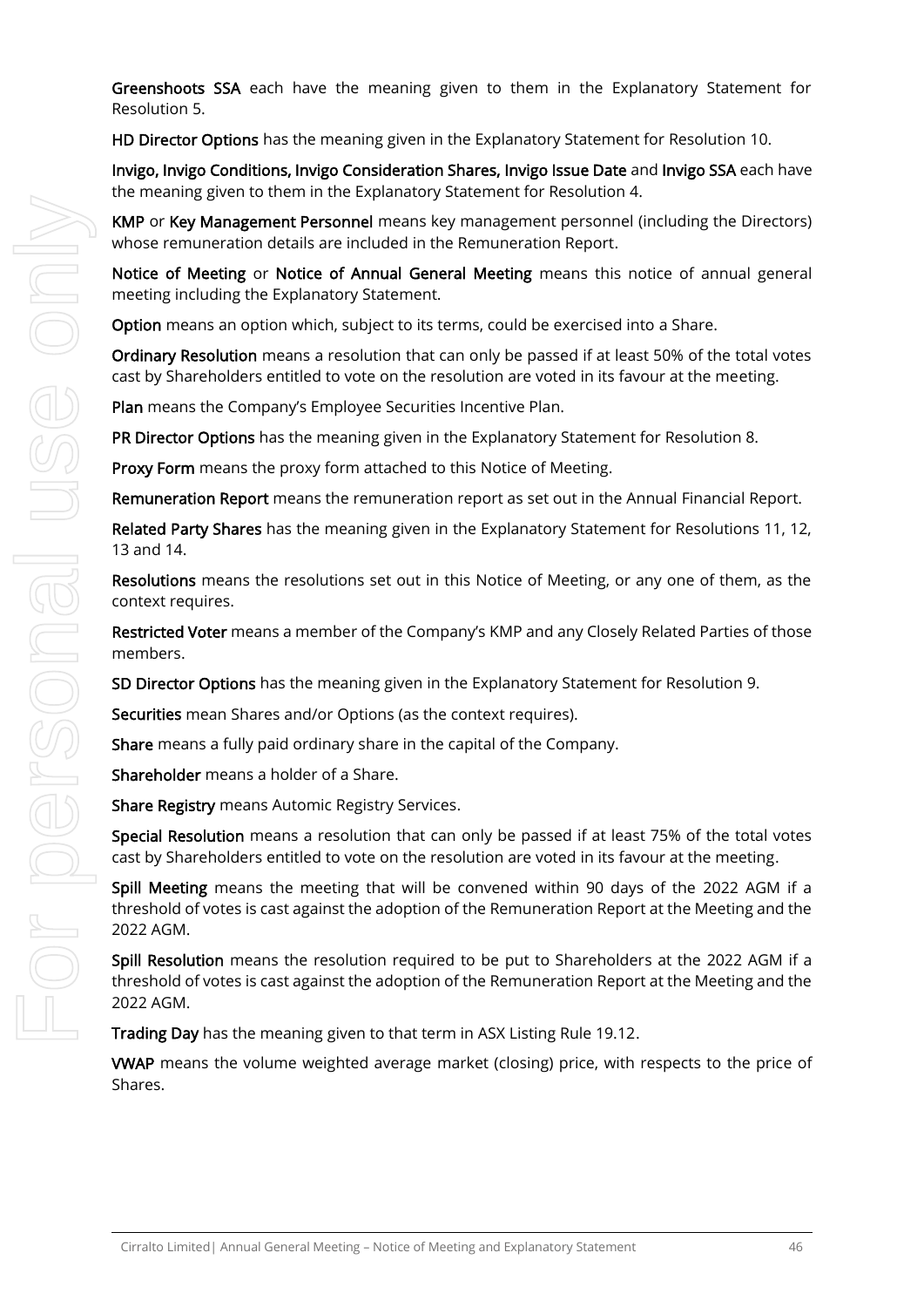#### Annexure A – Terms and conditions of CROO Listed Options

- (a) The exercise price of each Option is \$0.025 (Exercise Price).
- (b) The expiry date of each Option is 28 July 2023 (Expiry Date).
- (c) Each Option gives the Option holder the right to subscribe for one Share.
- (d) Any Option not exercised before the Expiry Date will automatically lapse on the Expiry Date.
- (e) The amount payable upon exercise of each Option is the Exercise Price.
- (f) The Options held by each Option holder may be exercised in whole or in part, and if exercised in part, multiples of 10,000 must be exercised on each occasion.
- (g) An Option holder may exercise their Options by lodging with the Company, before the Expiry Date:
	- (i) a written notice of exercise of Options specifying the number and class of options being exercised; and
	- (ii) a cheque or electronic funds transfer for the Exercise Price for the number of Options being exercised,

#### (Exercise Notice).

- (h) An Exercise Notice is only effective when the Company has received the full amount of the Exercise Price in cleared funds.
- (i) Within 15 Business Days of receipt of the Exercise Notice accompanied by the Exercise Price (and subject to the Company obtaining any necessary prior approvals from Shareholders or regulatory bodies for the issue of the Shares), the Company will issue the number of Shares required under these terms and conditions in respect of the number of Options specified in the Exercise Notice.
- (j) All Shares issued upon the exercise of Options will upon issue rank pari passu in all respects with other Shares.
- (k) The Options are transferable subject to any transfer restrictions or escrow arrangements imposed by ASX or under applicable Australian securities laws and subject to meeting minimum quotation requirements under the ASX Listing Rules. The Company will seek Official Quotation of the Options, subject to satisfying the quotation conditions of ASX Listing Rules. If ASX does not grant Official Quotation of the Options, the Options will remain unlisted.
- (l) The Company will apply for quotation of all Shares issued pursuant to the exercise of Options on ASX within 15 Business Days after the date of issue of those Shares.
- (m) If at any time the issued capital of the Company is reconstructed, all rights of an Option holder are to be changed in a manner consistent with the Corporations Act and the ASX Listing Rules at the time of the reconstruction.
- (n) There are no participating rights or entitlements inherent in the Options and Option holders will not be entitled to participate in new issues of capital offered to Shareholders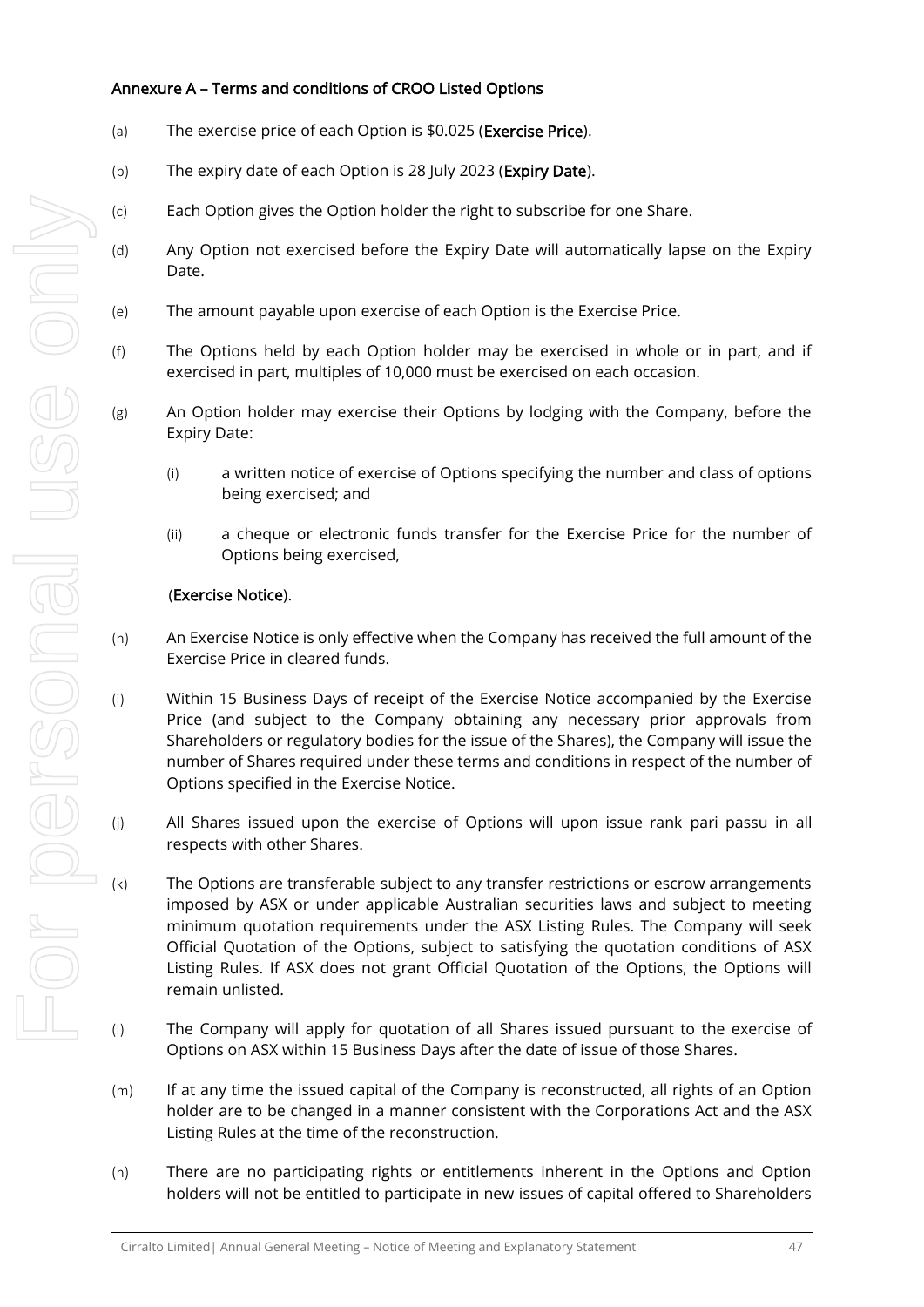during the currency of the Options. However, the Company will ensure that for the purposes of determining entitlements to any such issue, the record date will be at least 4 Business Days after the issue is announced. This will give Option holders the opportunity to exercise their Options prior to the date for determining entitlements to participate in any such issue.

(o) An Option does not confer the right to a change in exercise price or a change in the number of underlying securities over which the Option can be exercised.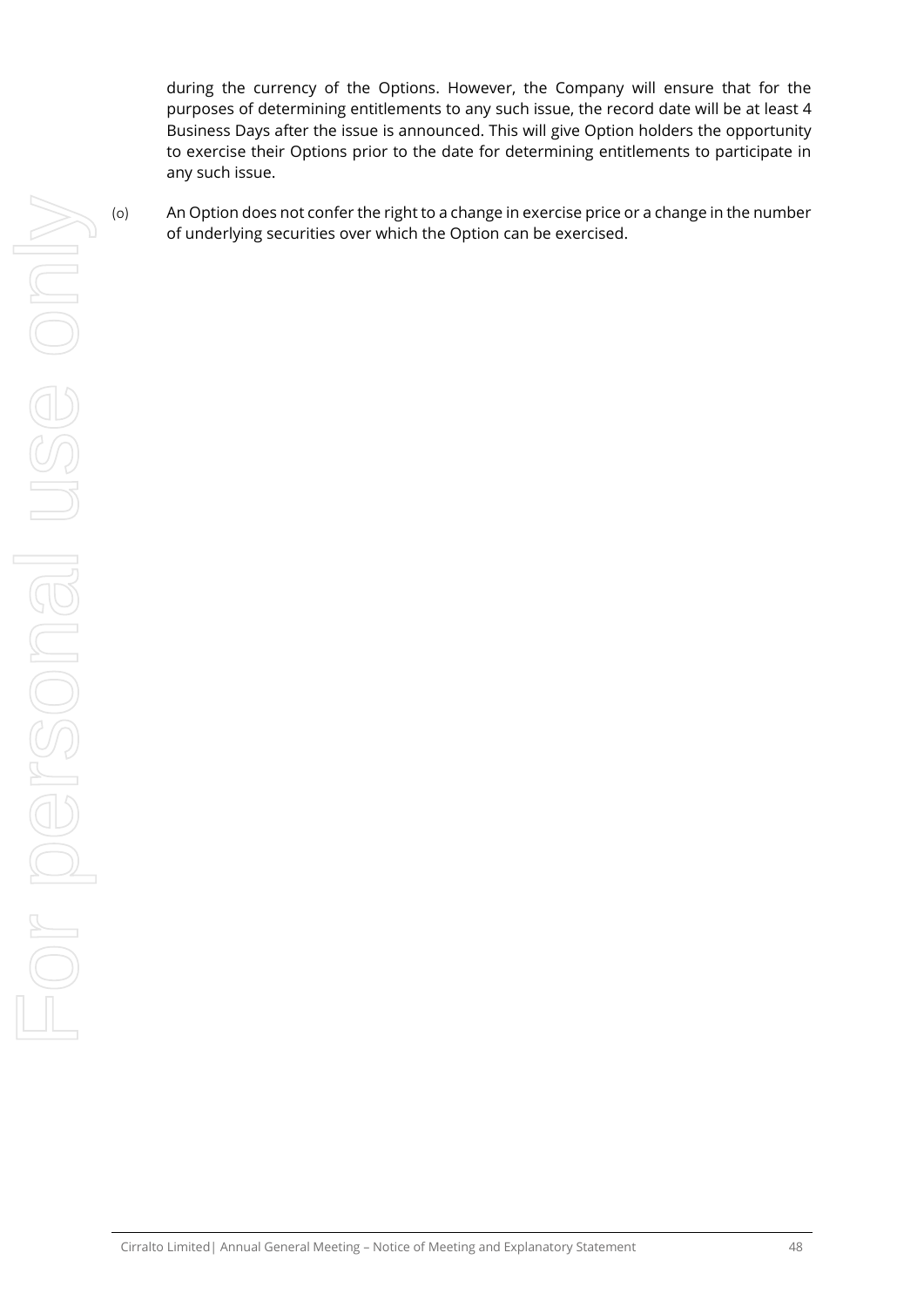#### Annexure B – Terms and conditions of Director Options

- (a) Each Option entitles its holder to subscribe in cash for one Share.
- (b) Each Option is exercisable at its exercise price at any time prior to the Expiry Date by completing an option exercise form and delivering it, together with payment for the number of Shares in respect of which the Option is exercised, to the registered office of the Company. Any Option that has not been exercised prior to the Expiry Date automatically lapses.
- (c) An Option automatically lapses without any claim against the Company on the occurrence of any of the following events:
	- a. upon the bankruptcy, liquidation or winding up of the holder or the happening of any other event that results in the holder being deprived of the legal or beneficial ownership of the Option; or
	- b. upon the liquidation or winding up of the Company for any reason other than by the way of members'' voluntary winding up.
- (d) The Company will not apply for official quotation by ASX of the Options.
- (e) Subject to the Corporations Act, the ASX Listing Rules, and the constitution of the Company, each Option is freely transferable.
- (f) Shares issued upon the exercise of the Options will rank pari passu with the Company's existing Shares.
- (g) The Company will apply for official quotation by ASX of the Shares issued upon exercise of Options, subject to any restriction obligations imposed by ASX.
- (h) The Options will not give any right to participate in dividends unless and until Shares are issued upon exercise of the relevant Options.
- (i) There are no participation rights or entitlements inherent in the Options and holders will not be entitled to participate in new issues of capital offered to Shareholders during the life of the Option. The Company will ensure that holders will be given at least seven business days' notice to allow for the exercise of Options prior to the record date in relation to any offers of securities made to Shareholders.
- (j) In the event of any reconstruction (including consolidation, subdivision, reduction or return) of the issued capital of the Company prior to the Expiry Date, the number of Options or the rights attaching to the Options or both will be reconstructed in accordance with the ASX Listing Rules applying to a reorganisation of capital at the time of the reconstruction.
- (k) If there is any inconsistency between any of the preceding terms and conditions and the ASX Listing Rules, then the ASX Listing Rules prevail to the extent of the inconsistency.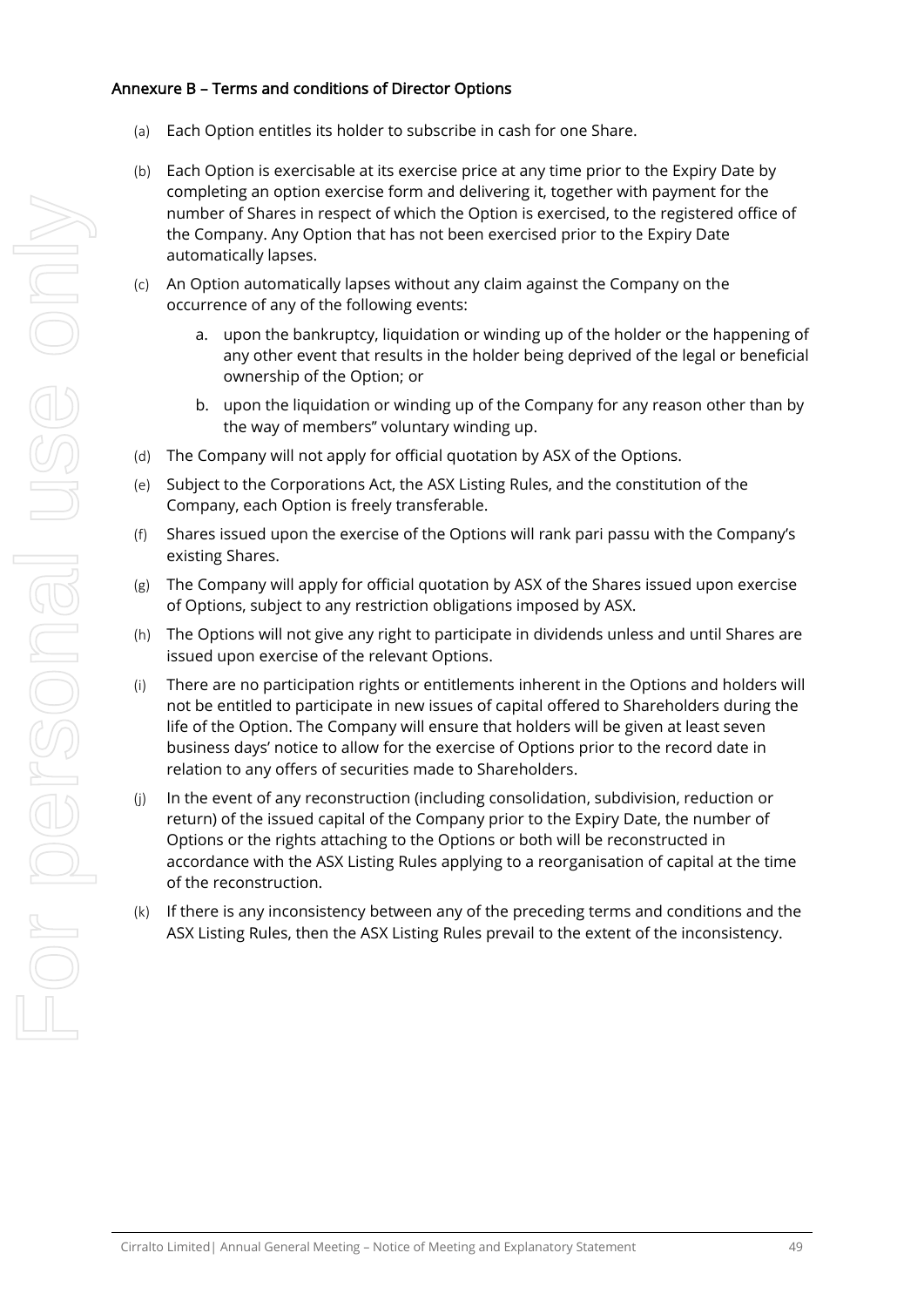#### Annexure C – Terms and conditions of Employee Securities Incentive Plan

A summary of the terms of the Plan is set out below:

- (a) (Eligible Participant): Eligible Participant means a person that:
	- (i) is an "eligible participant" (as that term is defined in ASIC Class Order 14/1000) in relation to the Company or an Associated Body Corporate (as that term is defined in ASIC Class Order 14/1000); and
	- (ii) has been determined by the Board to be eligible to participate in the Plan from time to time.
- (b) (Purpose): The purpose of the Plan is to:
	- (i) assist in the reward, retention and motivation of Eligible Participants;
	- (ii) link the reward of Eligible Participants to Shareholder value creation; and
	- (iii) align the interests of Eligible Participants with shareholders of the Group (being the Company and each of its Associated Bodies Corporate), by providing an opportunity to Eligible Participants to receive an equity interest in the Company in the form of Securities.
- (c) (Plan administration): The Plan will be administered by the Board. The Board may exercise any power or discretion conferred on it by the Plan rules in its sole and absolute discretion. The Board may delegate its powers and discretion.
- (d) (Eligibility, invitation and application): The Board may from time to time determine that an Eligible Participant may participate in the Plan and make an invitation to that Eligible Participant to apply for Securities on such terms and conditions as the Board decides.

On receipt of an Invitation, an Eligible Participant may apply for the Securities the subject of the invitation by sending a completed application form to the Company. The Board may accept an application from an Eligible Participant in whole or in part. If an Eligible Participant is permitted in the invitation, the Eligible Participant may, by notice in writing to the Board, nominate a party in whose favour the Eligible Participant wishes to renounce the invitation.

(e) (Grant of Securities): The Company will, to the extent that it has accepted a duly completed application, grant the Participant the relevant number of Securities, subject to the terms and conditions set out in the invitation, the Plan rules and any ancillary documentation required.

(f) (Terms of Convertible Securities): Each 'Convertible Security' represents a right to acquire one or more Shares (for example, under an option or performance right), subject to the terms and conditions of the Plan.

Prior to a Convertible Security being exercised a Participant does not have any interest (legal, equitable or otherwise) in any Share the subject of the Convertible Security by virtue of holding the Convertible Security. A Participant may not sell, assign, transfer, grant a security interest over or otherwise deal with a Convertible Security that has been granted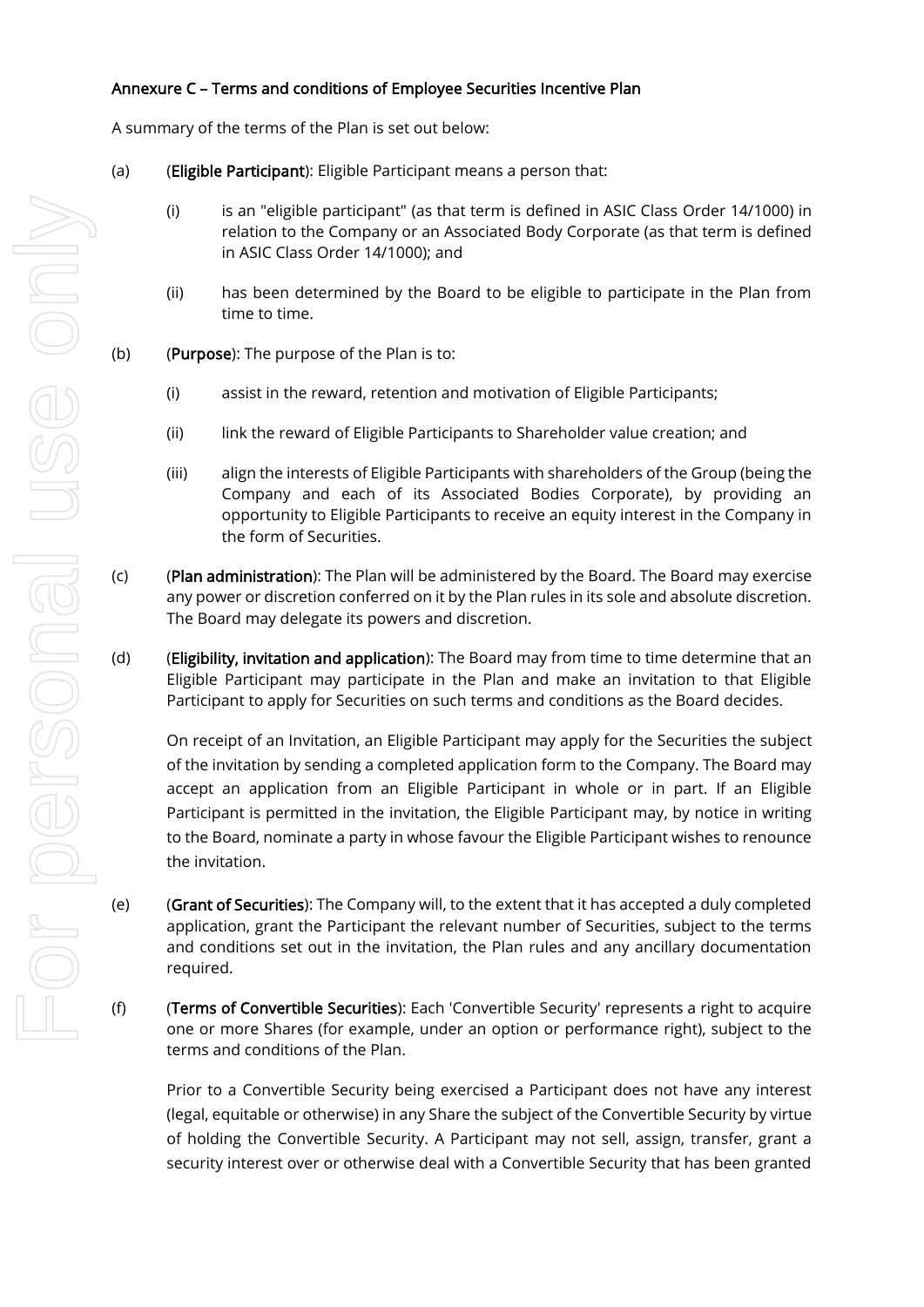to them. A Participant must not enter into any arrangement for the purpose of hedging their economic exposure to a Convertible Security that has been granted to them.

- $(g)$  (Vesting of Convertible Securities): Any vesting conditions applicable to the grant of Convertible Securities will be described in the invitation. If all the vesting conditions are satisfied and/or otherwise waived by the Board, a vesting notice will be sent to the Participant by the Company informing them that the relevant Convertible Securities have vested. Unless and until the vesting notice is issued by the Company, the Convertible Securities will not be considered to have vested. For the avoidance of doubt, if the vesting conditions relevant to a Convertible Security are not satisfied and/or otherwise waived by the Board, that Convertible Security will lapse.
- (h) (Exercise of Convertible Securities and cashless exercise): To exercise an Convertible Security, the Participant must deliver a signed notice of exercise and, subject to a cashless exercise of Convertible Securities (see below), pay the exercise price (if any) to or as directed by the Company, at any time prior to the earlier of any date specified in the vesting notice and the expiry date as set out in the invitation.

An invitation may specify that at the time of exercise of the Convertible Securities, the Participant may elect not to be required to provide payment of the exercise price for the number of Convertible Securities specified in a notice of exercise, but that on exercise of those Convertible Securities the Company will transfer or issue to the Participant that number of Shares equal in value to the positive difference between the Market Value of the Shares at the time of exercise and the exercise price that would otherwise be payable to exercise those Convertible Securities.

Market Value means, at any given date, the volume weighted average price per Share traded on the ASX over the 5 trading days immediately preceding that given date, unless otherwise specified in an invitation.

A Convertible Security may not be exercised unless and until that Convertible Security has vested in accordance with the Plan rules, or such earlier date as set out in the Plan rules.

- (i) (Delivery of Shares on exercise of Convertible Securities): As soon as practicable after the valid exercise of a Convertible Security by a Participant, the Company will issue or cause to be transferred to that Participant the number of Shares to which the Participant is entitled under the Plan rules and issue a substitute certificate for any remaining unexercised Convertible Securities held by that Participant.
- (j) (Forfeiture of Convertible Securities): Where a Participant who holds Convertible Securities ceases to be an Eligible Participant or becomes insolvent, all unvested Convertible Securities will automatically be forfeited by the Participant, unless the Board otherwise determines in its discretion to permit some or all of the Convertible Securities to vest.

Where the Board determines that a Participant has acted fraudulently or dishonestly, or wilfully breached his or her duties to the Group, the Board may in its discretion deem all unvested Convertible Securities held by that Participant to have been forfeited.

Unless the Board otherwise determines, or as otherwise set out in the Plan rules:

(i) any Convertible Securities which have not yet vested will be forfeited immediately on the date that the Board determines (acting reasonably and in good faith) that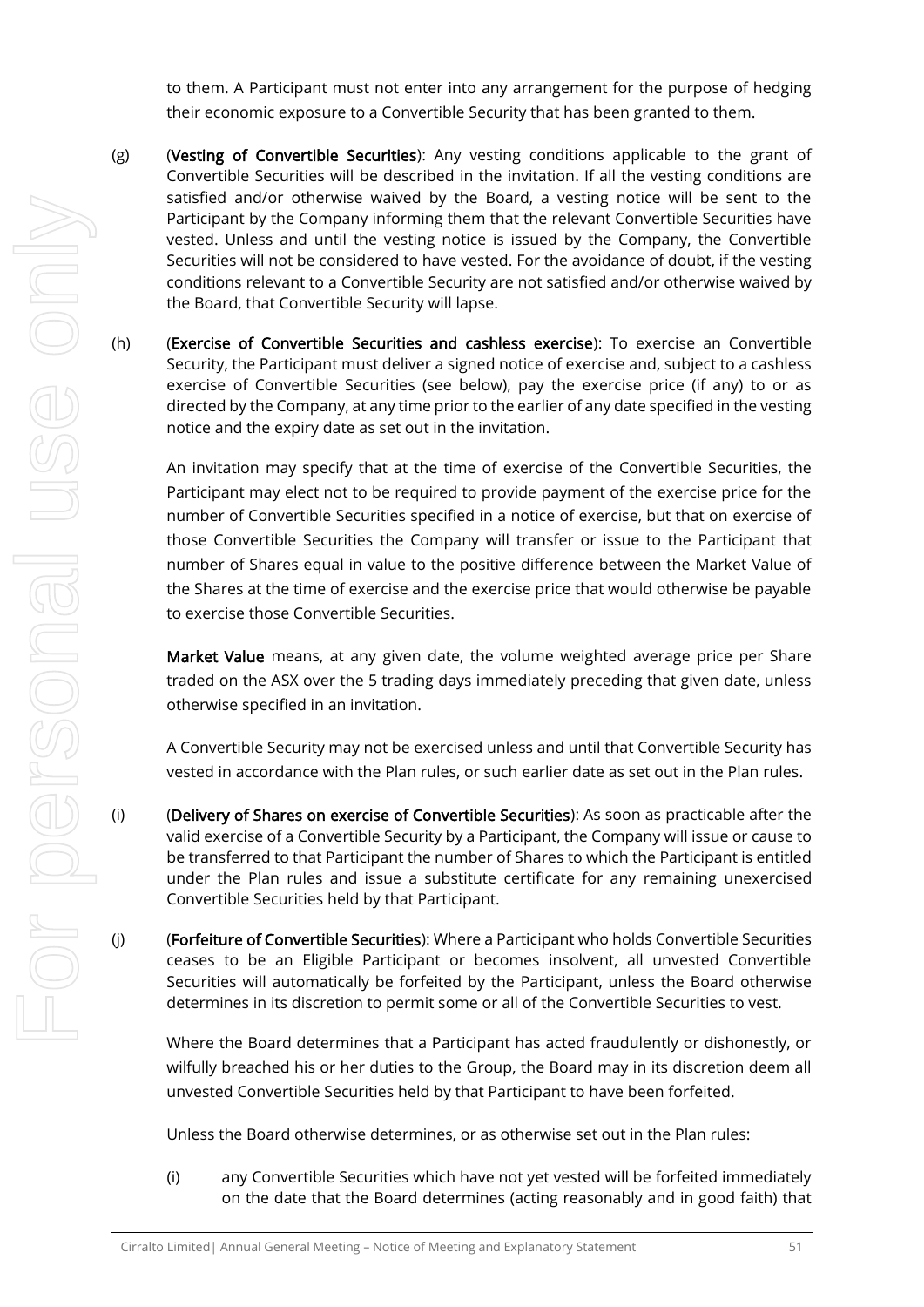any applicable vesting conditions have not been met or cannot be met by the relevant date; and

- (ii) any Convertible Securities which have not yet vested will be automatically forfeited on the expiry date specified in the invitation.
- (k) (Change of control): If a change of control event occurs in relation to the Company, or the Board determines that such an event is likely to occur, the Board may in its discretion determine the manner in which any or all of the Participant's Convertible Securities will be dealt with, including, without limitation, in a manner that allows the Participant to participate in and/or benefit from any transaction arising from or in connection with the change of control event.
- (l) (Rights attaching to Plan Shares): All Shares issued under the Plan, or issued or transferred to a Participant upon the valid exercise of a Convertible Security, (Plan Shares) will rank pari passu in all respects with the Shares of the same class. A Participant will be entitled to any dividends declared and distributed by the Company on the Plan Shares and may participate in any dividend reinvestment plan operated by the Company in respect of Plan Shares. A Participant may exercise any voting rights attaching to Plan Shares.
- (m) (Disposal restrictions on Plan Shares): If the invitation provides that any Plan Shares are subject to any restrictions as to the disposal or other dealing by a Participant for a period, the Board may implement any procedure it deems appropriate to ensure the compliance by the Participant with this restriction.

For so long as a Plan Share is subject to any disposal restrictions under the Plan, the Participant will not:

- (i) transfer, encumber or otherwise dispose of, or have a security interest granted over that Plan Share; or
- (ii) take any action or permit another person to take any action to remove or circumvent the disposal restrictions without the express written consent of the Company.
- (n) (Adjustment of Convertible Securities): If there is a reorganisation of the issued share capital of the Company (including any subdivision, consolidation, reduction, return or cancellation of such issued capital of the Company), the rights of each Participant holding Convertible Securities will be changed to the extent necessary to comply with the Listing Rules applicable to a reorganisation of capital at the time of the reorganisation.

If Shares are issued by the Company by way of bonus issue (other than an issue in lieu of dividends or by way of dividend reinvestment), the holder of Convertible Securities is entitled, upon exercise of the Convertible Securities, to receive an allotment of as many additional Shares as would have been issued to the holder if the holder held Shares equal in number to the Shares in respect of which the Convertible Securities are exercised.

Unless otherwise determined by the Board, a holder of Convertible Securities does not have the right to participate in a pro rata issue of Shares made by the Company or sell renounceable rights.

(o) (Participation in new issues): There are no participation rights or entitlements inherent in the Convertible Securities and holders are not entitled to participate in any new issue of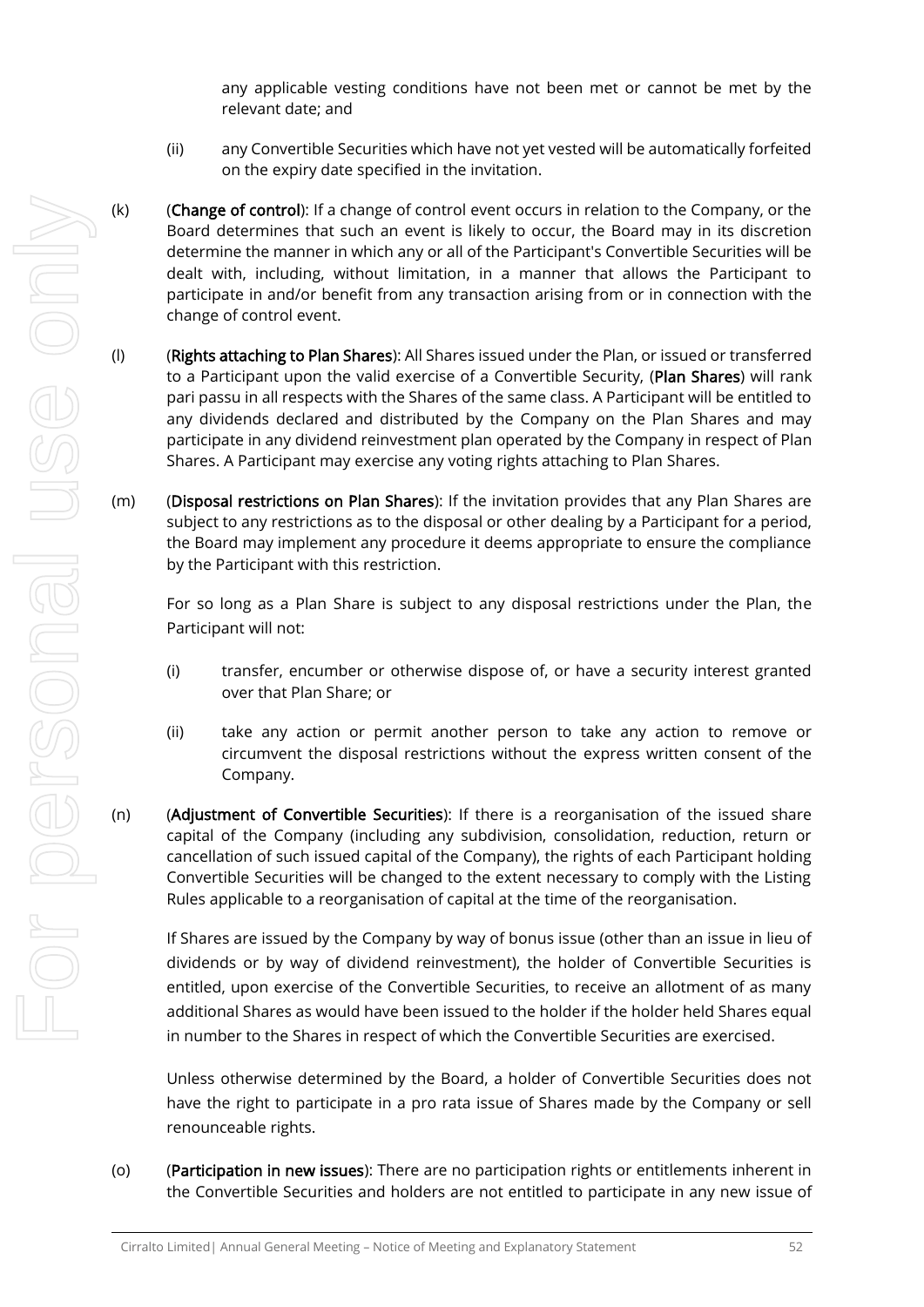Shares of the Company during the currency of the Convertible Securities without exercising the Convertible Securities.

(p) (Amendment of Plan): Subject to the following paragraph, the Board may at any time amend any provisions of the Plan rules, including (without limitation) the terms and conditions upon which any Securities have been granted under the Plan and determine that any amendments to the Plan rules be given retrospective effect, immediate effect or future effect.

No amendment to any provision of the Plan rules may be made if the amendment materially reduces the rights of any Participant as they existed before the date of the amendment, other than an amendment introduced primarily for the purpose of complying with legislation or to correct manifest error or mistake, amongst other things, or is agreed to in writing by all Participants.

(q) (Plan duration): The Plan continues in operation until the Board decides to end it. The Board may from time to time suspend the operation of the Plan for a fixed period or indefinitely, and may end any suspension. If the Plan is terminated or suspended for any reason, that termination or suspension must not prejudice the accrued rights of the Participants.

If a Participant and the Company (acting by the Board) agree in writing that some or all of the Securities granted to that Participant are to be cancelled on a specified date or on the occurrence of a particular event, then those Securities may be cancelled in the manner agreed between the Company and the Participant.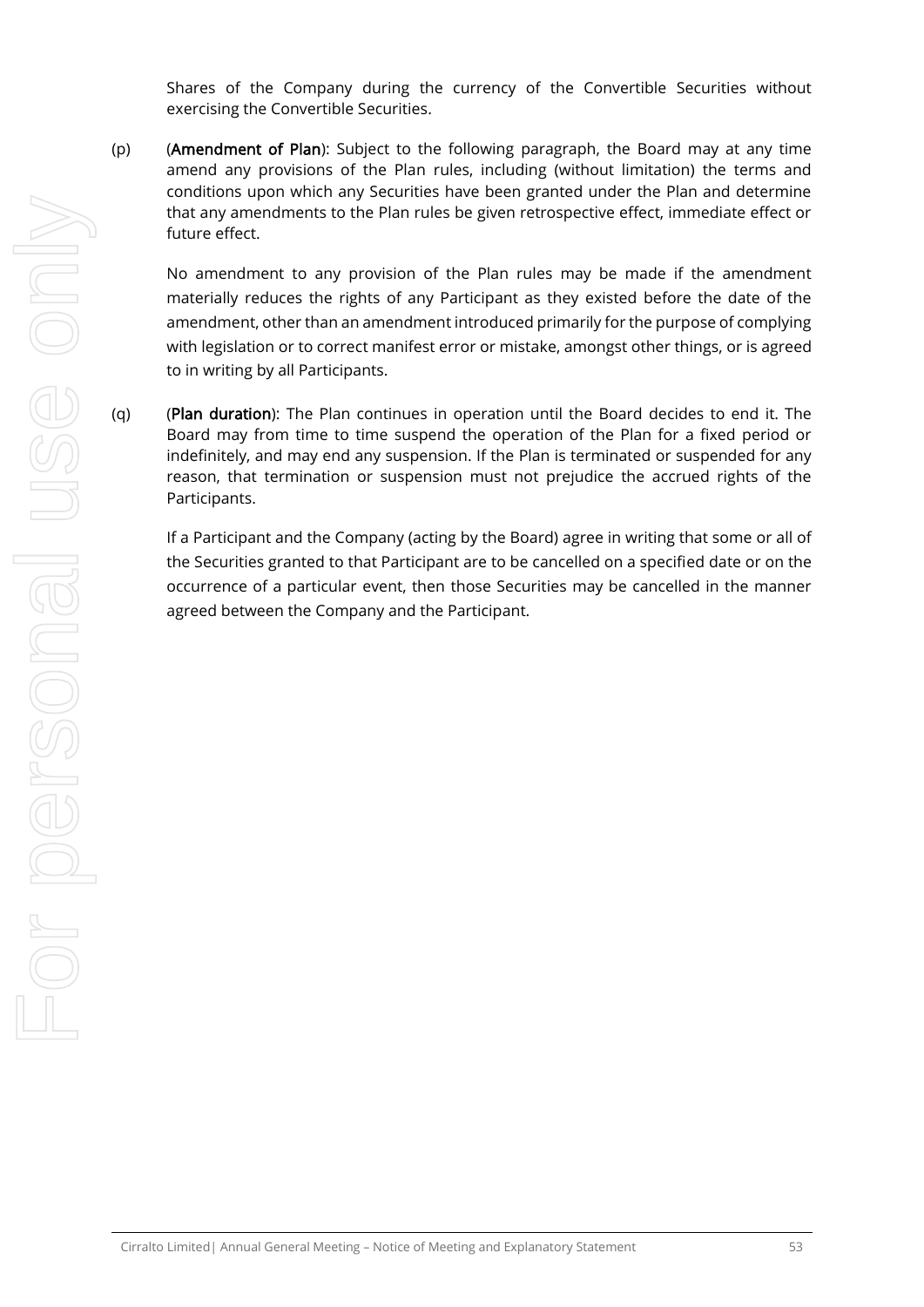

## **Proxy Voting Form**

**If you are attending the meeting in person, please bring this with you for Securityholder registration.**

**Holder Number:**

Your proxy voting instruction must be received by **10:00am (AWST) on Saturday, 29 January 2022,** being **not later than 48 hours** before the commencement of the Meeting. Any Proxy Voting instructions received after that time will not be valid for the scheduled Meeting.

#### **SUBMIT YOUR PROXY VOTE ONLINE**

## **Vote online at<https://investor.automic.com.au/#/loginsah>**

**Login & Click on 'Meetings'. Use the Holder Number as shown at the top of this Proxy Voting form.**

✓ **Save Money:**

- It's Quick and Secure: provides you with greater privacy, eliminates any postal delays and the risk of potentially getting lost in transit.
- **√ Receive Vote Confirmation:** instant confirmation that your vote has been processed. It also allows you to amend your vote if required.

#### **SUBMIT YOUR PROXY VOTE BY PAPER**

**Complete the form overleaf in accordance with the instructions set out below.**

#### **YOUR NAME AND ADDRESS**

The name and address shown above is as it appears on the Company's share register. If this information is incorrect, and you have an Issuer Sponsored holding, you can update your address through the investor portal: **https://investor.automic.com.au/#/home** Shareholders sponsored by a broker should advise their broker of any changes.

#### **STEP 1 – APPOINT A PROXY**

If you wish to appoint someone other than the Chair of the Meeting as your proxy, please write the name of that Individual or body corporate. A proxy need not be a Shareholder of the Company. Otherwise if you leave this box blank, the Chair of the Meeting will be appointed as your proxy by default. **DEFAULT TO THE CHAIR OF THE MEETING**

Any directed proxies that are not voted on a poll at the Meeting will default to the Chair of the Meeting, who is required to vote these proxies as directed. Any undirected proxies that default to the Chair of the Meeting will be voted according to the instructions set out in this Proxy Voting Form, including where the Resolutions are connected directly or indirectly with the remuneration of KMP.

#### **STEP 2 - VOTES ON ITEMS OF BUSINESS**

You may direct your proxy how to vote by marking one of the boxes opposite each item of business. All your shares will be voted in accordance with such a direction unless you indicate only a portion of voting rights are to be voted on any item by inserting the percentage or number of shares you wish to vote in the appropriate box or boxes. If you do not mark any of the boxes on the items of business, your proxy may vote as he or she chooses. If you mark more than one box on an item your vote on that item will be invalid. For Personal use of the Resource on the approximation of the APPOINTN To the APPOINTN The name of APPOINTN The manner of the APPOINTN The manner of the APPOINTN The manner of the APPOINTN The manner of the APPOINTN The man

#### **APPOINTMENT OF SECOND PROXY**

You may appoint up to two proxies. If you appoint two proxies, you should complete two separate Proxy Voting Forms and specify the percentage or number each proxy may exercise. If you do not specify a percentage or number, each proxy may exercise half the votes. You must return both Proxy Voting Forms together. If you require an additional Proxy Voting Form, contact Automic Registry Services.

#### **SIGNING INSTRUCTIONS**

**Individual**: Where the holding is in one name, the Shareholder must sign.

**Joint holding**: Where the holding is in more than one name, all Shareholders should sign.

**Power of attorney**: If you have not already lodged the power of attorney with the registry, please attach a certified photocopy of the power of attorney to this Proxy Voting Form when you return it.

Companies: To be signed in accordance with your Constitution. Please sign in the appropriate box which indicates the office held by you. **Email Address**: Please provide your email address in the space provided.

**By providing your email address, you elect to receive all communications despatched by the Company electronically (where legally permissible) such as a Notice of Meeting, Proxy Voting Form and Annual Report via email.**

#### **CORPORATE REPRESENTATIVES**

If a representative of the corporation is to attend the Meeting the appropriate 'Appointment of Corporate Representative' should be produced prior to admission. A form may be obtained from the Company's share registry online at https://automic.com.au.

 $\mathsf{L}$  +